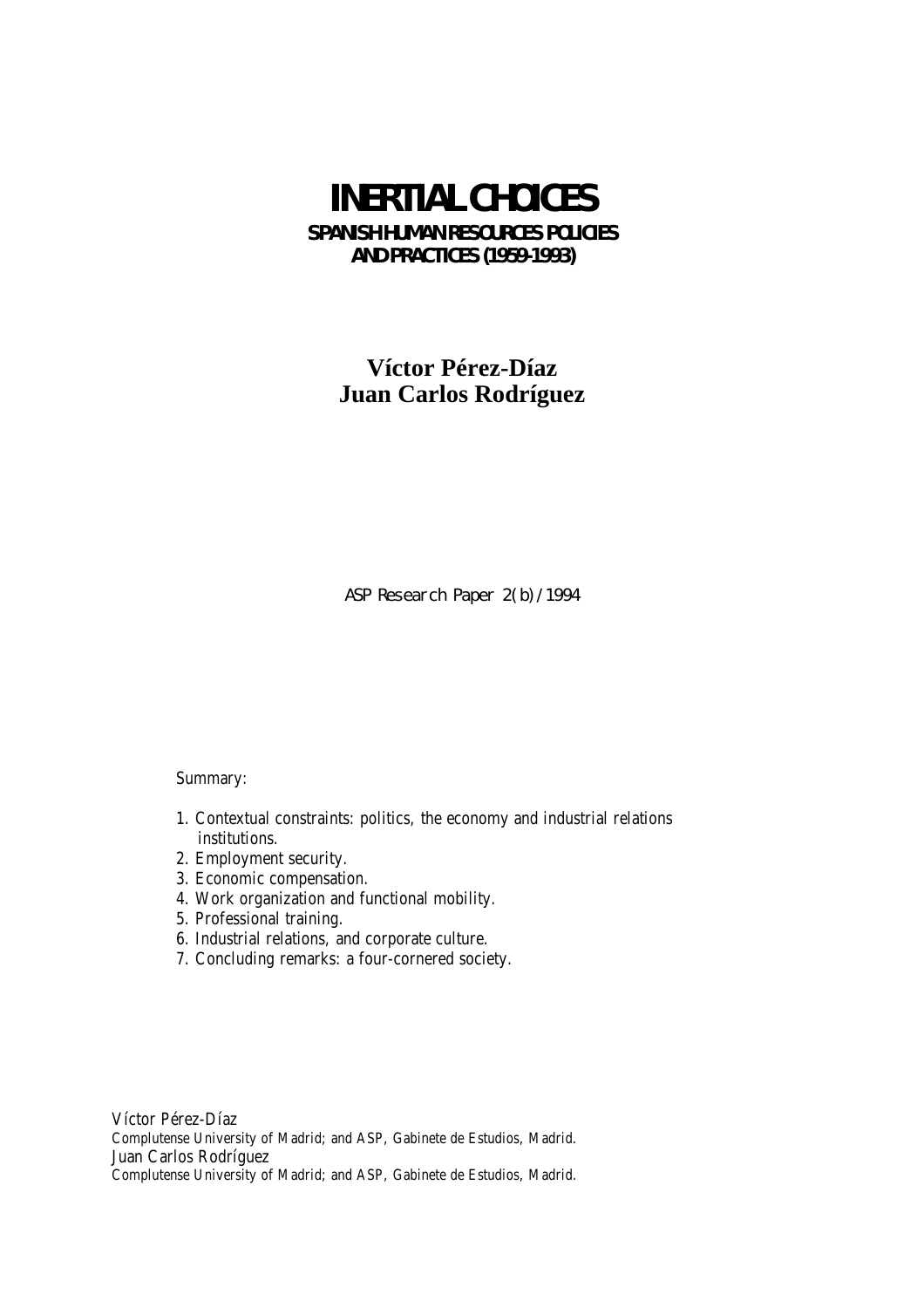## ASP Research Papers

*Comité de Redacción /Editorial Board*

Víctor Pérez-Díaz (director) Josu Mezo Aranzibia Juan Carlos Rodríguez Pérez Fernando González Olivares (redactor jefe)

#### *Comité Científico Internacional /International Scientific Committee*

Daniel Bell (American Academy of Arts and Sciences) Suzanne Berger (Massachusetts Institute of Technology) Peter Gourevitch (University of California, San Diego) Peter Hall (Harvard University) Pierre Hassner (Ecole des Hautes Etudes en Sciences Sociales, Paris) Kenneth Keniston (Massachusetts Institute of Technology) Vincent Wright (Oxford University)

© Víctor Pérez-Díaz and Juan Carlos Rodríguez This paper should not be reproduced in whole or in part without the prior permission of the authors

Depósito legal: M-6126-1994 ISSN: 1134 - 6116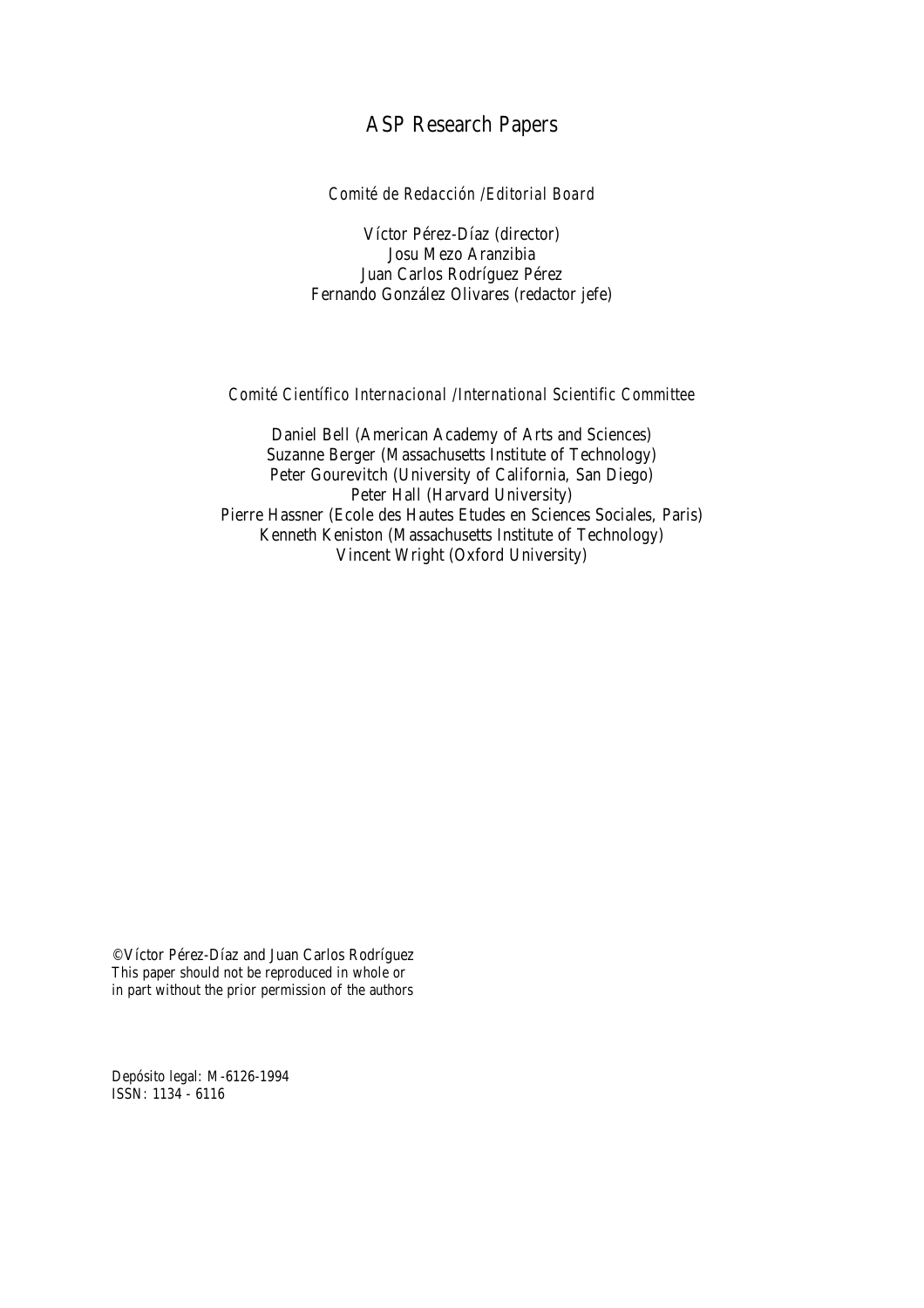#### **1. Contextual constraints: politics, the economy and industrial relations institutions.**

The main purpose of this paper is to offer a general overview of Spanish human resources practices and policies (on job stability, compensation, training, work organization and functional mobility, industrial relations and corporate culture) from the democratic transition and the establishment of a Western-style system of industrial relations in the mid 1970s up to the end of 1993 (leaving aside the implementation of the ongoing legislative projects at the beginning of 1994), though some attention will also be paid to previous political, economic and cultural processes occurring between the early 1960s and the mid 1970s. This is only a first, tentative step in the process of mapping out the field, asking questions, and advancing some lines of inquiry before we move into more specific topics, sectors and case studies which will eventually enable us to revise our original assessment--in the meanwhile references to particular cases will be limited and merely illustrative.<sup>1</sup>

A variety of researchers on both sides of the Atlantic have been trying to establish a theory about the transition from one mode of regulation of the market economy, or the capitalist productive system, usually labelled Fordist, to another of quite different characteristics ('post-Fordist') opposed to what would be only a variant ('neo-Fordist'); at the same time they maintain that this grand change is anchored in changes in technology and work organization at the workplace (Piore & Sabel 1984; Streeck 1992; Boyer 1986; for a more detached view see Hyman 1988). While we think this is a very stimulating intellectual exploration, and a highly useful ideal type elaboration, we suspect, however, that the connection between the different elements of those regulatory modes or productive systems is too loose, and contingent on too many exogenous factors, mostly of a political and cultural character; and we think that the proposed alternative between 'post-' and 'neo-Fordism' excessively simplifies the scenario. Therefore we consider that these explorations (as they stand today) provide us with suggestive, heuristic orienting statements (Homans 1967), not theories

<sup>&</sup>lt;sup>1</sup>We have had several quite useful interviews with a variety of organized business and union representatives, and a few directors of human resources services in several large firms, and business consultants. We thank them all, as well as Fernando González Olivares and Josu Mezo for their help in the preparation of this paper. This research program on human resources practices and industrial relations is being sponsored by Fundación Catalana de Gas.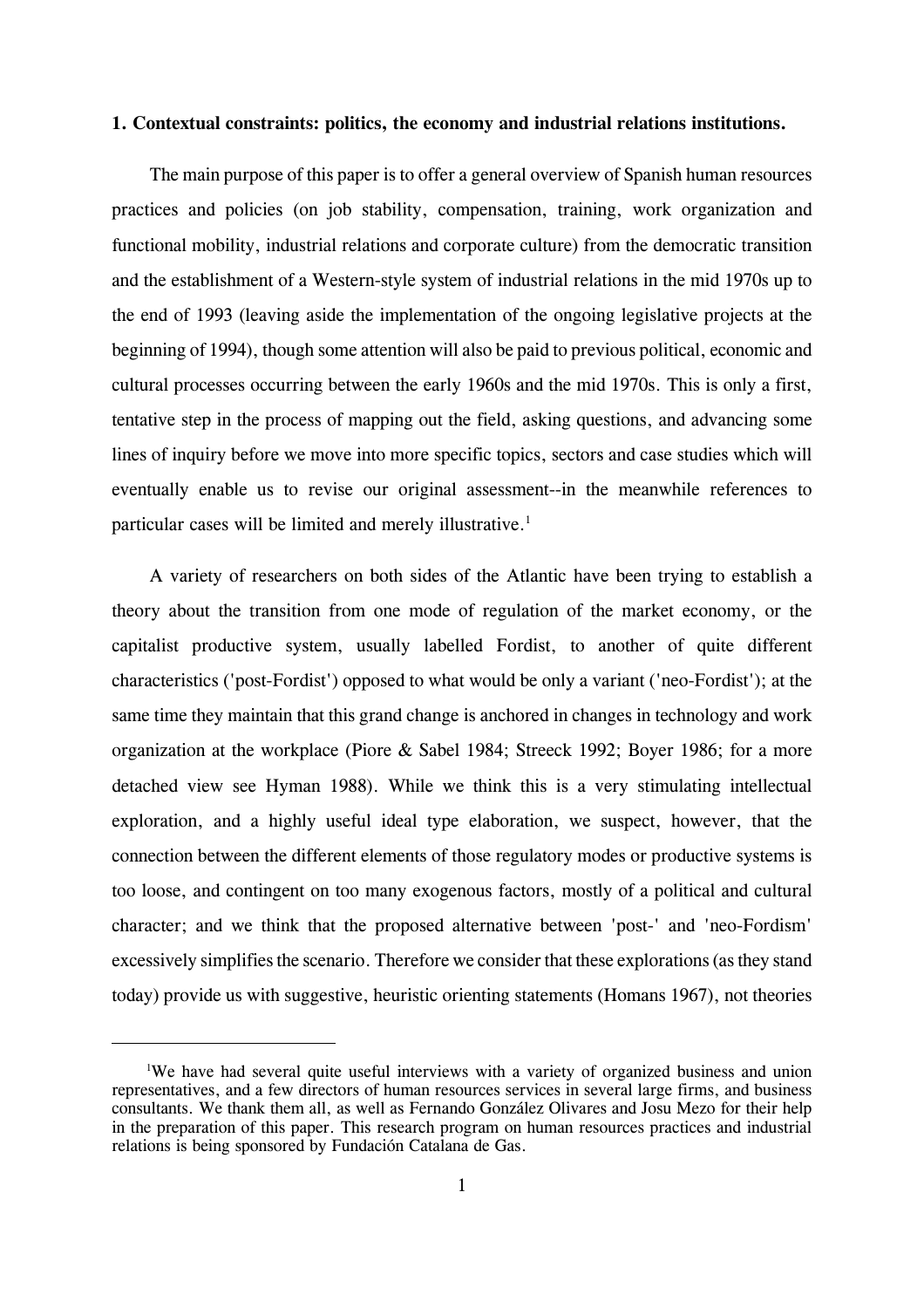proper. And we extend this qualification to the presumptive fit among the several human resources practices to be discussed in this paper (leaving for a future one an explicit discussion of the 'post-Fordism *vs* neo-Fordism' paradigm).

As a result we will explore here such loose connections among several human resources practices and policies, and the political and cultural contingencies on which they depend, in the Spanish case. With this goal in mind, we will devote the rest of this introductory section to outlining the changes and continuities in the political and economic context of Spain from the early 1960s to the early 1990s, and to sketch the main features of the industrial relations institutional system. In our view, however, contextual and institutional constraints are not enough to explain the human resources practices which will be discussed later. Institutions certainly matter, but equally or more important than institutions are the traditions (Pérez-Díaz 1993) and understandings that actors bring to bear on these institutions, and which shape the uses those actors make of them.

### **a) Politics.**

The Spanish political context changed dramatically in the mid 1970s when Spain became a full-fledged liberal democracy. However, the political climate of the country had been changing already for about fifteen to twenty years before the transition to democracy, and those changes had considerable consequences in the fields of socioeconomic policies, labor politics and industrial relations. In the wake of a period of sustained economic growth with full employment, and in response to an emerging independent labor movement that the state tolerated within limits, three key developments took place. First, the main lines of labor policies aiming at stability of employment, which were a legacy of the corporatist/fascist period of the 1940s and 1950s, were confirmed. Second, the fundamentals (institutions, economic resources, personnel) of a state-sponsored welfare system (public health and primary, and to some extent secondary, education) were put in place. Third, a rather baroque situation was allowed to come about in the field of industrial relations. Alongside a facade of so called 'vertical unions' or socioeconomic corporations subordinated to political appointees, a (quasi)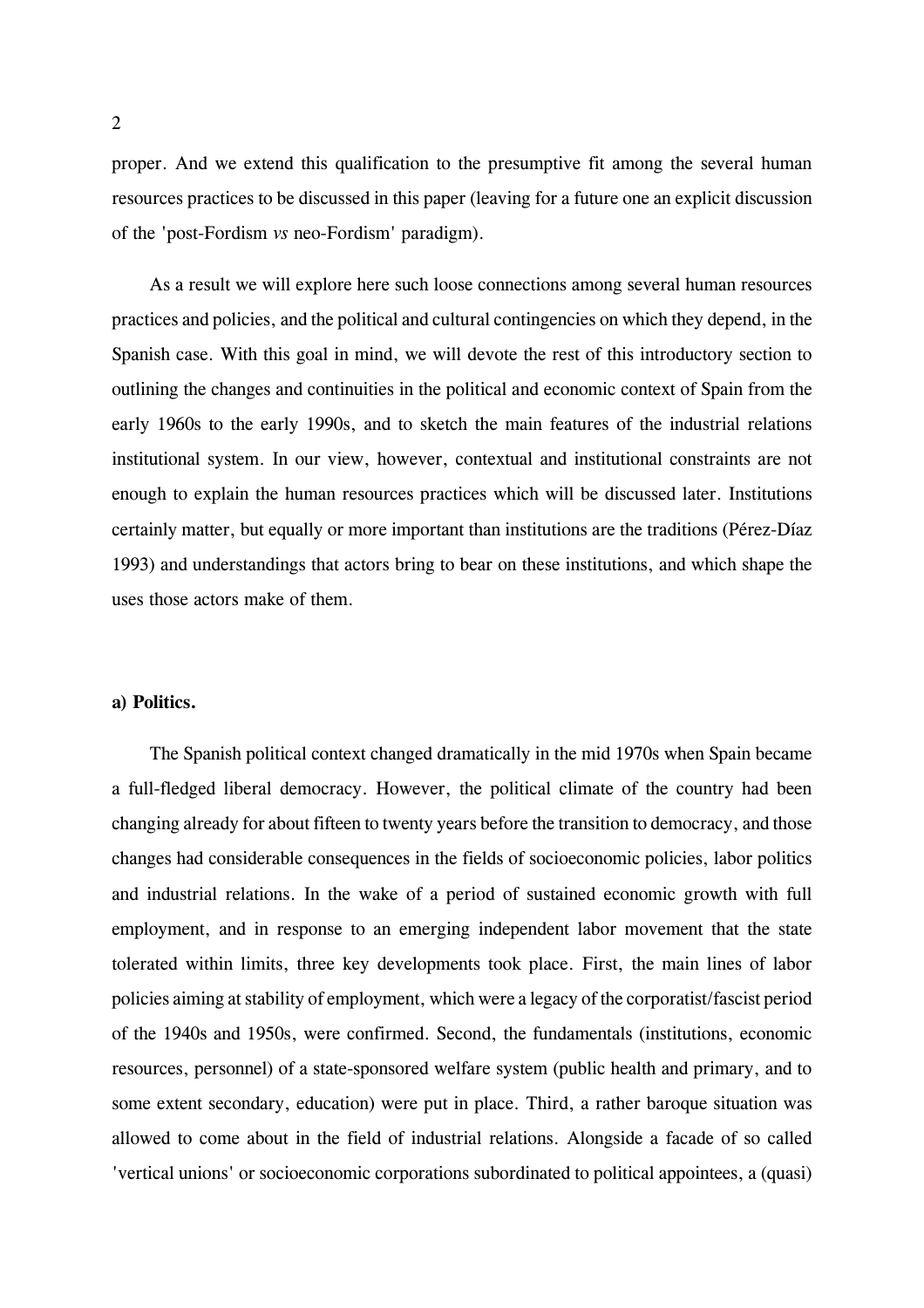Western-type system of industrial relations developed, including (semi) free unions (subjected to continuous harassment but not to the kind of bloodthirsty repression that had destroyed their predecessors in the aftermath of the civil war), collective bargaining, and the relatively frequent use of strikes (about 850,000 workdays lost per year in 1970-1972) (Pérez-Díaz 1993; Martínez Lucio 1992).

The political transition of the mid 1970s was of paramount importance in regard to critical areas of Spanish life. The political institutions were thoroughly transformed, and there was a very significant turnover of political personnel. But we should not lose sight of important continuities both between predemocratic and democratic politics, and, after the transition, between the center governments of 1977-1982 and the socialist governments thereafter. Thus the Constitution of 1978 confirmed the fundamental tenets of a market economy and established formal guarantees for the already existing practices of free associations, collective bargaining and industrial action (thus dismantling the remnants of the authoritarian institutions of Francoism); and the Workers' Statute of 1980 maintained most of the labor market regulations of the past, and these were only partly altered after 1984.

The convenience of a climate of political consensus at a time of momentous symbolic and institutional political change and, above all, the goal of social consensus and wage moderation at a time of acute economic crisis combined to move political and social actors along the path of a series of corporatist pacts between 1977 and 1986 (Pérez-Díaz 1985). This was followed by a more ambiguous state of affairs in the relationship between the state and the professional associations, particularly unions. Underneath very visible and genuine quarrels between the socialist government and the main unions (with the socialist union UGT [*Unión General de Trabajadores*] in the forefront of these conflicts) some basic understandings were maintained. Hence, following the national strike of December 14, 1988, the government withdrew some of its key proposals for labor market reform objected to by the unions, thus blocking further changes in the reform of the rules of the labor market, and increased public spending (on pensions and unemployment subsidies) as the unions were urging the government to do.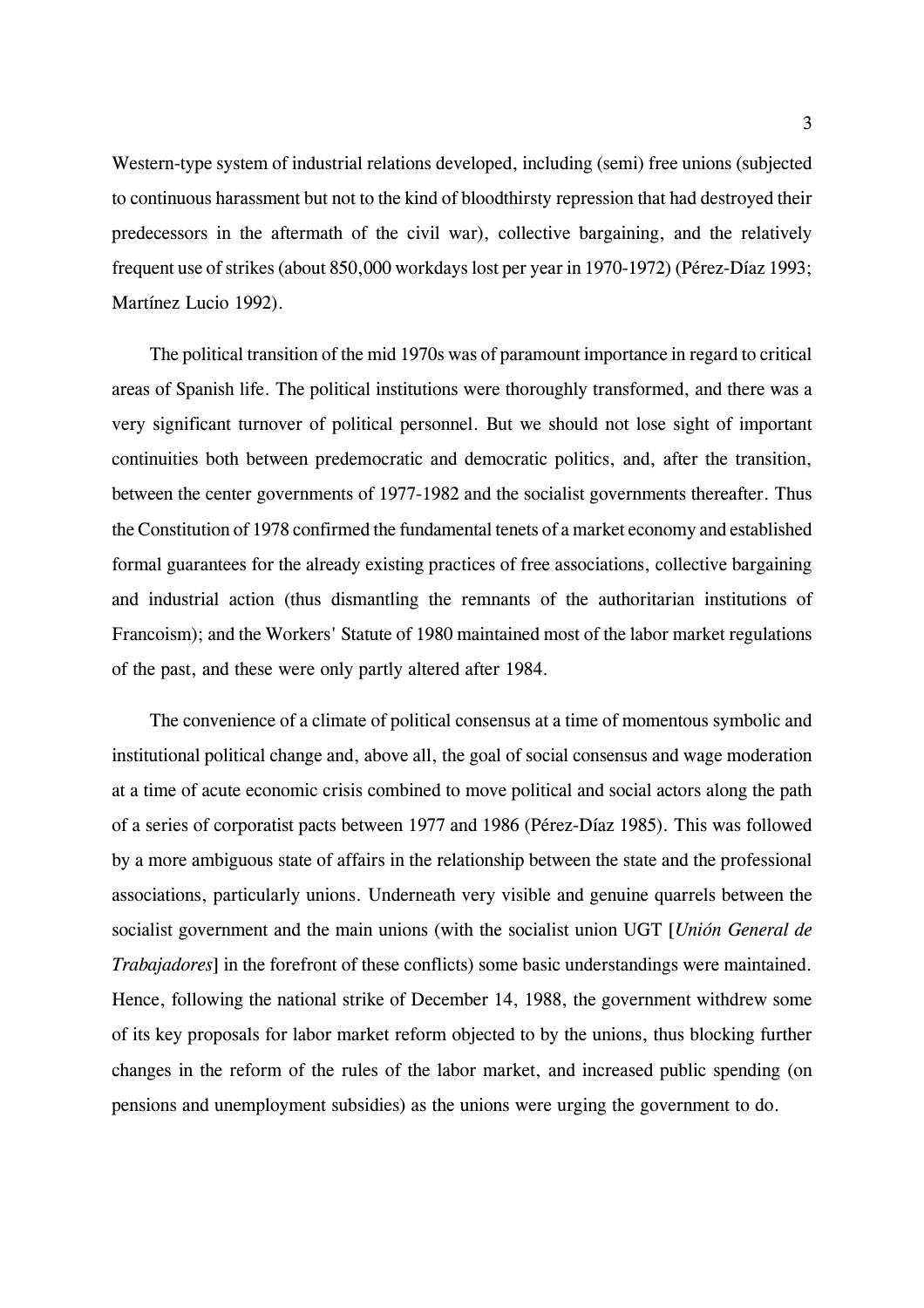#### **b) The economy.**

Spain's economy has been through two quite different stages since the 1960s. A period of sustained economic growth, with an annual growth rate of 7 per cent and inflation rate of 6 per cent, went on from 1960 to 1973 (IMF 1989; 1991). Fundamental changes took place, most notably the transformation of a semitraditional economy with a large agricultural sector into a modern one with a significant industrial sector, both in basic industries and in consumer goods. The Spanish economy became entangled with, and increasingly dependent on the Western economies. Full employment in Spain during the period was only possible because about one million Spaniards migrated to Western Europe and worked there. Exports to and imports from Western Europe became ever more crucially important (the external sector, imports plus exports, grew from 17 to 31 per cent of GDP between 1960 and 1973) (Viñas *et al.* 1979), and so did the inflows of foreign capital and foreign tourists.

The mid 1970s proved to be a watershed for the Spanish economy. Inflation had already jumped from 10 to 18 per cent between 1973 and 1976 and then, when Franco died (November 20, 1975), the country found itself in the grip of immense political uncertainty. For a few years (at least until mid 1977) the political class' main attention focused on urgent political matters, and the economy and economic policies were left adrift. In the meanwhile, social demands escalated, unemployment rose to 7 per cent and inflation went up to c. 26 per cent. The scenario was set for a series of austerity policies pursued by different governments in the frame of a protracted corporatist experiment up to the mid 1980s. By the end of this long period of crisis (1986/1987) inflation was down to about 6 per cent and has remained around this level up to today. On the other hand, unemployment was up to the rather astonishing level of about 20 per cent (1984/1985), thus suggesting that there had been very basic weaknesses in the Spanish economy and economic policy arrangements (corporatist games included) all along, though part of the unemployment rate could be explained by the Spanish migrants coming back from Europe in the late 1970s, and the industrial restructuring policies of the early 1980s (Viñals *et al.* 1990; Segura & González 1992).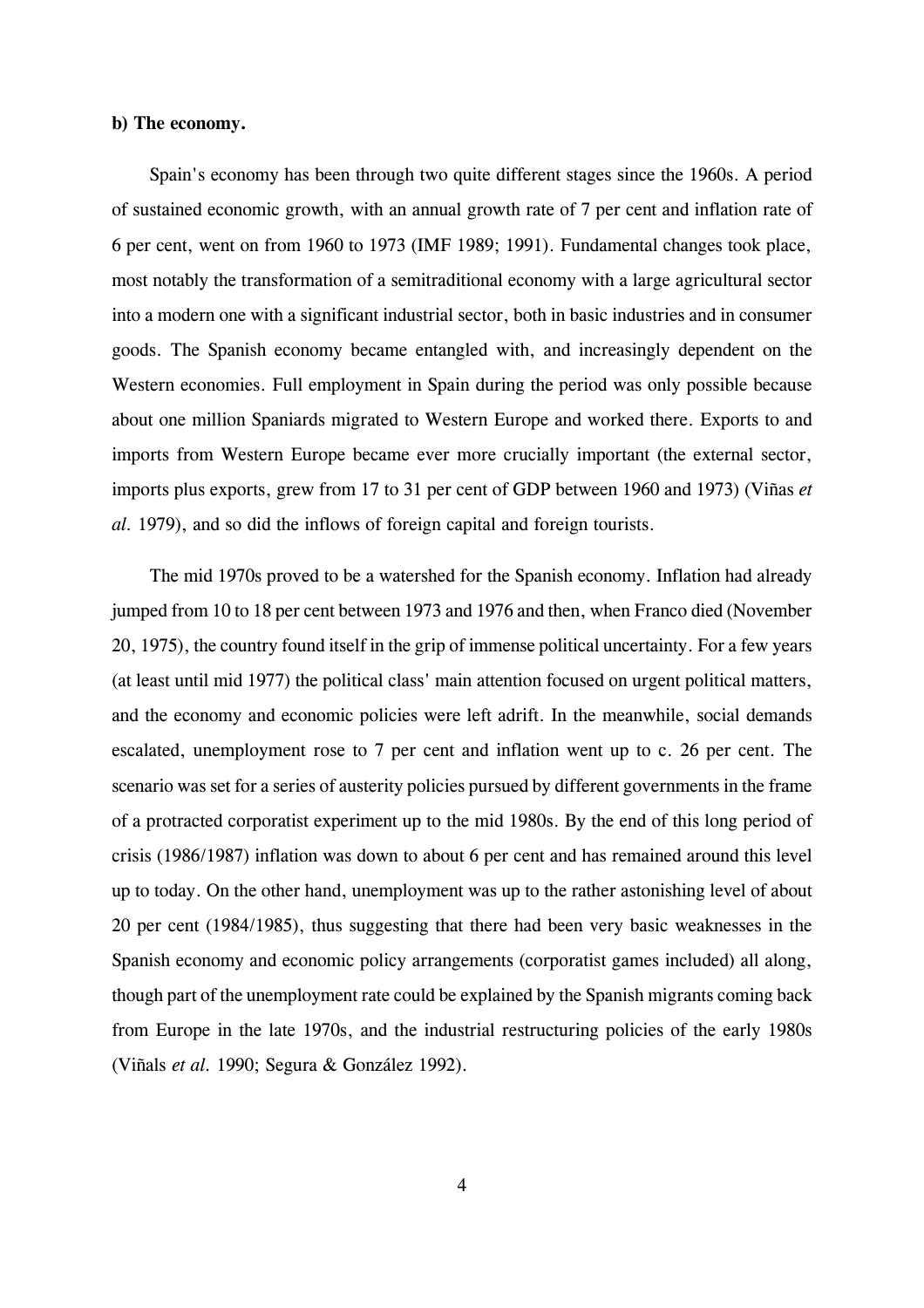Spain shared in the mild prosperity of the late 1980s, at the time when she became a full member of the European Community. The economy grew at about 4.5 per cent a year between 1986 and 1990. However, this had only a limited effect in reducing unemployment, which came down to about 16 per cent of the active population (1990). At the same time, the government committed itself to, or (rather) allowed itself to drift into, a mix of economic policies which were somewhat inconsistent with each other. The government tried to contain inflation through rather tight monetary policies and moderate wages. At the same time, expansionary budgetary policies fueled the public deficit, whose financing required in turn fairly high interest rates. The government managed to muddle through the late 1980s so as to reach, in apparent good form, the magical year of 1992, only to reckon with the fact that the economy had already been in the middle of a very serious crisis for quite some time.

In the early 1990s the Spanish economy seems to be back to square one with a vengeance. In 1992 the rate of growth was 1 per cent, and is forecast to be negative in 1993 (BBV 1993), and unemployment has jumped back to c. 23 per cent by the end of 1993, while public debt is expected to reach the mark of 60 per cent of GDP by 1994. On the other hand, Spain also has a more diversified economy where manufacturing counts less and services more than they did in the 1970s (in 1992 industry and services accounted for 27 and 60 per cent of GDP, respectively; percentages for 1975 were 29 and 55) (BBV 1993): $^2$  an economy which is more interconnected with the world markets, but also one whose ability to compete seems somewhat less than in the past, as suggested by the nature and volume of the Spanish trade deficits since 1986 (7.26 per cent of GDP in 1992) (BBV 1993), and where foreign institutions command an ever greater influence, either as pension funds or multinationals, either through the buying of public debt or investment/disinvestment in productive facilities (for instance, Volkswagen took on SEAT, an automobile company, in 1986; and the "Scottish Widows" pension fund bought Uralita, an industrial concern, in 1993).<sup>3</sup>

 <sup>2</sup> On changes in the internal structure of manufacturing and services in the 1970s and 1980s, see Segura & González (1992); and Cuadrado Roura (1992).

<sup>&</sup>lt;sup>3</sup>On the increasing presence of foreign capital in the Spanish business sector see Martínez Serrano & Myro (1992) and Martín & Velázquez (1993).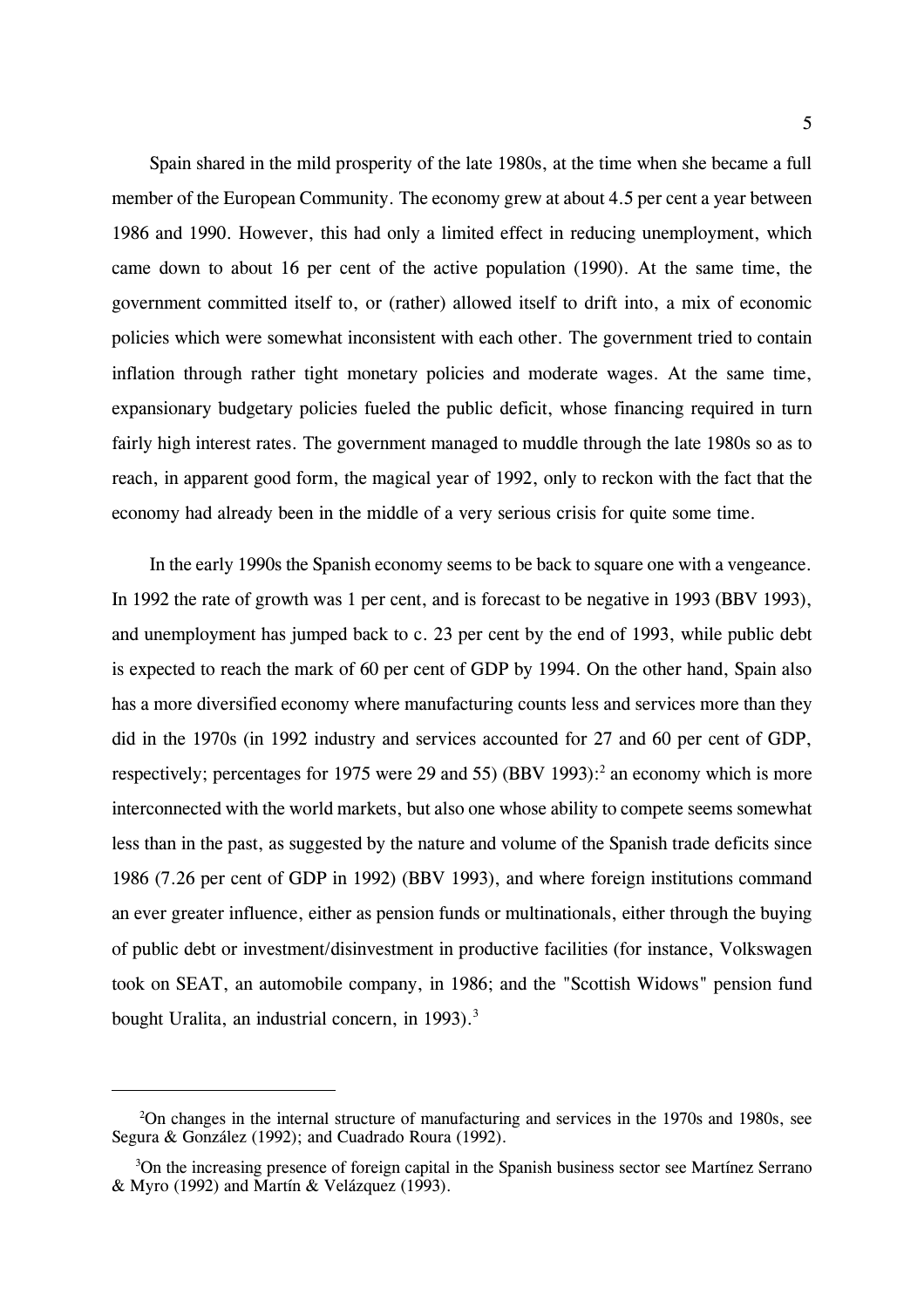#### **c) Industrial relations.**

There has also been a combination of change and continuity in the system of industrial relations. Though, on the surface, the contrast between the Francoist system and the present one is very striking, some of the most important present day actors, practices and institutions appeared in the 1960s. At that time, collective bargaining (having been made possible by a law of 1958: Amsden 1974) became common practice at the industrial/ provincial level, and to a minor degree at the level of (large) individual companies. This came at a time of growing official toleration of strikes, with as many as 1.5 million workdays lost per year in 1973-1975 (again, this was facilitated by changes in the criminal code in 1965). In turn, semispontaneous organizations were set to lead in bargaining and strike activities, and became (semi)institutionalized in the second half of the 1960s, most notably the *Comisiones Obreras* (CC.OO.) (Foweraker 1989). They had some connections with opposition parties, clandestine unions and some sectors of the Catholic Church; and they took advantage of already existing institutions for labor representation in the factories (the *Jurados de Empresa* established by law in 1948), which, on paper, allowed workers to choose their representatives. In the new sociopolitical climate of the 1960s these elections were free enough to encourage a new wave of militants to participate and win most of the positions on the local committees for their own candidates in 1967 (most notably those affiliated with CC.OO. and USO: *Unión Sindical Obrera*--which later split, with one branch becoming part of the socialist UGT). A period of ambiguity followed, with uncertain and rather erratic moves on all sides. The point is, however, that, by the time of the transition (roughly from 1975 to 1978), a new system had been in the making for more than a decade, waiting for final formal, legal recognition.

The Constitution and the new legal framework allowed for a dual system of labor representation. Works councils (*Comités de Empresa*--or individual delegates, in smaller firms) at the plant level coexisted with local sections of national (or regional) unions, mainly the communist CC.OO. and the socialist UGT. However, and by contrast to the German dual system of local representation, there was no clear-cut division of labor between *Comités de Empresa* and unions since both of them might conduct negotiations or call a strike (and this institutional ambiguity was compounded even more by the fact that most members of the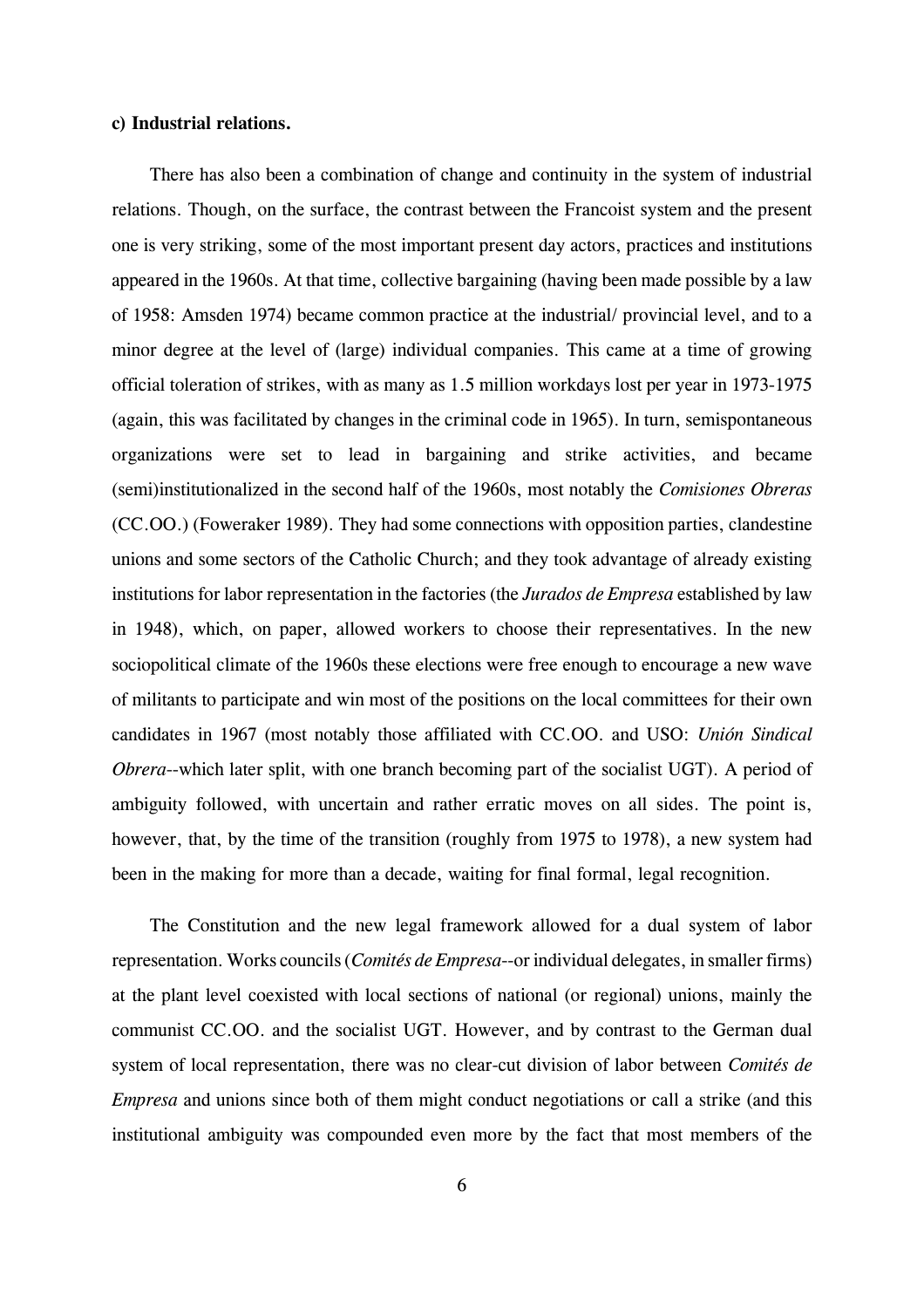*Comités* won their posts as union candidates) (Martínez Lucio 1992; Escobar 1992). Collective bargaining has been conducted at different levels, mostly at the industrial/provincial one (where the unions, and not the works councils, do the bargaining), and for some time (up to 1986) has evolved within the guidelines of a series of nation-wide social pacts. Results of collective bargaining apply *erga omnes*, and not only to the parties to the agreement and union affiliates.

Labor and business are usually represented in these bargains and social pacts by the two main unions, CC.OO. and UGT, and by an all-encompassing business association (the CEOE, or *Confederación Española de Organizaciones Empresariales*) which was set up just after the democratic transition (Martínez 1984). The unions have enjoyed the spotlight of, and are generally regarded as major players in public life. Their following, however, has never been very large, and has markedly decreased over the last fifteen years. In the early nineties their rate of affiliation is estimated to be between 10 and 15 per cent (Escobar 1992), and would be less if unemployed and retired people were discounted. However, the state grants CC.OO. and UGT the status of most representative unions nation-wide on the basis of the results of the elections to the works councils, which take place about every four years.

The political and economic context has provided the social and political actors in the Spanish scene with some major challenges and constraints, and in the process of responding to those challenges and constraints, a system of industrial relations institutions has been set up. Yet, the crucial point is to understand the specific content of the choices the actors have made while operating within that institutional framework, and the way and the direction in which they have put those institutions to work. We think the key for understanding these choices lies in the traditions and understandings that the main social and political actors have brought to bear upon those institutions as they have developed over a period of time.

In the Spanish case, and to summarize a long argument that cannot be developed here, we think that the (macro) institutions of the social pacts (explicit before 1986, and tacit after 1986), and the (micro) institutions such as industrial/provincial and company level collective bargaining and local dual representation, allowed for different human resources policies and practices. The choices actually made reflected the fact that labor, business to some extent, and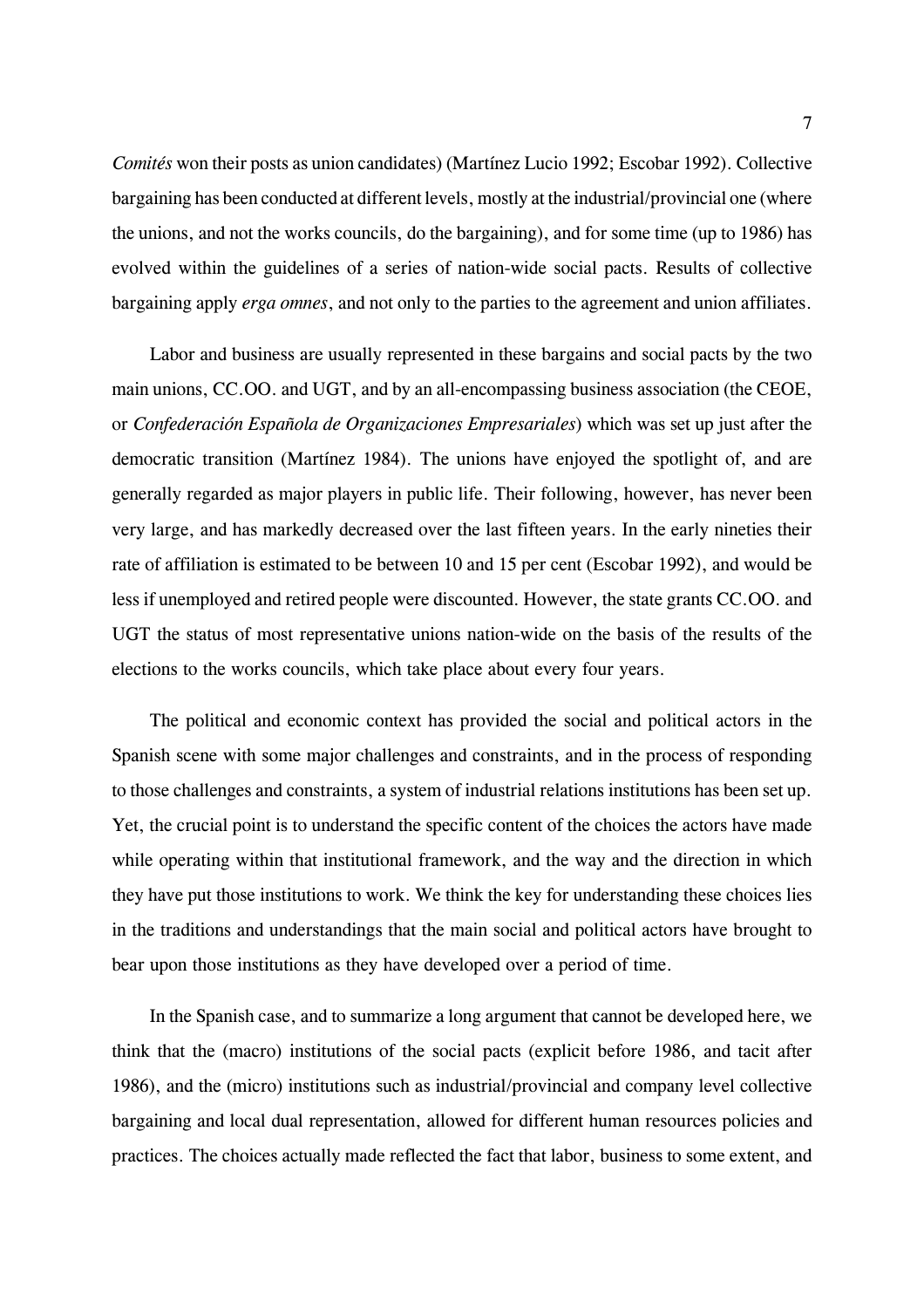most of the political class after the transition were all together in a set of shared understandings. Critical to these understandings were the following beliefs: that social pacts were a must for handling the uncertainties of the time, and that keeping inflation under control was the key provision of those pacts; that the labor market regulations inherited from the Francoist years could be tinkered with but not basically changed; that increasing the public sector and developing the welfare state was necessary for the redefinition of the country as part of a democratic and prosperous Europe; and that huge unemployment was something pretty close to a fact of life to which people would have to adjust (last but not least through an appeal to the extended family and recourse to the underground economy).<sup>4</sup> By contrast, little or no attention has usually been paid to the subjects of competitiveness in world markets or productivity. These understandings, and the dispositions which come with them, have had some important effects on the human resources practices and policies we are going to discuss now. We begin with the two practices most salient in the public debate and in the game of actual conflicts and agreements between the state, unions and business during the period, namely the issues of employment security and economic compensation.

## **2. Employment security.**

For more than forty years the Spanish workforce has enjoyed a high degree of employment security. Changes in the political regime have made little difference in this respect (excepting some recent variations to be discussed later and the present governmental plans still to be approved by Parliament, to which we will devote a future essay). The reasons for this state of affairs have had little to do with any purposeful attempt on the part of governments or business to increase workers' commitment to their work or to their companies, nor have the workers perceived the legal provisions for security of employment to be connected to those ends. In the Francoist years, such provisions were part of the social contract that the authoritarian state tried to establish with labor. In the corporatist mentality of the time, free

<sup>&</sup>lt;sup>4</sup>In 1990, 70 per cent of the unemployed lived in a family where at least one other member received wage incomes (calculated from data in *Encuesta sobre la Estructura Social Española*).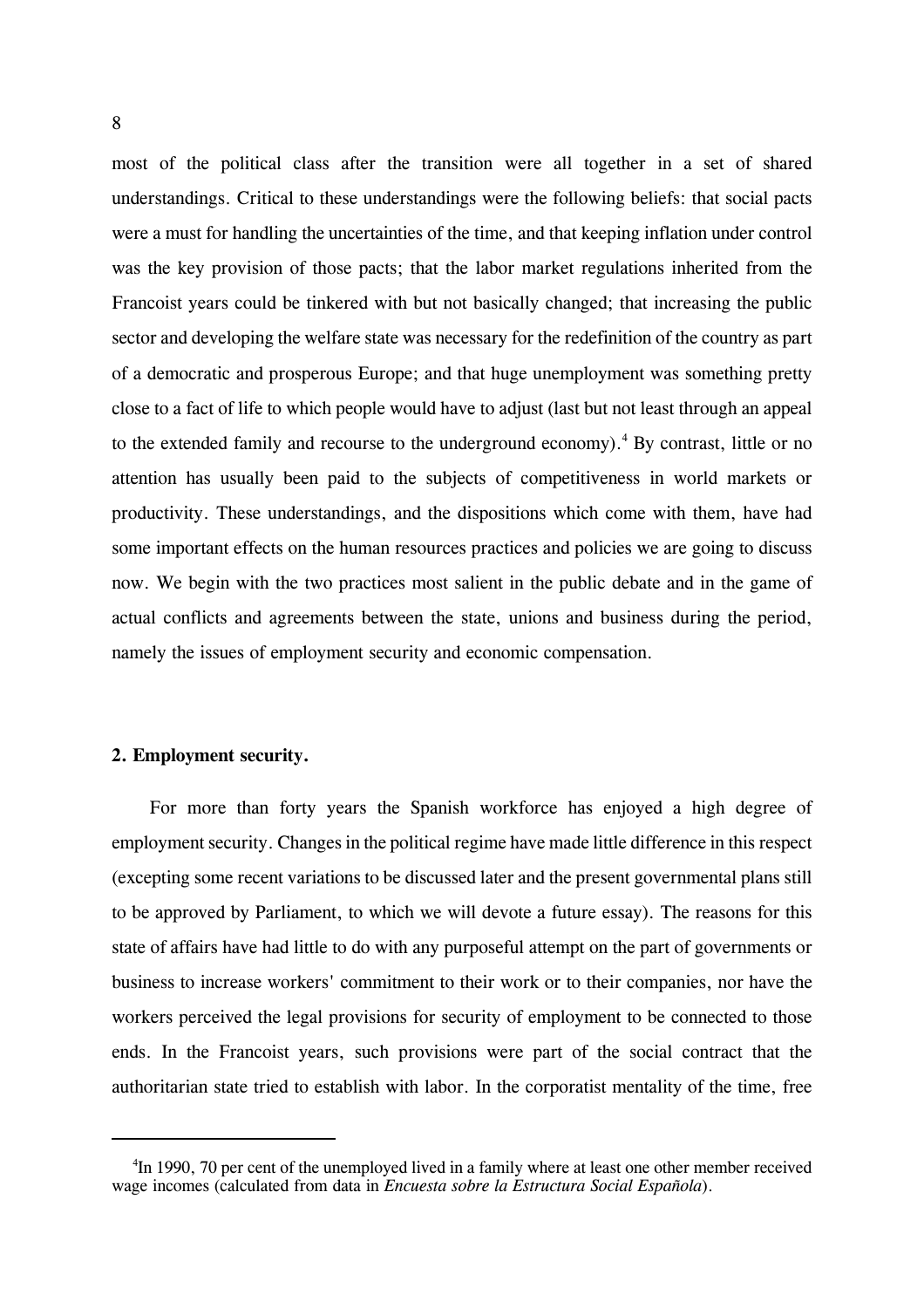mobility of labor was seen as a source of social disorder: one of the many failures of a market economy that a corporate system was required to compensate for. The labor contract between individual workers and entrepreneurs was found to be of a completely different kind to a civil contract proper; and, in a sense, one which was more in the nature of a status relationship than a contract relationship (a finding to be rediscovered a few decades later: Streeck 1992, pp. 40ff.). This intellectual construction fitted well not only with the traditional doctrines of social catholicism or fascism, but also with the political requirements of the regime. Franco had won a civil war where organized labor had been on the other side of the fence. Anarchists, socialists and communists had led in the fight against Franco's armies (and were executed in ther thousands in the aftermath of Franco's victory). Victory was followed by the banning of unions (and political parties) and strikes. Left without leaders, associations, or any means of defense, the working class was however given something: security of employment. This was supposed to be the cornerstone of a set of social policies that, in time, by ensuring a modicum of "social justice", would provide Franco's regime with a corresponding modicum of political legitimacy.

The basic provisions of the Francoist labor legislation of the *Fuero del Trabajo* of 1938, and the *Ley del Contrato de Trabajo* of 1944 regarding security of employment have been kept in place to the present day. Dismissals have been prohibited, except those with "justified cause", to be recognized as such by labor courts or state officials (or, as now, by Autonomous Communities that enjoy competences over labor issues). However, legal provisions are not enough to explain that, by the time of the democratic transition, there was a well established tradition in the Spanish labor scene to the effect that unjustified firing of workers required long procedures and costly compensations. In fact, legal provisions were reinforced by the experience of sustained economic growth, and concomitant full employment, in the 1960s and early 1970s. In these circumstances, in which legal provisions and economic realities seemed to fit each other and go hand in glove for a long period of time, security of employment came to be taken for granted, as a fact of life. And, in the rhetoric of the emerging oppositional labor movement of the time the Francoist labor legislation was taken out of context (that of being a key piece in an authoritarian political strategy) and transformed into a "social conquest" that had to be left untouched by whatever political changes might take place in the future. Labor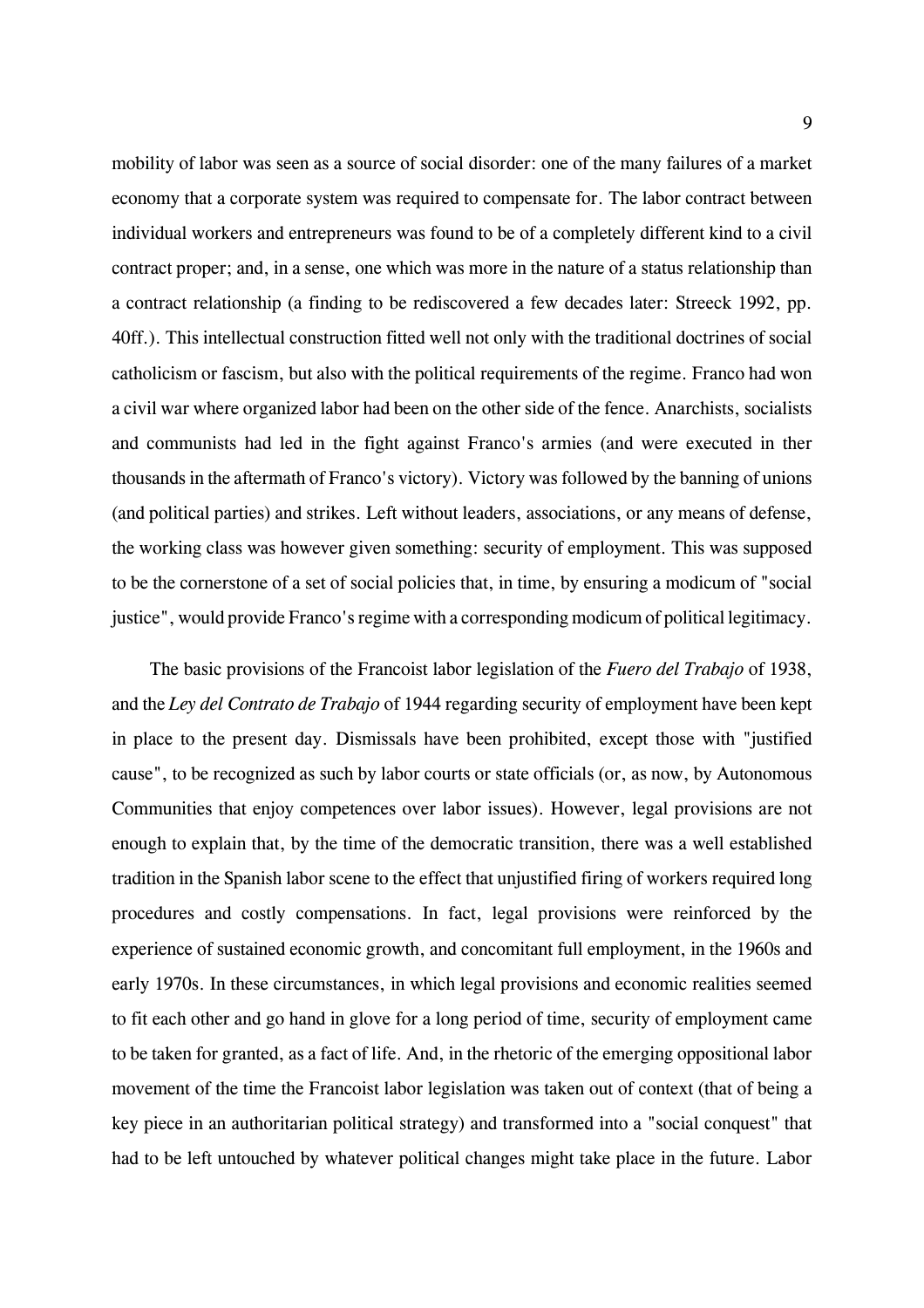was set, however, for a more troubled scenario than the one it expected, because the time of the democratic transition was also the time of a deep economic crisis that would last for more than ten years, with no longer any prospect of full employment.

Employment security in Spain during the last ten to fifteen years must be discussed in the light of the massive, unprecedented rates of unemployment for the entire period, much higher than in other countries, and, today (October 1993), getting worse. The Spanish rate of unemployment went from 1.1 to 3.4 per cent between 1970 and 1975: these were the good old days. By 1980 it was already 11.3 per cent, offering ammunition to the socialists' radical, devastating criticism of the economic and social policies of the center government of the time. But worse was still to come. By 1985, the rate had jumped to 21.5 per cent; and then, throughout the years of economic bonanza in the late 1980s (with an annual growth rate of c. 4.5 per cent a year) it never dropped below the 16 per cent mark, rising again by 1992 to 18.4, and to 22.0 per cent by the second semester of 1993 (probably 23.4 per cent by the end of the year). These rates were about double the average rate of unemployment in the European Community. At the same time, these official data may or may not reflect actual unemployment, and it may well be that, discounting people working in the underground economy, the actual rate could be taken to be six to eight points below the official rate. This would leave us with a rate of about 15-17 per cent in 1993.

Other additional characteristics make this picture even more somber in respect to the overall rate of activity and to the structure of the unemployed population. First, such an increasing rate of unemployment applies to a declining rate of activity since the ratio of the Spanish workforce to the population above 16 years-old was 52.5 per cent in 1970, and 48.7 per cent in 1993; and the much higher rates of unemployment apply to rates of activity which tend to be quite inferior to the European average (the ratios of the workforce to the population 16 to 65 years old were 69 per cent in Germany; 66.4 per cent in France; 75.4 per cent in the United Kingdom; and 60.6 per cent in Spain, in 1992) (Banco de España 1993). Second, a disproportionate part of Spanish unemployment concerns young people, the long-term unemployed, and women. The rate of unemployment for those aged 16 to 24 was 41.3 per cent in 1993 (first quarter); and those who have been unemployed for more than one year were 48.3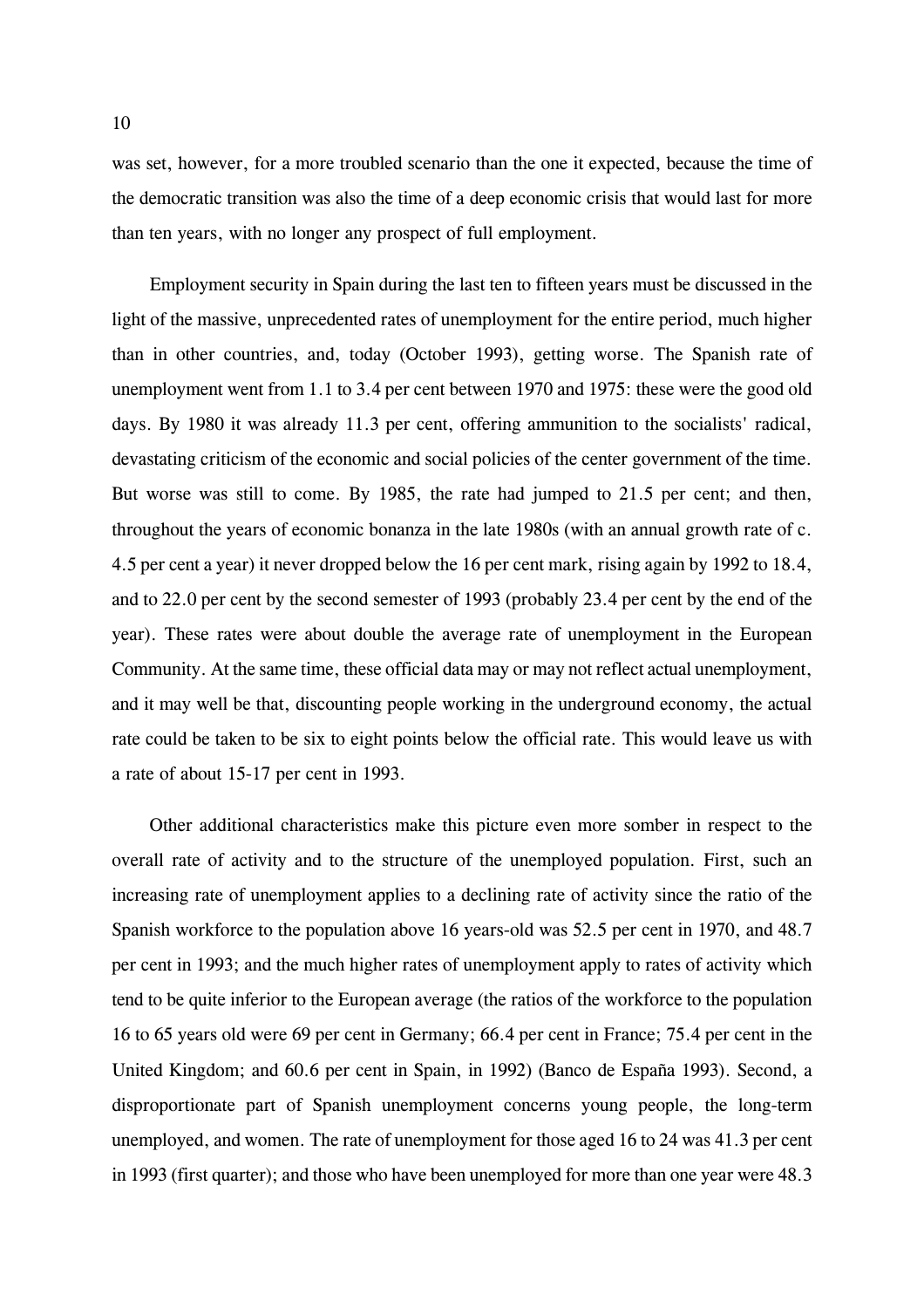per cent in 1993 (first quarter), while the rate of female unemployment was 28.4 per cent. So what we have, both in absolute and in comparative terms, appears to be the almost complete failure of the productive system and the governments' policies, for a rather long period of time, to use a huge part of the reservoir of human resources of the country.

Let us see now the way in which the main actors have reacted to this situation, and the way in which the institutional system of industrial relations may have had an influence on those reactions. Labor decided to engage in a two-pronged strategy. To begin with, labor defined the situation as one in which it was required, first and foremost, to take care of the interests of the people already in employment, and this was interpreted to mean defending the permanence of the corpus of labor legislation of the Francoist years, which was supposed to protect the workers from unjustified dismissals. Against business' strong protests to the contrary, state policies went along with labor's position for some time, with only minor corrections in 1976, 1977, and 1980 (Valdés Dal-Re 1985), and more significant changes in 1984 (see *infra*). Difficulties in firing workers have resulted in fairly high compensation being paid for individual dismissals (the average cost being 10.7 months of salary when the case went to the Institute for Conciliation and Arbitration in 1992) (our own calculations, from data in MTSS 1993).

The changes in 1984 opened the way to temporary contracts for a period of up to three years, with minor compensations for dismissal at the end, and with substantial reductions in social security payments (of up to 75 per cent of the entrepreneurs' contribution). The unions (or rather the socialist union UGT) agreed reluctantly to these changes, at a time when unemployment was running at about 20 per cent, and when the unions and the government were engaged in discussions leading to the signing of a social pact (the *Acuerdo Económico y* Social: AES) that would provide the unions with additional organizational resources.<sup>5</sup> The result was that temporary contracts became almost immediately the *voie royale* for new hirings in the late 1980s, and has continued to be so up to the present, so that by 1992, 96 per cent of

<sup>&</sup>lt;sup>5</sup>The new arrangements provided "most representative unions" with seats in different state bodies, and enhanced their capacity to control the works councils election system (candidates had to run in closed, blocked lists, and most representative unions were given the right to convoke elections in workplaces where they had previously no affiliates).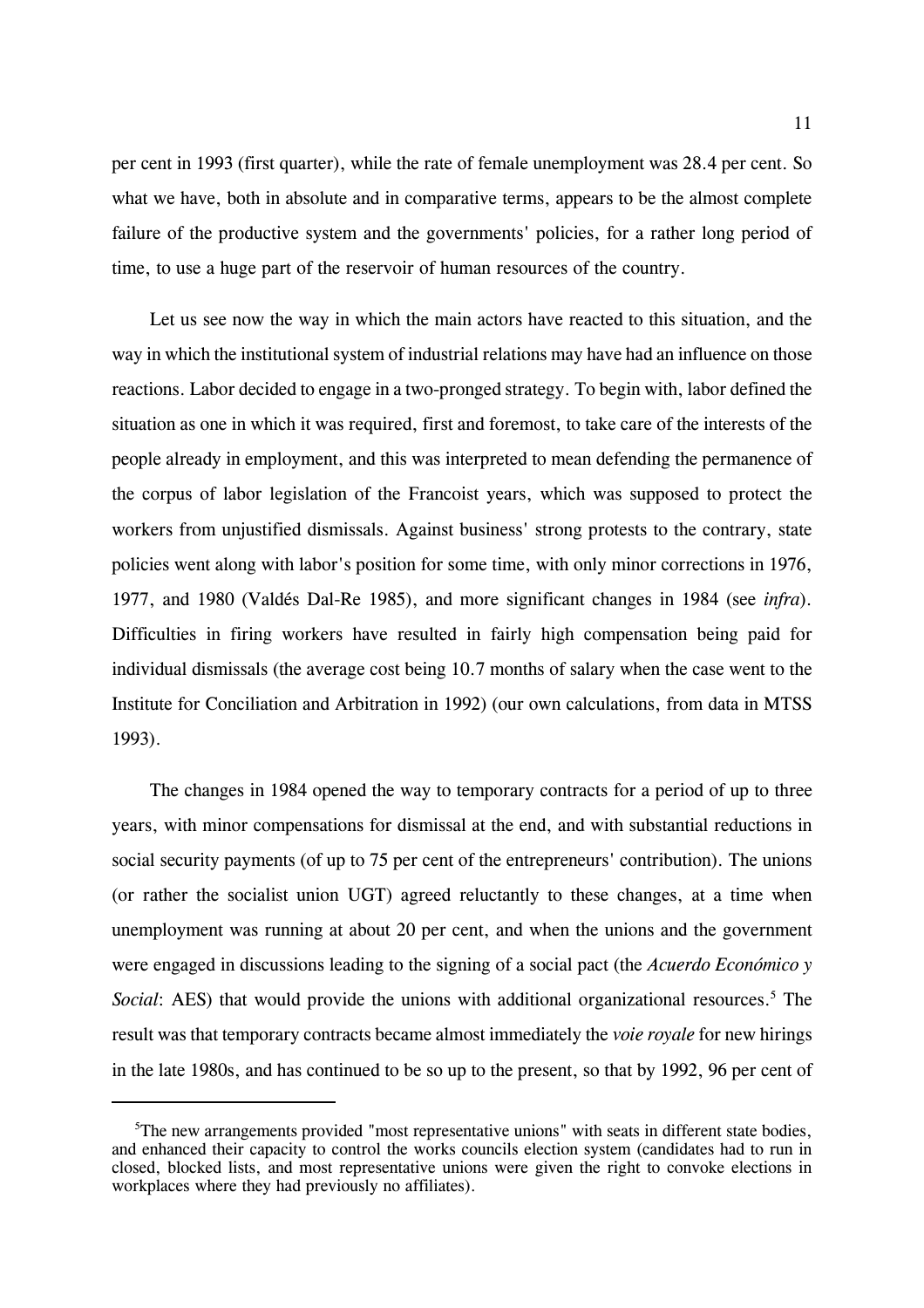total registered hires were temporary (81.5 per cent for a determined period of time; 10.4 per cent for part-time arrangements; and 2.4 per cent were other "atypical" contracts) (MTSS 1993), while about one third of the total workforce in the country was already working under temporary arrangements (31.8 per cent in manufacturing; 55.7 per cent in construction; 26.3 per cent in banking and insurance, in the second quarter of 1991) (Segura *et al.* 1991). Heralded by the government as a way out of the impasse created by the existing rigidities of the labor market, and as a way of taking advantage of the opportunities created by the economic growth of the late 1980s, and of reducing the level of unemployment, the new provisions have had, however, some other rather dubious effects. They have created a situation where there is no connection between skills and job stability: only seniority provides employment security. Thus, the new generation is being pushed into passing from one job to another, with an interlude living off unemployment benefits between jobs, without being able to develop either particular skills on the job (on professional training see *infra*) or attachment or commitment to it.

The second part of labor's strategy consisted in putting pressure on the state to increase unemployment subsidies. In fact, unemployment benefits were fairly generous until April 1992, frequently up to 80 per cent of the last salary, and may well have lasted up to two years (part of which may be of indefinite duration for some segments of the population).<sup>6</sup> At the same time the unions cooperated, tacitly, with the government in allowing the underground economy to flourish unmolested by diverting attention away from the task of setting up inquiries about the extensive fraud that takes place in the distribution of unemployment benefits. The rationale for all these moves was that they softened the impact of the unemployment situation.

In more recent years, and in view of the fiscal crisis which developed in the early 1990s (see *infra*), the government has been trying to persuade labor to accept at least the maintenance of those temporary arrangements, plus some cuts in unemployment benefits. From the

<sup>&</sup>lt;sup>6</sup>Since April 1992, the shortest working period in order to get access to contributive unemployment benefits has been extended to one year (previously: six months); the duration of these benefits has been reduced by approximately one third; the amount of the benefits has fallen from 80 per cent of the salary to 70 per cent for the first six months, and from 70 per cent to 60 per cent for the months following.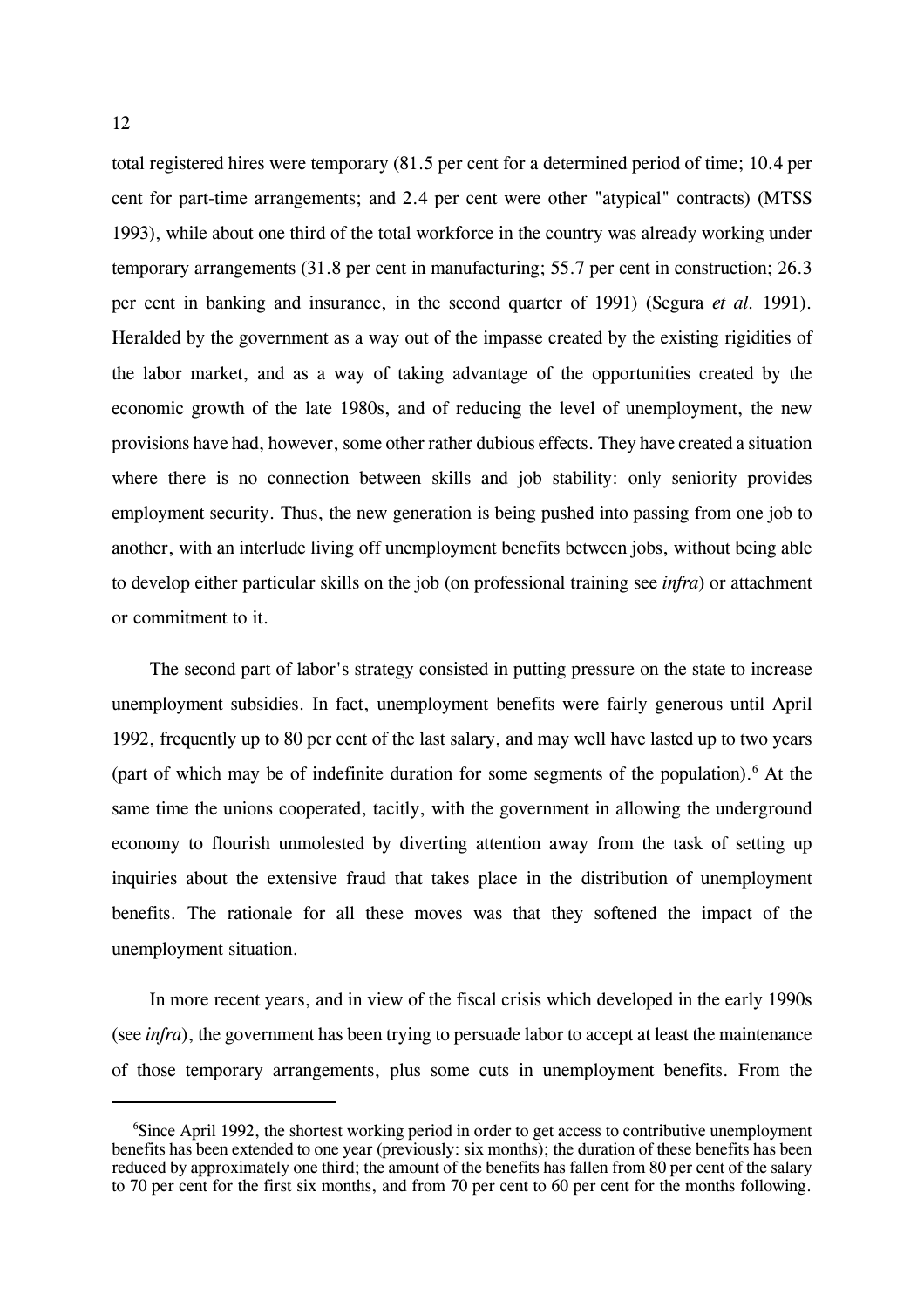viewpoint of organized business this has been a blocked situation for a long time, because the government was torn between a policy goal of greater (so called numerical or external) flexibility of the labor market, and opposite considerations arising partly out of principle (or political sentiment), but mainly out of political opportunism. The government finally seems to have overcome its indecisiveness and has announced its plans to implement a partial reform of the previous system, to which the unions have responded by convoking a general strike for late January 1994.<sup>7</sup>

This is the landscape where individual firms operate. After decades of a rigid labor market and relatively protected product markets, despite the gradual and uneven liberalization of the Spanish economy after 1959 (Martí 1975; Viñals *et al.* 1990), many of these firms found themselves encumbered by oversized workforces, particularly in the case of most large companies in automobile manufacture, banking, aviation, and steel, and they reacted to the crisis of the 1970s and early 1980s by engaging in personnel reducing strategies, with or without the restructuring plans approved (and paid for) by the state (which took place in the steel, textile, shipbuilding, and some consumer goods industries) (Navarro 1990). Where this has not been the case, at least not to the same extent, for instance in banking, the expectation today is that substantial reductions (at least of about 20 per cent) of personnel will take place in the next few years, since the workforce is clearly underutilised, financial services are clearly overpriced at present, and currently growing competition is expected to make the status quo impossible to maintain for much longer.

<sup>&</sup>lt;sup>7</sup>Among the proposed measures that affect employment security are the following. On one hand, the government is pursuing a partial liberalization of layoffs: there are more objective causes for dismissing a worker (organizational and productive causes are added to technological and economic ones); collective layoffs are defined in stricter terms, in such a way that a higher number of layoffs escape previous administrative controls (because they are now considered as individual layoffs and are, therefore, submitted to *ex-post* judicial control); finally, procedures for collective layoffs are shortened, thus reducing procedural salaries, though not the amount of compensations (45 days of salary per year worked). On the other hand, the use of temporary contracts not based in specific causes is no longer permitted.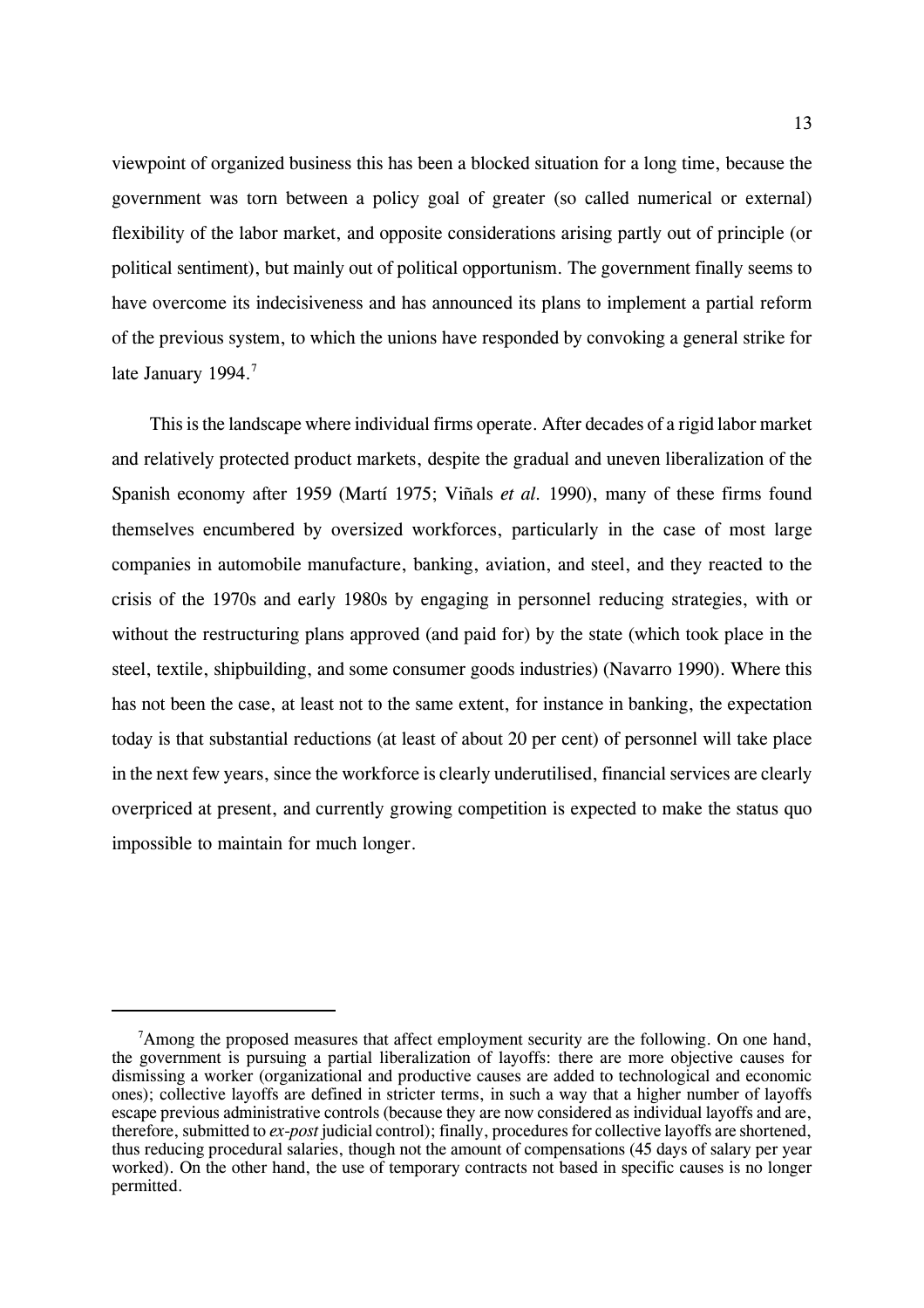#### **3. Economic compensation.**

Job stability and economic compensation have been the two main and overwhelming issues of Spanish collective bargaining, and the two main and overwhelming targets of the Spanish unions. For most of the period nominal wages have tended to increase one/two points above inflation. At some critical moments, however, provisions were made to increase wages by reference to expected inflation, instead of past inflation. This helped to curb inflation most particularly in 1977-1978, and in 1982-1984. But on the whole both real wages and, most importantly, labor costs (wages plus social benefits) per unit of production have been steadily on the rise, both during the long period of full employment until the mid 1970s, and afterwards, exhibiting very little responsiveness to the extraordinary rates of unemployment in the Spanish economy during the last ten years or so. Wage and labor cost increases were particularly marked at the time of the transition to democracy, in a climate of political uncertainty, acute economic crisis, escalating union demands, initial lack of organization on the business side, and the loss of direction of economic policies, even allowing for the moderating effects of the Moncloa Pacts of 1977. The data show that labor costs rose about 60 per cent in real terms (once inflation has been taken into account) between 1970 and 1983, with most of the increase concentrated in the period 1973-1980 (Malo de Molina 1985). This was the result not only of the increase in wages but also of the expansion of welfare benefits and changes in formal occupational categories. To this should be added the effect of the reduction in the duration of the working day (about 11 per cent between 1977 and 1985) on unitary labor costs.

Real wages were indeed contained through the 1980s up to 1987. At that time they started to move up again, both in the upward phase of 1987-1989 (average increase in real wages of c. 1.3 per cent a year) and in the critical years of 1990-1992 (average of 1.7 per cent a year) (Raymond 1992). $8$  At the same time, the comparison between the evolution of labor costs per unit of production in Spain and the rest of the European Community indicates that Spanish

<sup>&</sup>lt;sup>8</sup>This happened in spite of the increasing percentage of the labor force working under conditions of temporary employment. Other circumstances kept constant, temporary workers tend to earn 8.5 to 11 per cent less than workers with an indefinite contract. Temporary workers' lower wages were quite probably counterbalanced by raises in permanent workers' salaries (Bentolila & Dolado 1993).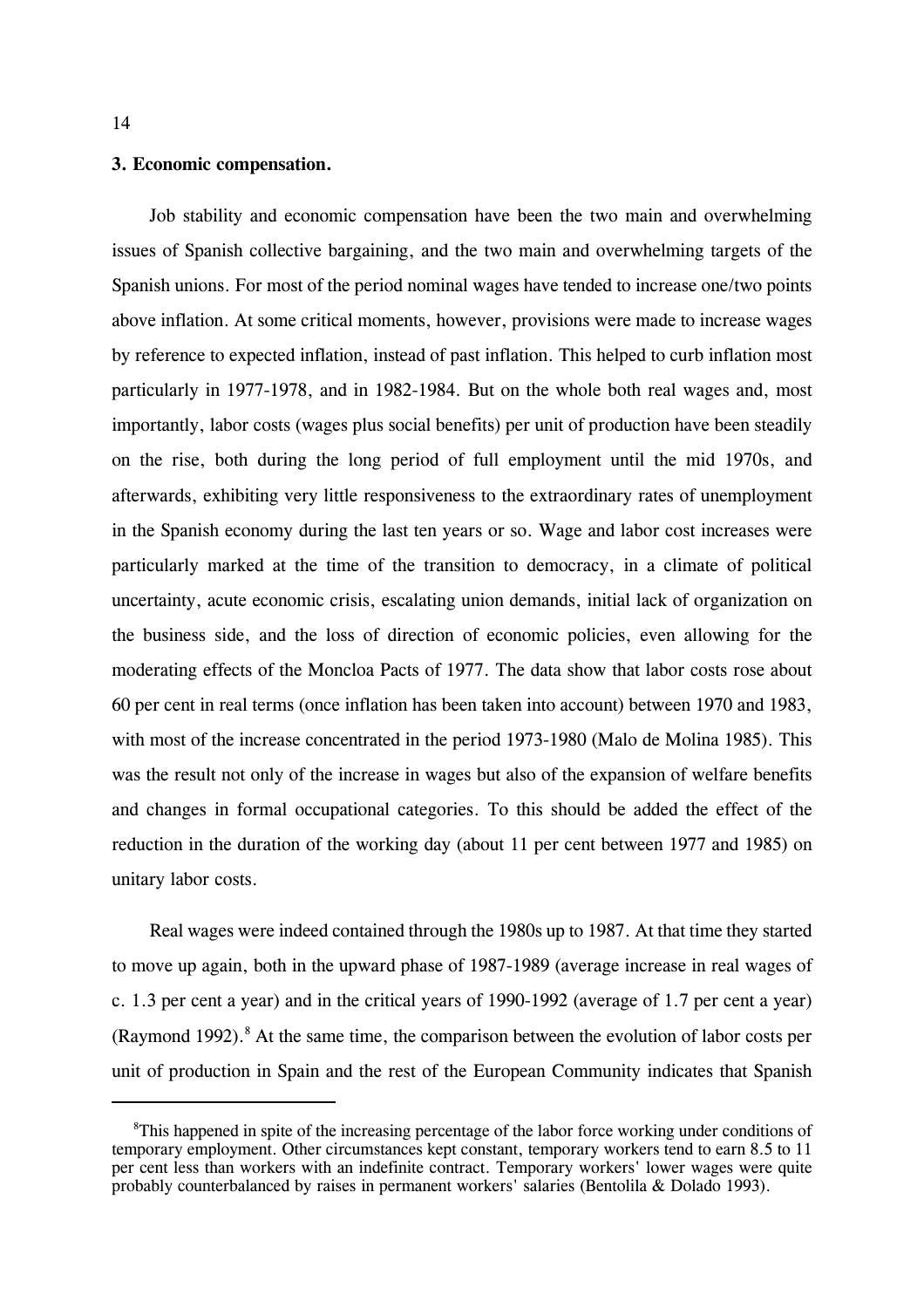costs have been increasing at a rate nearly double the European average during the last ten years: 4.8 per cent a year in Europe as compared to 7.2 in Spain, for 1983-1986; 3.2 per cent a year in Europe and 5.8 in Spain, for 1986-1989; and 5.1 per cent a year in Europe, and 7.1 per cent in Spain, for 1990-1992 (Banco de España 1993). The point is that, given the fact that the Spanish economy's strongest competitive advantage has been in price all along (Viñals *et al.*, 1990), these increases (together with other factors such as an overvalued currency, and high energy and financial costs that we cannot discuss at this time) have made a significant contribution to Spain's loss of competitiveness, just at a time when her economy was becoming increasingly open to Europe (Spain having become a member of the Community in 1986) and to the rest of the world.

The reason for such behavior of real wages and labor costs in the face of huge unemployment lies in a combination of institutional, political and cultural factors. Labor markets are structured in such a way that increases in wages in protected labor markets may go hand-in-hand with a gradual shrinking of the size of the protected labor force (covered by collective agreements), and an increase in the number of people operating in the underground economy, and/or living off unemployment subsidies. Such is the case in Spain where we have, in fact, three quite differentiated labor markets. First, the market for permanent jobs, with wages covered by collective agreements, which concerns about two thirds of the officially employed workforce, but only a minimal part of new hirings. Second, a market for jobs that offer no guarantee of stability but where wages (and social benefits) are covered by the agreements, which is the really significant market for new entrants. Both are protected markets either in regard to the stability of jobs, or the economic compensations, or both. This leaves the third one without protection of any kind: the labor market in the underground economy, whose size is positively dependent on the degree of protection, or rigidity, of the other two, and inversely dependent on the level of unemployment benefits. Two indicators may give an approximate idea of the size of the underground labor market: in 1986 irregular employment was 21.9 or 29.7 per cent of total employment, according to different estimates (Trigo 1988;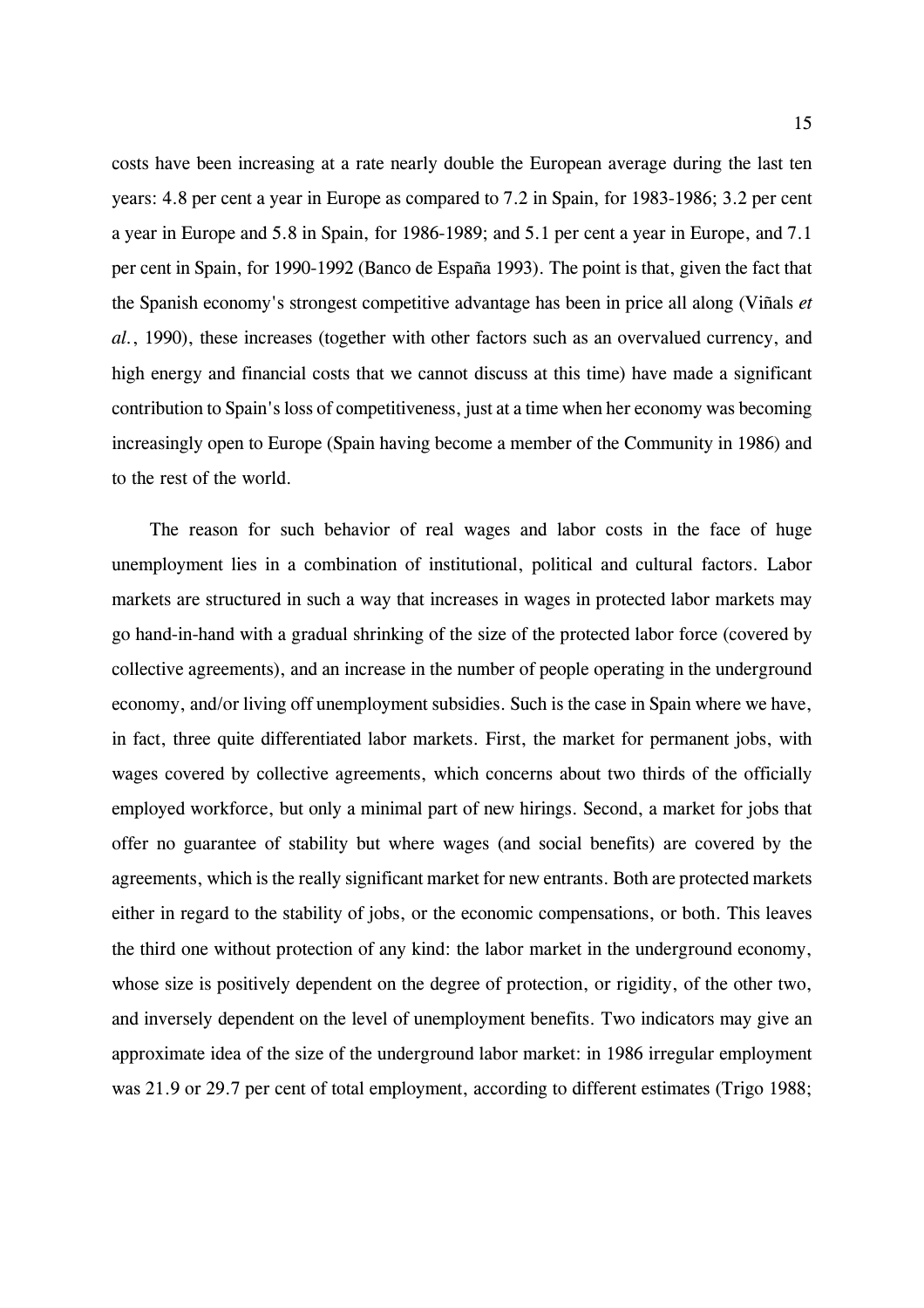Muro *et al.* 1991); and submerged production could well increase official GDP figures by about 7 to 10 per cent (Julio Alcaide: personal communication).<sup>9</sup>

Political and cultural factors have helped this state of affairs, and this institutional setting, to develop and to persist for so long. Labor has been an important contributing factor but not the decisive force behind these arrangements. It is in fact the ensemble of the political class (both center-right and socialist parties) which bears the main responsibility for them, with labor's help and despite the vocal opposition of organized business (but only the mild reluctance of businessmen themselves). In fact, the different parties usually concurred in the desirability of social pacts between 1977 and 1986 the main point of which was the determination of the rate of growth of real wages. This has provided passably effective guidelines for collective bargaining on behalf of the protected labor force (García de Blas 1985; Espina 1990). At the same time, these pacts confirmed the basic regulations for entry and exit from the labor markets (and allowed for the policy shift making room for temporary employment in 1984) while adding pressure to increase public social spending (see *infra*). The public has followed these developments and acquiesced with them, sharing in the general opinion of the desirability of those pacts. Finally, the main thrust of these arrangements and understandings have outlived the explicit, formal social pacts of 1977-1986 into the early 1990s. And, in this way, Spanish socioeconomic policy and politics have presided over the process of formation of the three differentiated labor markets mentioned above.

Wage differentials (in the official, protected labor markets) according to occupational category and industrial sector tended to be reduced in the 1970s and to expand only rather moderately in the 1980s. Wage differentials for different occupational categories decreased between 1963 and 1977-1980, while increasing through the 1980s: the ratio for wage differentials between an employee with a university diploma and an employee of the lowest occupational rank was 4.19 in 1973; 3.11 in 1977; and 3.73 in 1988 (Revenga 1991). Wage differentials among industrial sectors decreased sharply in the second half of the 1970s, while

<sup>&</sup>lt;sup>9</sup>Trigo (1988, p. 191) offers an illustration of the workings of the underground economy in shoemaking, which is one of the sectors where irregular employment is most pronounced. From 1979 to 1981 regular employment decreased significantly in areas specialized in shoe-making, while at the same time shoe exports rose considerably.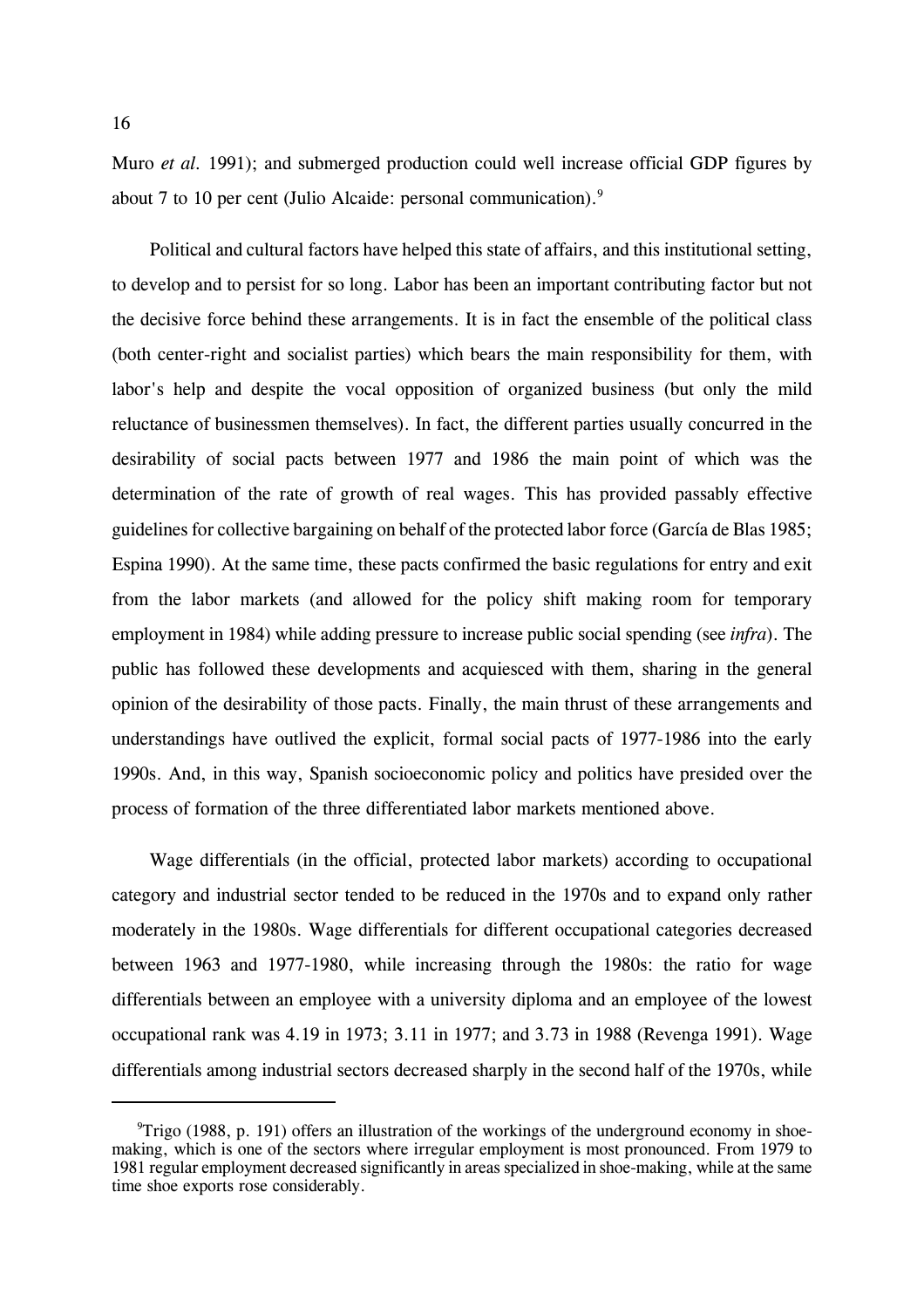increasing again during the 1980s (but keeping below the level of intersectoral variation of the late 1960s) (García Perea 1991). Possibly these reductions in wage differentials are related to labor's successful moves in the mid 1970s to escalate social demands (including egalitarian demands that made them push for linear increases in wages) and to make the labor market more rigid, while the converse tendency afterwards may be related to the different economic and political climate of the 1980s and the government's moves to introduce some flexibility into the market. A pointed illustration of this recent trend is the case of management compensation. In the wake of the few years of prosperity of the mid 1980s differentials rose considerably, and, in particular, the economic compensations of Spanish general managing directors apparently became the most generous in Western Europe (after the Swiss) just at the very time the crisis hit the Spanish economy in the 1990s hardest (*El País*, February 16, 1992; and *El País*, January 3, 1993). At the same time, wage differentials between small and medium-sized companies on the one hand, and large companies on the other, have been minimal, as indicated by the narrow margin of difference between the wage increase agreed on in multiple-company agreements (mainly for small and medium companies) and those agreed on in company agreements: an average annual difference of  $+0.3$  percentage points in the period 1983-1992 (MTSS 1993). No significant difference can be shown in regard either to public/private and foreign/domestic ownership or to the economic situation of the company (with profits or losses) (Ministerio de Hacienda 1984 to 1991).

The increasing rigidity of the wage structure during the 1970s and the general tendency to narrow wage differentials during the 1970s was reinforced by a complementary tendency to reduce the variable component of wages. That component had been extremely important during the long sequence of economic growth in the 1960s and early 1970s, since, at that time, adjustments of labor to changes in the level of demand were made mainly through adjustments in extra-time payments, the variable components of wages amounting to about 50 per cent of wages by the early 1970s (Sánchez Fierro 1987, p. 189). Extra-time payments were drastically curtailed as a result of union pressure, by legislation enacted by the governments of the democratic transition (including the Workers' Statute). By 1983 variable components accounted for 17.3 per cent of gross salary in the case of firms with more than 200 employees; and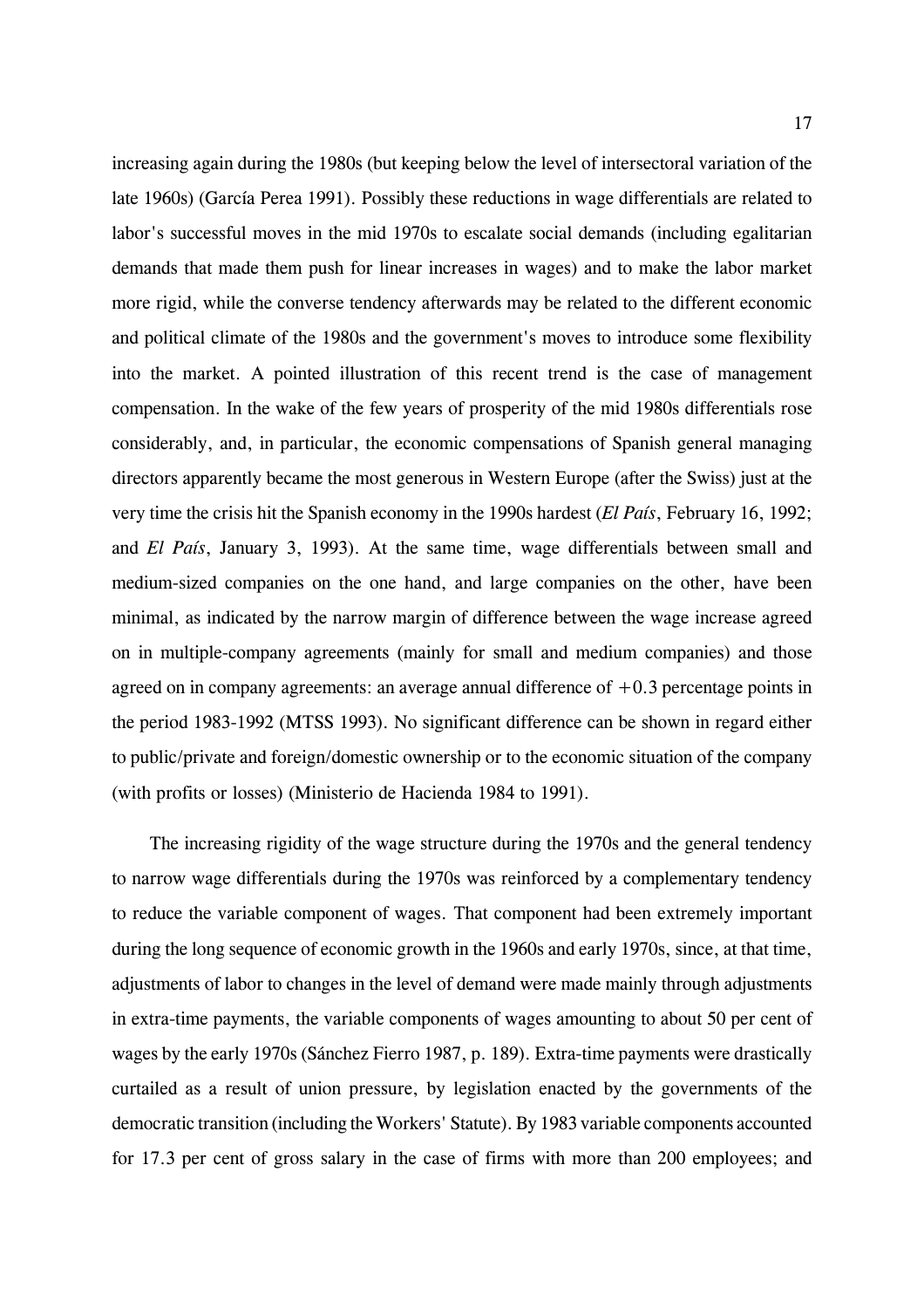attempts to introduce productivity agreements during the second half of the 1980s had very limited success in increasing those components: up to 18.5 per cent in 1990. Yet, once more, this does not apply to top and middle-managers (about 4/5 per cent of the workforce of firms of more than 200 employees: Ministerio de Hacienda 1984 to 1991), whose economic compensations (excluded from the collective agreements) take more and more into account a variety of criteria associated with their individual performance (*El País*, January 3, 1993).

Finally, some reference is needed to the very strong trend to increase the "social salary" of Spanish workers from the mid 1970s to the early 1990s: this refers to a variety of social transfers including social security benefits (financed up to about two thirds by employers' contributions; CEOE & CEPYME 1987, p. 212). Public social spending rose from 9.2 per cent of GDP in 1975 to 16.6 per cent in 1992, as total public expenditure went up from 25.6 per cent in 1975 to 46.7 per cent in 1992 (BBV 1993). This has been the result of two converging developments. First, the successful transition and consolidation of democracy in Spain were generally understood as requiring an approximation of the Spanish welfare state to the level of the average Western European state, so that there was a general disposition to accept substantial increases in the welfare state even despite the economic crisis of the time. Second, the unions were fairly successful in persuading themselves, their followers, and large segments of the public and the political class to accept a definition of the social pacts as implying an exchange between the unions' contribution to wage moderation and the state's (and business') contribution to increasing social provisions. Having redefined the slowdown in wage increases as a "concession" to the state and the business community, the unions were also keen on developing two related arguments. On the one hand, that there was no connection between the high rates of unemployment and the labor market policies which the unions defended, thus they need accept no responsibility for the increase in social needs. On the other, that the unions felt responsible for, and were concerned with the defense not only of workers' interests, but also of people's interests in general, particularly those of the unemployed and pensioners, thus defusing the potential conflict of interest between the core workforce with protected jobs and the large periphery of unemployed growing by the hundreds of thousands every year between the mid 1970s and mid 1980s (and again in the early 1990s). In this way, the unions have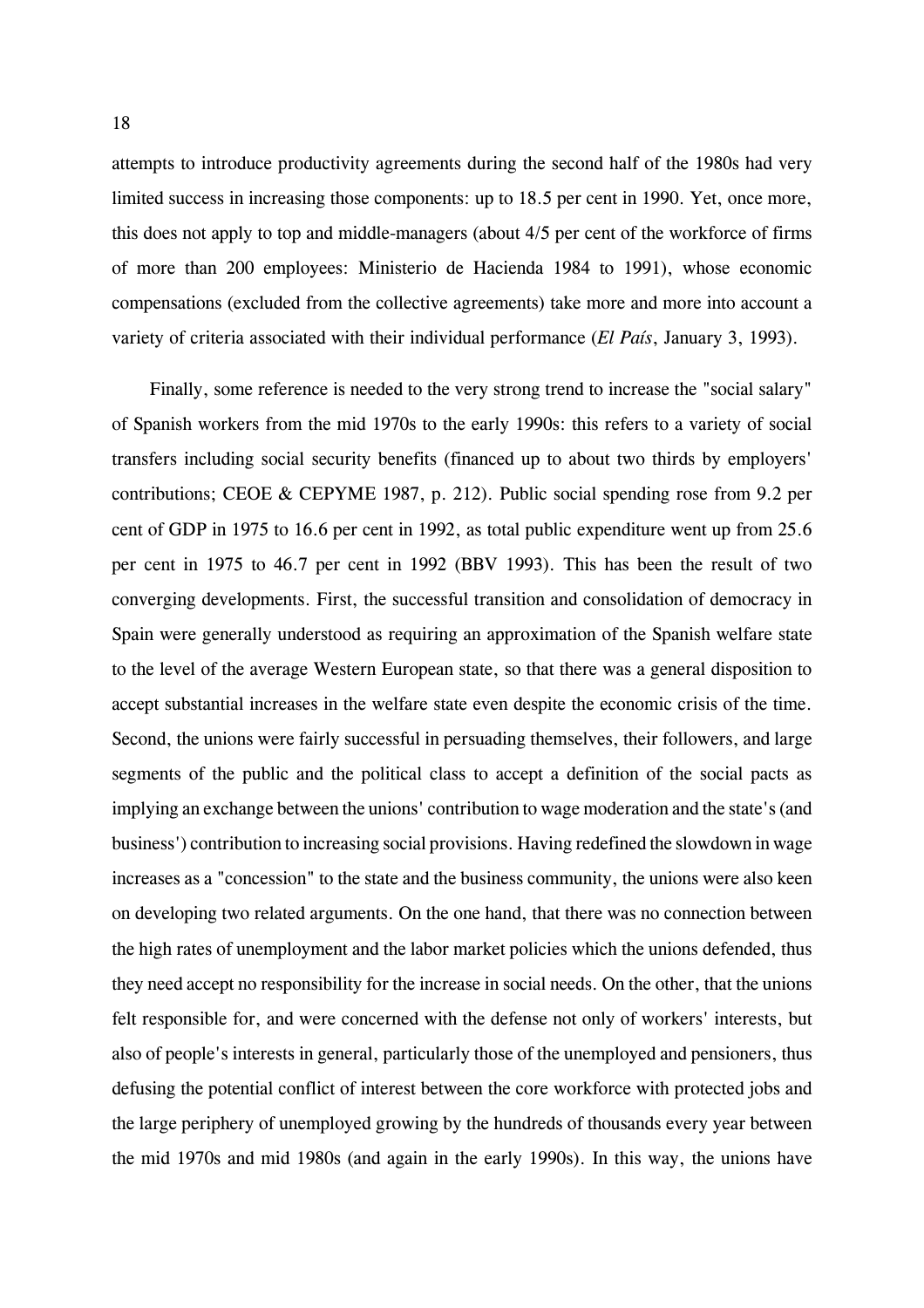successfully managed to use their social demands so as to add legitimacy to their core claims regarding wages and employment security.

## **4. Work organization and functional mobility.**

The analysis of work organization and functional mobility in Spain faces the almost unsurmountable difficulty of the lack of general statistical information for the last few decades or even for the last few years. Whatever may be said about these matters can only be tentative, and subject to revision by future research, but some general observations seem in order. On the whole, it is generally assumed that the prevailing type of organization of Spanish firms during the 1950s and 1960s was the one that the academic literature has labelled as Taylorist or (more recently) Fordist, entailing a bureaucratic, hierarchical authority structure; a clear-cut division of labor between management and planning on the one hand, and production on the other; and a rather narrow definition of jobs. Most of the engineering and economic literature of the time took for granted that this structure more or less reflected the actual picture at least of the big firms, and was justified by appealing to the findings and principles of the theories of scientific organization of work, rational administration and the like (Guillén, 1992).

But, however accurate this picture might be for the big firms (and we will know more about this once the mixture of observations and prescriptions of the experts of that time are replaced by case studies still to be made), it seems quite unlikely that this picture fits in with the actual workings of the small (and medium sized) companies that made up most of the Spanish industrial landscape: firms with less than 50 employees accounted for 97.4 per cent of the firms, and 52.9 per cent of the workforce in 1989 (Escobar 1992; see also Viñals *et al.* 1990; and Segura *et al.* 1993). An exploration of a number of cases of medium-sized firms as they went through the rosy days of economic growth of the 1960s and the turbulences of the 1970s suggests a different scenario (González Olivares 1985). The authority structure of those firms was more akin to that of a patrimonialist bureaucracy than to that of a modern rational or legal bureaucracy (Weber 1978). Tasks were either diffusely assigned or constructed as well-established routines on the shopfloor. Accounting and financial controls were rudimentary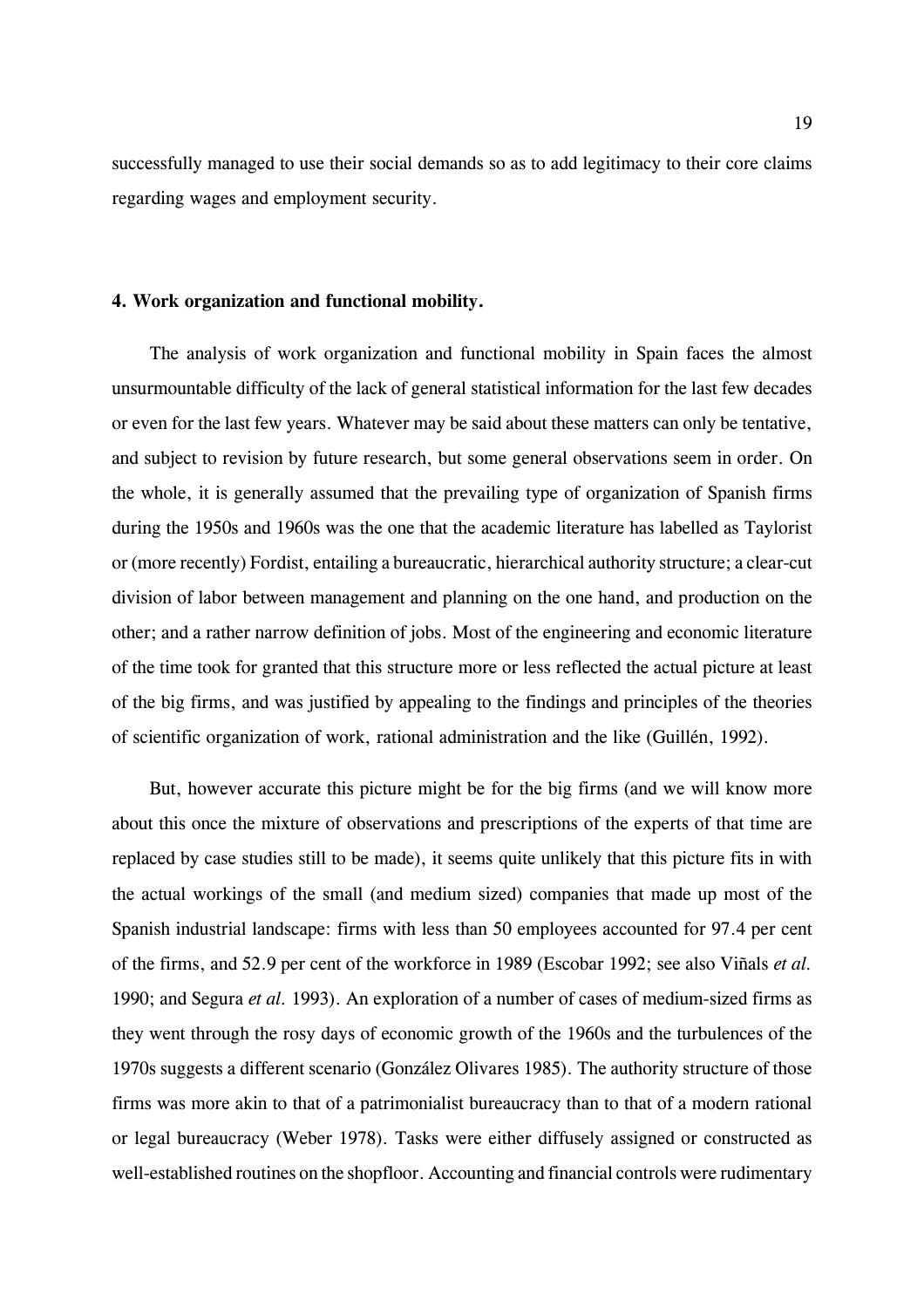and confused. There was little "strategic thinking" regarding productive, financial or commercial strategies, not to speak of personnel policies. Managers were unrepentant shorttermists, so to speak, taking advantage of the opportunities provided by the favorable environment of the 1960s: expanding demand, and the low costs of energy and labor (and to some extent of financing). The general climate was one of toleration for an inflation rate of about 6/7 per cent in which labor demands were easily accommodated by translating cost increases into price increases. Production was geared to domestic markets, still fairly well protected from foreign competition despite some crucial moves to the contrary in 1959-1964 (Martí 1975), and exports were just a device to compensate for conjunctural downturns in domestic demand. In the much harsher conditions of the 1970s, those firms had to face up to escalating energy and labor costs at a time of falling demand, and they barely survived. The point is that, at such a critical juncture, the baroque combination of this pattern of discretional and erratic styles of management and the rigidity of work organization at the shopfloor level further aggravated an already difficult situation. The fact is that it had been consistent state policy since the 1940s to issue quite detailed regulations (*Ordenanzas Laborales*) for the tasks to be fulfilled by every occupational category in every productive branch.

The *Ordenanzas Laborales* were originally part of the grand corporative/authoritarian strategy of the Francoist state. They were understood as providing workers with a defense mechanism in the face of the discretionary powers of management. (Much in the same spirit, security of employment was supposed to compensate for the absence of free unions or the banning of strikes.) In due time, however, the oppositional unions starting to organize themselves in the 1960s and 1970s took over the task of defending the *ordenanzas*, and/or making their contents part of the collective agreements with managers (Amsden 1974, p. 124; Durán 1989, p. 121); and they carried over this strategy into the scenario of democratic Spain from the mid 1970s on. Thus, the rigid framework of the *ordenanzas* was basically confirmed by the Workers' Statute of 1980, and kept in place one way or another (for instance, through collective agreements, as has happened in the collective agreements for the chemical and metallurgical industries) up to the early 1990s.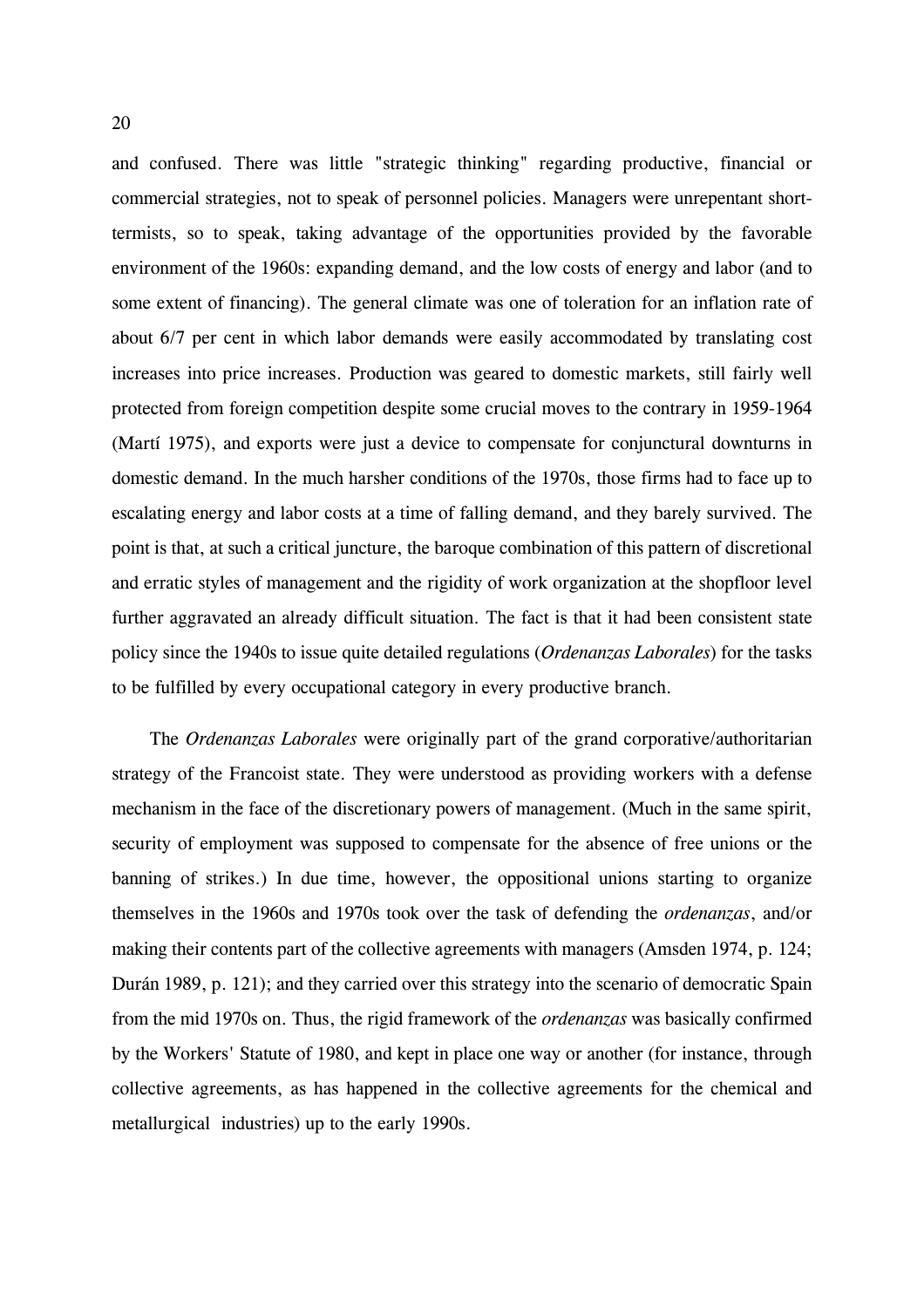Pressure from organized business to change the *ordenanzas*, and to include more flexible work organization arrangements in collective agreements have had very limited success, not only because of the unions' resistance, but also because of the different salience of the issue for small as opposed to big companies (Fina 1991, p. 134). Small companies seem able to live with the present state of affairs as a lesser evil, because they can always try to make ad hoc individual compromises with their personnel, and are unwilling to pay the price the unions demand in exchange for more flexibility: namely an increase in wages. Thus, multiple company agreements have introduced little flexibility so far. Big companies are much keener on a change in the *ordenanzas*, as they are clearly in need of more functional and geographical mobility, and this is reflected in some new arrangements which have gradually developed in the 1980s. On the whole, there has been a slight increase of agreements with clauses concerning geographical mobility (8.7 per cent of the all-levels collective contracts in 1986, and 14.7 per cent in 1988) and the replacement of occupational categories by broader professional groups (14.4 per cent of the agreements in 1986, and 19.7 per cent in 1988) (CEOE & CEPYME 1987, 1989; CEOE 1988).

However, big companies find themselves in a rather complicated predicament when the time comes to deal with the particular issue of changing their work organization, the result being a mixture of experimental moves and conservative tactics, as the case of the automobile industry illustrates. The automobile sector is central to Spanish manufacturing and the economy overall, accounting for 6.6 per cent of industrial employment in 1990 (MINER 1993), and 12 per cent of total exports in 1991 (*El País*, March 15, 1992). Since the Spanish-owned firm SEAT was sold to Volkswagen in 1986, the industry has been in the hands of foreign companies: 30 per cent of car production in 1992 was controlled by a German company, Volkswagen; 39 per cent by two American companies, GM and Ford; and 31 per cent by two French companies, Renault and Peugeot (apart from Nissan and Suzuki's production of trucks) (Source: ANFAC, quoted in Ford-España, 1993). Multinationals such as these have become committed to introducing a variety of changes in work organization which in the Spanish scene most observers label as 'Toyotism', the equivalent of 'lean production' (Womack, Jones, & Roos 1991). But it does not look as if these innovations, including quality circles, just-in-time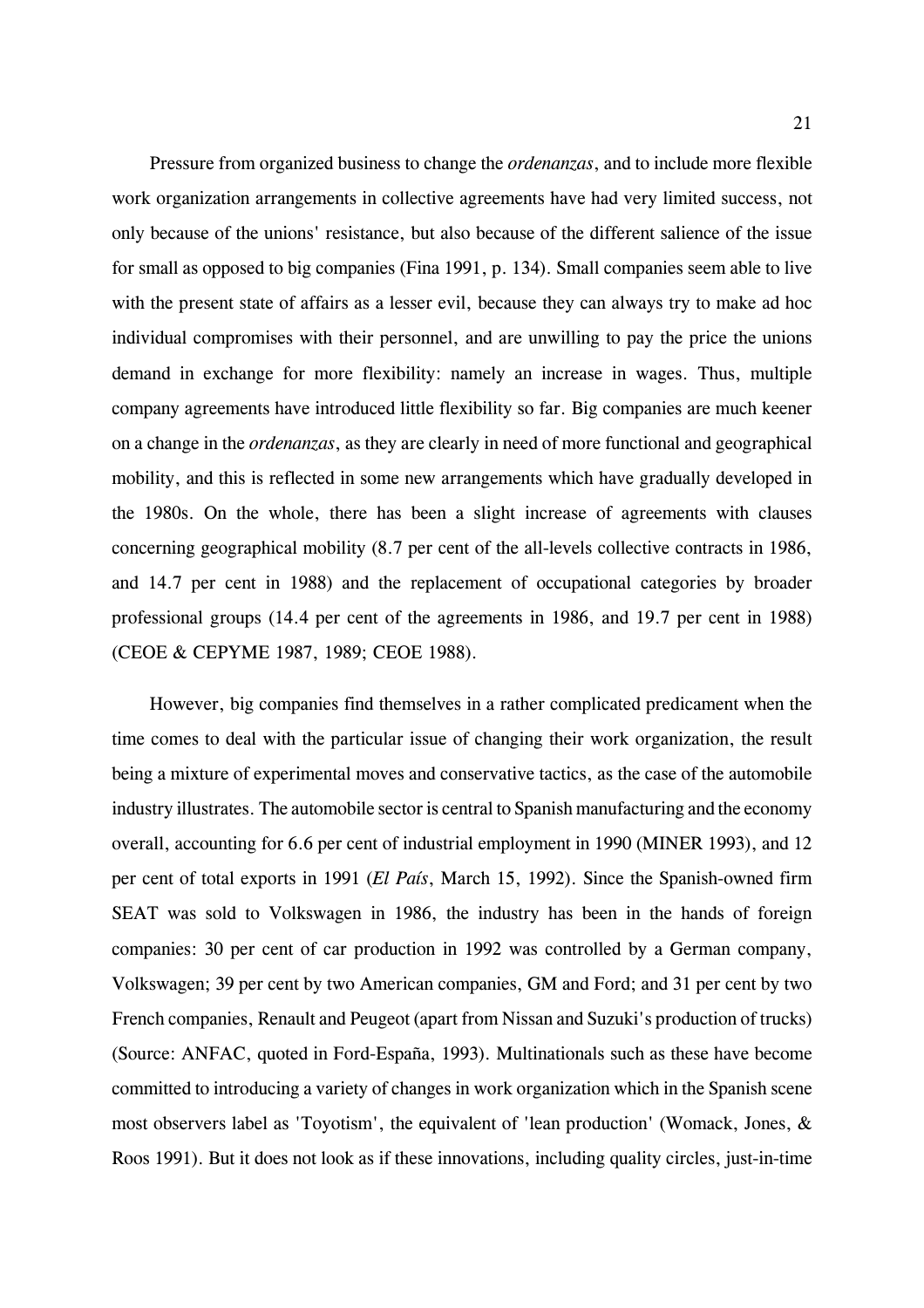procedures and group work, have become widespread so far. Thus, FASA-Renault has experimented with variants of quality circles since 1973 and Ford introduced them in 1979, reaching up to 331 circles and one third of its employees by 1985; but Peugeot/ Citroën had only established 12 circles by 1986, and SEAT/Volkswagen, which began with 140 circles in 1987, had no more than 113 by 1989 (Castillo 1990; Castillo *et al.* 1991, Ford España 1993). Just-in-time arrangements have been applied by GM and Nissan, and they seem to have been given particular importance in the design of the Martorell factory of SEAT/Volkswagen; yet the number of suppliers located near or in the surrounding area of this factory was only 15 out of 440 (and 215 were located abroad, with more than half of the parts coming from Germany) (SEAT 1993). Group work seems to have become predominant in Renault (covering as much as 80 per cent of the personnel in 1992: FASA-Renault 1993), and is also quite important in SEAT's Martorell factory; but less so in GM, Nissan and Suzuki (CC.OO. 1992). Moreover, we have to see these moves in the context of an overall business strategy that responds to a fairly pessimistic view of the immediate and medium-range prospects for the European automobile industry as a whole, which leads to a sustained attempt at numerical flexibility and cost-cutting to meet falling demand and increasing competition. Thus, almost 50 per cent of Renault's investment in Spain in 1991 went into paying for a 10 per cent reduction of its workforce (*El País*, March, 15, 1992). In October 1993 Martin Bangemann, the Industry Commissar of the European Community, stated that the workforce in the European automobile industry is expected to be cut by half in the next few years (*El Mundo*, October 21, 1993): a statement seemingly corroborated by the closing of the Zona Franca factory of SEAT/Volkswagen (about 9,000 jobs) announced by Volkswagen that same month.

 We can observe a similar mix of halfhearted moves in the direction of changes in work organization and of impending/expected or actual moves in the direction of numerical flexibility affecting a sizeable part of the workforce in other industries such as energy, textiles, or banking. In banking, for instance, changes in financial products, in the need for closer and better attention to clients, in giving more autonomy to local agencies, and in network technology, all imply organizational changes (IESA 1987; Castells *et al.* 1986; Castaño 1990). But all this has to be done in the context of an oversized sector of the economy which lives by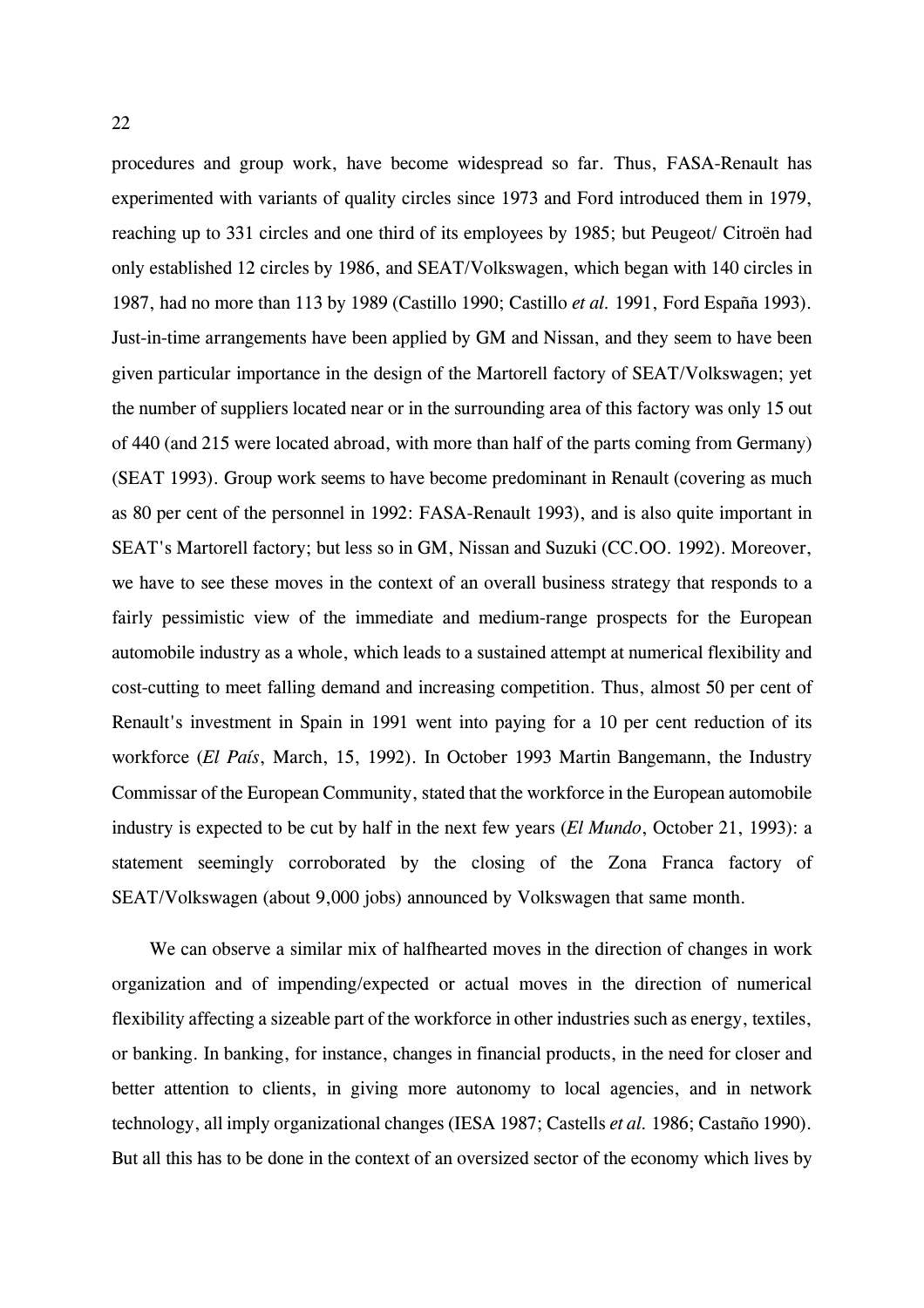the day in the expectation of imminent restructuring. Financial services in Spain profit from diverse forms of protection that allow for financial margins much higher than those current in most countries, but only for the time being. This situation cushions the effects of an excess of personnel (Villarejo 1990) who enjoy a degree of job stability and economic compensation that will not be maintained if and when the effects of international competition zero in on Spain, as is expected to happen in a matter of a few years. By then, the latent issue of numerical flexibility will become prominent once again.

#### **5. Professional training.**

In the Francoist years, the state set up two main types of professional training institutions: the so called *Formación Profesional Reglada* (FPR) and occupational training. The FPR was a teaching program of several years duration aimed at youngsters before they entered the labor market, which, on paper, should have prepared them for a professional career. In fact, it was but a variant of the general program of secondary education, with some light touches of professional knowledge, for adolescents lacking the economic resources and/or the intellectual ability to follow the main track of the baccalaureate. And those features were accentuated even more after the General Law of Education of 1970.

Professional training ranked low on the agenda of both center and socialist governments after the transition to democracy until the late 1980s/ early 1990s (see *infra*). This combined with the effects of the economic crisis to create a situation where the old institutions remained in place, and were allowed to drift on for a long while. The FPR kept its character of a residual track for general secondary education for about one and a half decades. However, it was common knowledge that the kind of learning provided by the FPR was disconnected from the demands of the economy, and was basically fulfilling the role of a convenient parking lot for about a third of all 14 to 19 year-olds. By the late 1980s the administration started to consider this state of affairs as unacceptable, and to search around for better alternatives in the European experience, and, finally, with the backing or acquiescence of organized business and labor, the Ministry of Education came out with an interesting reform that is just now being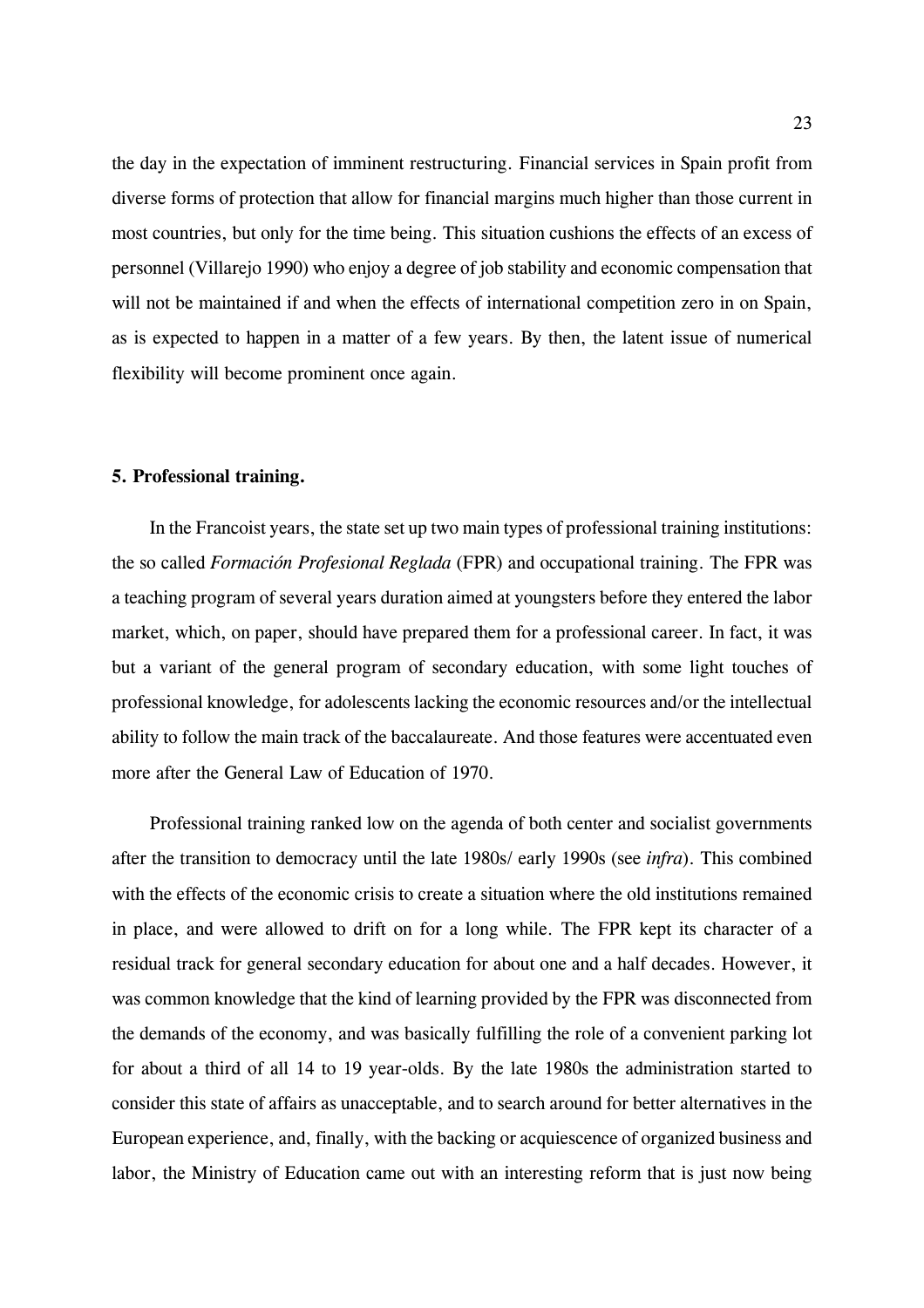introduced. The plan is designed to provide professional education to youngsters aged 16 to 18, which would require them to take about 1,000 hours of professional courses, and spend about 300/500 hours in professional practices in firms. The plan seems to have been conceived as a variant of the German system (what the designers of the plan call a system of training *en alternancia*: by the alternation of classes in school and practices in firms), and includes the participation of the Chambers of Commerce, organized business and unions in its implementation: an experiment almost without precedent, whose progress it will be interesting to follow closely when implemented.

The most important program of occupational training for the adult population developed in the early/mid 1960s in the wake of the long sequence of economic growth of that period. It depended on the Ministry of Labor, and was managed through the PPO (*Programa de Promoción Profesional Obrera*, later to become part of the *Instituto Nacional de Empleo*, INEM). The PPO was a quite remarkable experience in that it was fairly efficient in providing hundreds of thousands of people with the basic occupational skills they required in the move from the agrarian sector to the building industries, tourism-related activities, and manufacturing, as well as helping large segments of the agrarian population to learn the fundamentals needed for managing the new agricultural machinery (tractors, mechanical harvesters and the like) (Pérez Díaz 1972). The PPO set up hundreds of courses of about 100/200 hours to be given by mobile teams of skilled monitors in villages, factories, schools or city halls. But successful as it was, the PPO was mainly an ad hoc response to the immediate needs created by the growth of cities, industries and the affluence of tourists.

This trajectory was hindered by the economic crisis and the democratic transition. For about ten years, between the mid 1970s and mid 1980s, programs of occupational training were allowed to deteriorate. The different governments, business and labor were all too busy debating wages, regulations of the labor market and social spending, and in signing the sequence of social pacts of 1977-1986, with only occasional lip service being paid to the issue of ocupational training. The government was preoccupied with the basic macroeconomic equilibria; business had a tradition of lack of interest in the matter; and labor focused on wage bargaining. Meanwhile, the PPO (whose name had changed to SEAF-PPO in 1973: CIFP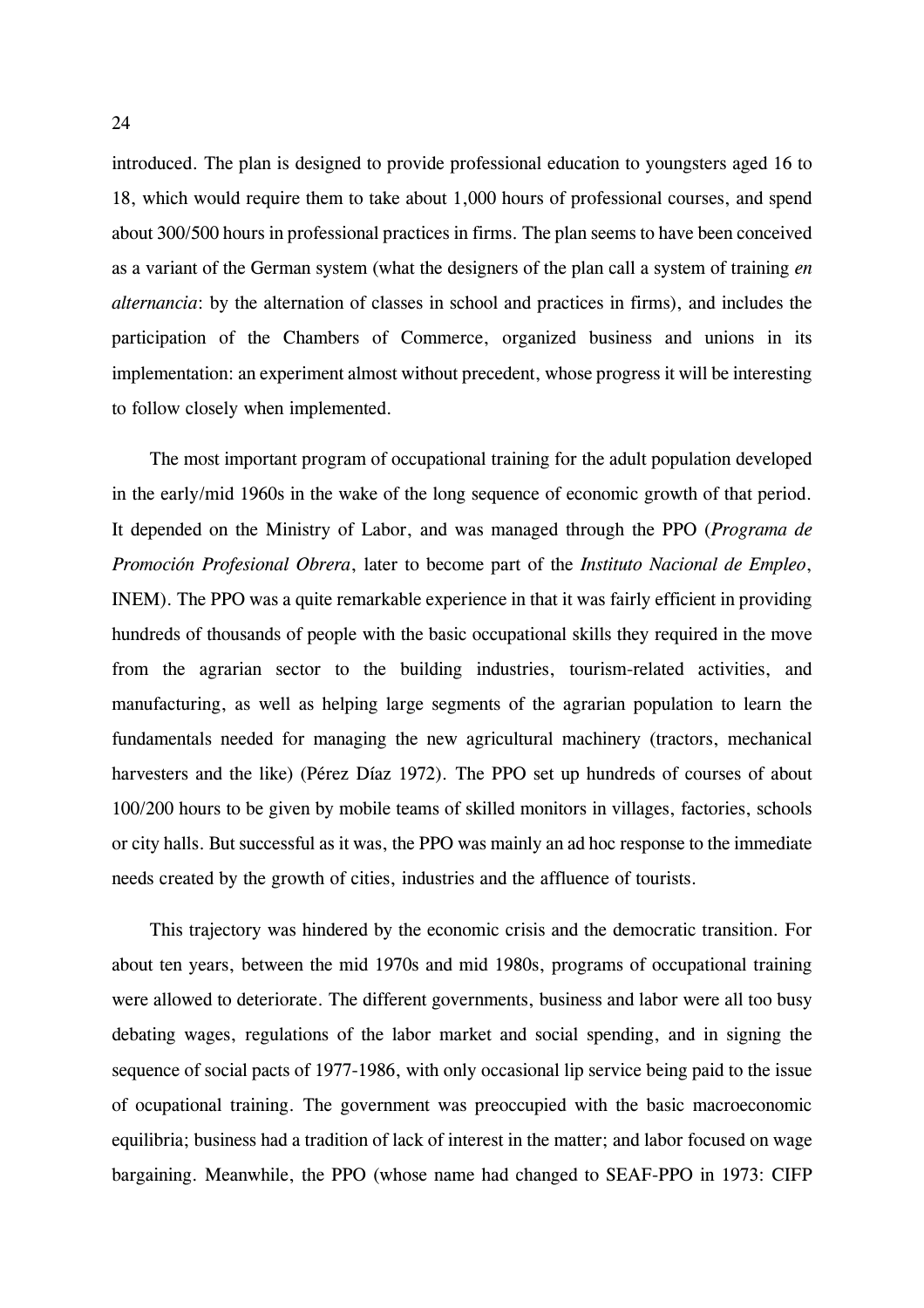1981, p. 56) had become part of the INEM: an organization set up to handle not only activities related to occupational training, but also the distribution of unemployment subsidies (with the monopoly on job search and placement for the unemployed) at a time of increasing unemployment of extraordinary proportions. In this way, occupational training became a minor item on the agenda not only of the political class, business and labor, but also on the agenda of the administrative agency responsible for it, whose resources went into the administration of unemployment benefits (and which allowed about 2,000 of its staff, two-thirds with university diplomas to leave the agency during the 1980s) (CEDEFOP 1988, p. 44). The result was the drastic reduction of occupational training activities between 1975 and 1985: 300,000 people attended to occupational training courses in 1975, compared with about 60,000 in 1980 as well as in 1985 (Eusebio 1987, p. 29).

By the mid 1980s, once again, the situation started to change. Entry into the European Community gave Spain access to the European Social Fund, which would subsidize up to 65 per cent of occupational training activities provided the national governments made their own contribution. Firms were required to contribute 0.7 per cent of the total amount of their wage costs to the INEM to pay for occupational training: 0.6 per cent for the unemployed, and 0.1 per cent for continuous on the job training or *formación profesional continua* (FPC). As a result, funding for both types of occupational training went from 15.3 billion pesetas in 1985 to 47.7 in 1986; and to 134.0 in 1989. The number of people attending these courses rose to more than 400,000 in the early 1990s (MTSS 1992). The general quality of these courses is generally supposed to be very low, particularly those for the unemployed.

However, once again in the very late 1980s, the administration, business and labor finally seemed to take notice of the dismal state of, at least, the FPC, as it was commonly held that the majority of the workforce was poorly qualified (Bushell & Salaverría 1992); and as it was plain that, up to then, continuous training had only reached a very small proportion of employees. So they started to discuss several projects on continuous training, and reached a general agreement in December 1992 to help large firms and groups of small firms to train or retrain their employees, as well as another more specific agreement in the construction sector. A number of large firms (banks, utilities, energy, or big stores such as El Corte Inglés) have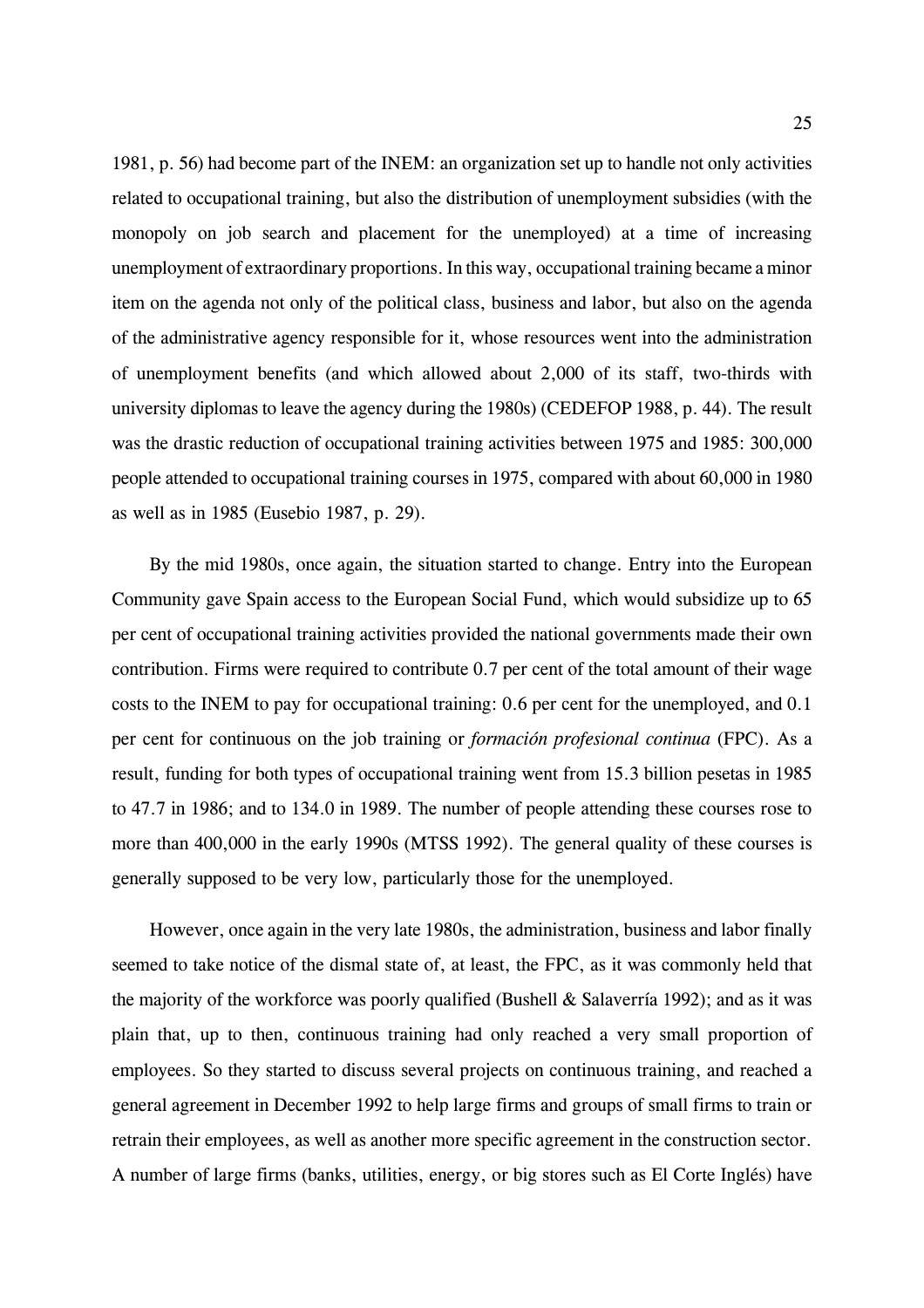been engaged, for some time, in retraining some of their employees by means of courses of very short duration (about 20/30 hours a year), especially white-collar employees and managerial staff. In banking, for instance, retraining usually means learning about the use of computers, about new financial products and about ways of passing that information on and dealing with the public. It may also mean attempts to instill new attitudes, a corporate culture, a code of ethics, and, more particularly, to promote an entrepreneurial culture in key segments of the managerial staff.

#### **6. Industrial relations, and corporate culture.**

We will end our discussion with a few references to changes in the domains of industrial relations and corporate culture. The theme of industrial relations includes and goes beyond that of firm governance insofar as industrial relations concern (a) the institutional mechanisms of voice for both employees and their representatives in the decision-making processes of the firm at the microlevel, and (b) the institutional mechanisms of collective bargaining and sociopolitical pressure that take place outside the firm at the macrolevel. The theme of corporate culture refers to some of the cultural premises of industrial relations at least at the microlevel.

In the Spanish system of industrial relations the law guarantees the presence of union representatives in firms under two guises: as members of the local sections of the national unions; and as members of the works councils that the workers choose in nation-wide elections that take place about every four years. This system was put in place after the transition to democracy but built on experience over the previous ten to fifteen years (see *supra*) when local militants were simultaneously part of semispontaneous workers' commissions and of the local offices of the official unions. This helps to explain the ambiguity of the institutional design of workers' representation at the local level, where union sections and factories' committees coexist rather peacefully and tend to reinforce each other. Even more relevant to our story is, however, that, in the final analysis, this mutual reinforcement of the two institutions has not resulted in a strong local tradition of worker representation, least of all in small and middle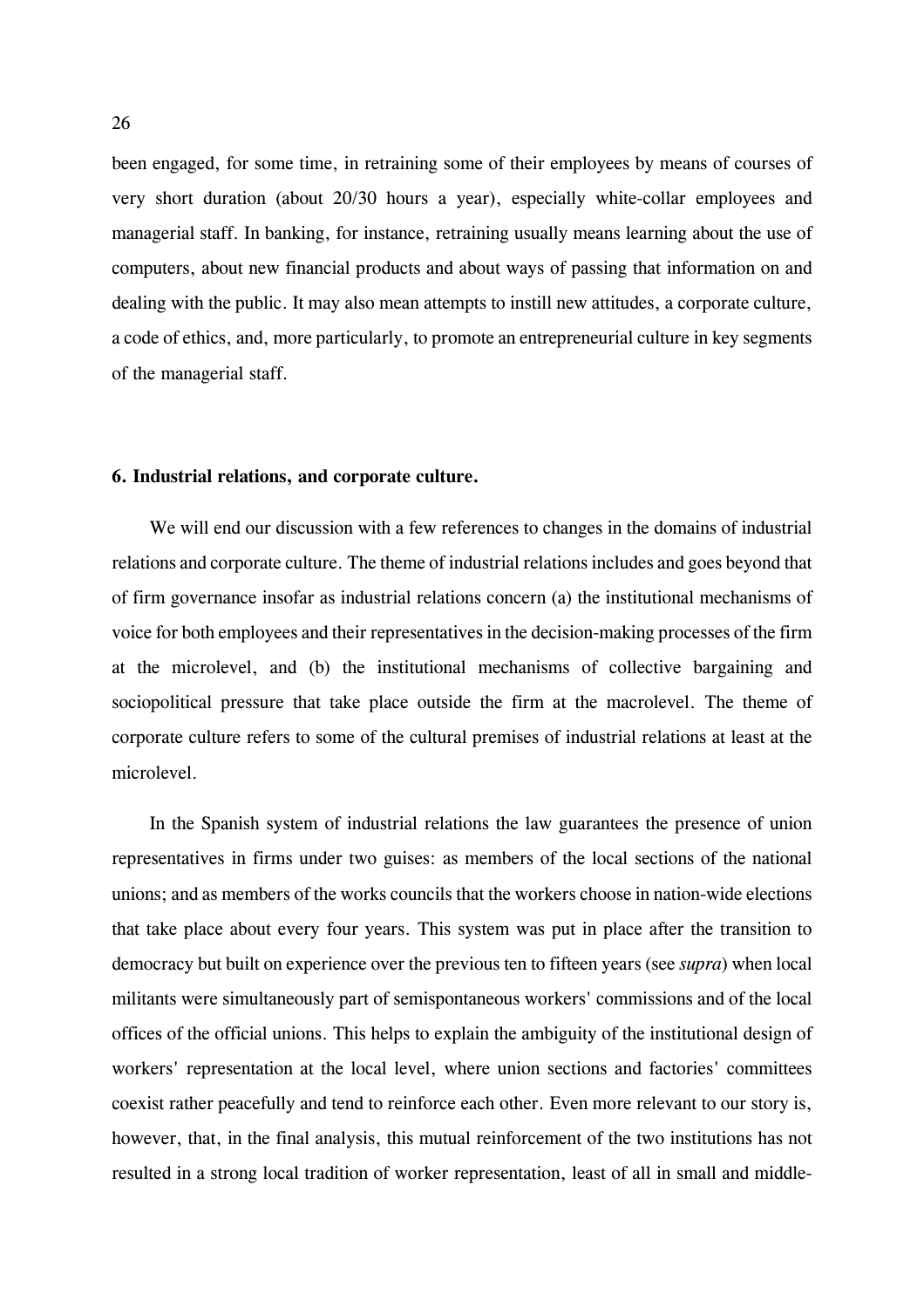sized firms, but neither to any great extent in large ones. Such weakness is very much related to the existing traditions in collective bargaining.

Collective bargaining had already become a central feature of industrial life in the 1960s (see *supra*), but its full development came with the transition to democracy. Its coverage has extended from 2.8 million employees in 1977 to c.6 million in 1980-1982, and 7.4 million in 1992. At the same time the number of agreements has gone from 1.300 in 1977 to 3.300 in 1982 and 4.800 in 1992 (Ruesga 1991; MTSS 1993). Most of those agreements, however, have been made above the company level throughout the entire period, so that company agreements affected only about 1 million employees in 1992, mostly in big companies. Collective bargaining above the company level may be provincial-sectoral and national-sectoral (both covering about 6 million workers). The point is that agreements above company level require bargaining between organized business and leaders of the territorial branches and/or the trade federations of the most representative unions, with little direct involvement on the part of the local unions and the works councils. The truth of the matter is that these local organizations have weak foundations, and in many cases they barely exist. They are set up at election time, when the national unions come to the shopfloor and persuade mostly unaffiliated workers to stand as union candidates. Once the election is over, the unions count the number of "their" delegates, which they present to the government as their credentials to get the government's prize: receiving the legal prerogatives attached to their character as "most representative unions" (which requires more than 10 per cent of the members of the works councils). Chief among these prerogatives is the right to engage in collective bargaining, as well as to gain free time for their militants, to call a strike, to call the next elections for the committees, and to sit on an array of state- and para-state organizations.

Labor leaders engaged in these multiple-company bargains for entire sectoral-provincial aggregates of small and medium-sized firms may well be working in, or be otherwise connected with personnel of large companies. They aim at getting relatively high levels of economic compensation for the entire aggregate, and they fear that otherwise the wage level to be obtained later for the large companies will be reduced, since the two types of collective bargaining are not articulated (in the sense that the sectoral-provincial agreement does not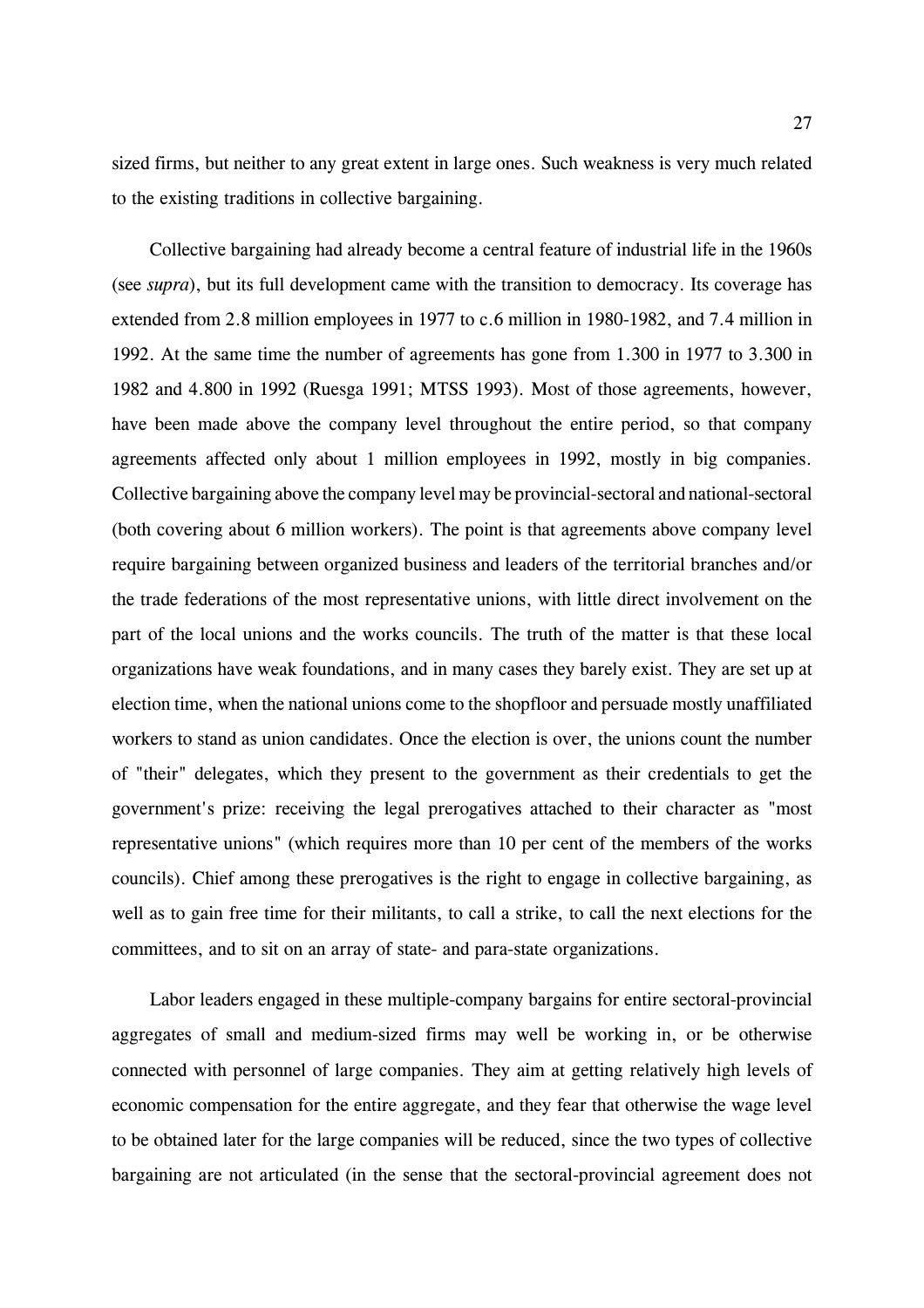provide a floor for the company-level one). At the same time, they know that the personnel, and the management, in small and medium-sized firms are not much interested in issues such as those related to work organization and the reform of the ordinances. As we have already seen, local tradition is, in this respect, one of muddling through the baroque coexistence of bureaucratic paternalism and ad hoc flexible individualized arrangements. Hence multiplecompany collective bargaining has been traditionally concerned, above all, with wages. And the mechanism has worked for many years by setting a goal-range of wage increases about +3/-3 points above past cost-of-living increases, with business and labor organizations gradually converging around  $+1$  point, which is expected to become 2 points above inflation once wage drift is taken into consideration. During most of the 1980s this has roughly corresponded either to the guidelines proposed by the social pacts, or (in the absence of the pacts, after 1986) to government recommendations. In their roundabout way to an agreement, organized business usually takes comfort from discreet government encouragement, and labor flexes its muscles with fairly frequent use of short, massive strikes (6.2 million workdays lost in 1992) (MTSS 1993). But the end result has not changed much for the last ten years or so. And from the viewpoint of the local workforce of small and medium-sized companies this is a rather mechanistic and ritualistic endeavor that requires neither much commitment nor deep involvement in local unionism. Company agreements are certainly more important for companies of over 200 workers. Collective bargaining in this case may be extended to cover issues other than wages: changes in occupational categories, changes in forms of payments, productivity and the like. Still, wages have been by far its most important element, and the current crisis (of the early 1990s) has reinforced this characteristic. The point is that we cannot see a strong local tradition being formed of agreements and understandings between management and local representatives of the workforce, or the workforce itself, on so called qualitative issues, which could both respond to and reinforce local unions and/or works councils.

From the viewpoint of that segment of management (particularly in large companies) more inclined to take the long view, the situation may be seen as follows. They find the unions basically interested only in wages and employment security, marginally interested in the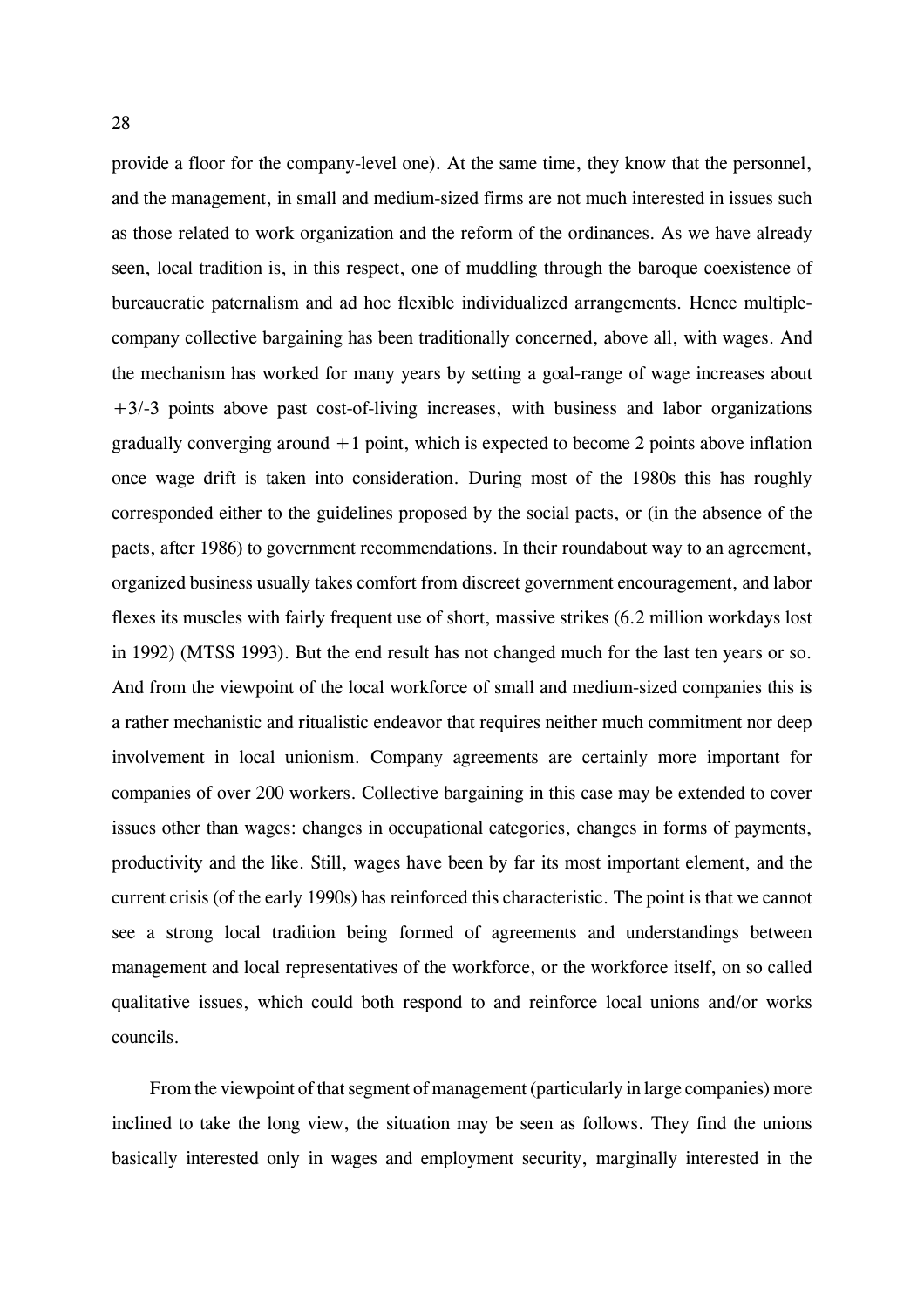variable component of economic compensation and the forms of temporary employment that business is most keen on, defensive when the time comes to discuss matters of work organization and functional mobility, and paying only cursory attention to professional training. At the same time, such managers think that the unions' basic cultural premises correspond to a mentality of confrontation and suspicion regarding management goals and modus operandi, and of deep distrust regarding the basic rules of the game in a market economy. Therefore, they consider long term understandings (for instance, of a so called "productivistic" nature) with such unions quite unlikely. From this definition of the situation follows an alternative course of action most visible in key big companies (like BBV, Repsol, Iberdrola or El Corte Inglés, just to name a few), in which they have already embarked upon a still ill-defined process of redefinition of their corporate culture. They are trying to articulate values, criteria and objectives which will serve a process of internal restructuring, changes in styles of management, increasing attention both to cost-cutting and to product quality and relations with the public among others. They are searching for common ground for the understandings and motivations of the different layers of management, and also for common ground between management and the core (that is, the most stable and qualified part) of their workforce. This is an on-going process, very much in its infancy and quite uncertain regarding the form and the direction it will finally take.

#### **7. Concluding remarks: A four-cornered society.**

For all its apparent inconsistencies the Spanish scenario of human resources practices and policies, and industrial relations exhibits a basic systemic or quasi-systemic character. Its several elements are loosely connected to each other, so that changes in any one of them may have significant effects on the others. But in order to understand such an underlying system we must reject the idea of a homogeneous space where all the rules and institutions apply evenly. The key for understanding the actual picture lies in differentiating between several spaces, and in following the links between them.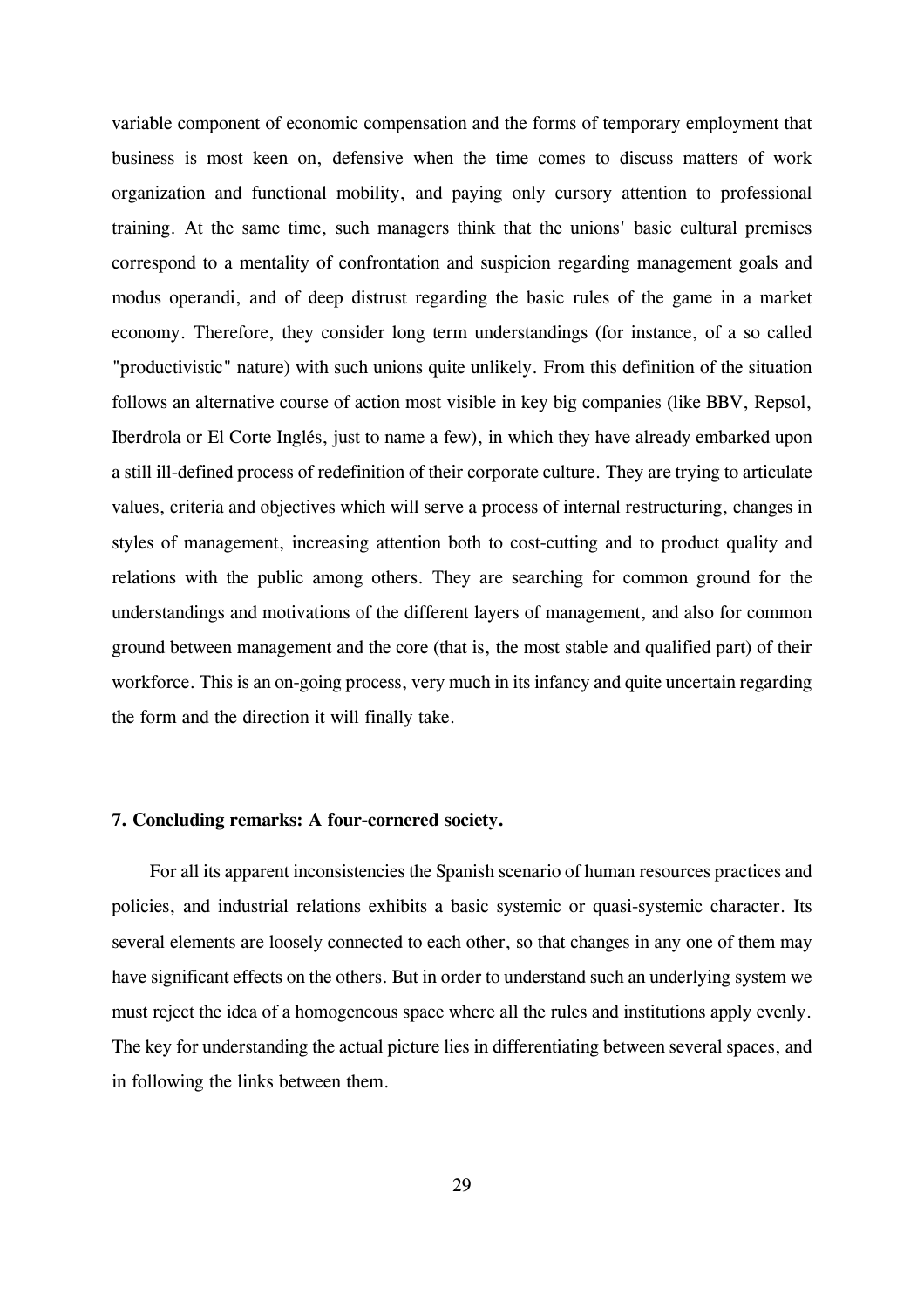First, the most visible space seems to be that of the protected core of the labor market (space 1). This is the space to which the rigid rules for exit and entry to the labor market have already been applied uninterruptedly for about five decades. There have been significant changes in the rhetorical cloak and the political underpinnings of these rules during this period of time: from the "concessions" of an authoritarian corporate regime to the "social conquests" confirmed by a new democracy; but the rules of the game have been remarkedly similar. The unions are basically geared to representing and defending the interests of the seven to eight million employees in that space: increasing the costs of their dismissals, and raising their wages and social benefits. However, the very success of the unions in providing the core labor force with employment stability and real wage increases at a time of deep, continuous economic crisis in the ten years or so between the mid 1970s and 1980s has been determinant in the creation of three other fairly large spaces following quite different rules: those for temporary workers, for workers in the underground economy, and for former employees living off public subsidies.

Since business has been quite reluctant to create jobs in conditions of low demand, increasing real wages and social security payments, and costly compensations (and lengthy procedures) in the case of dismissals, the socialist government decided to introduce some flexibility into the picture. Space 2 was thus created in the mid 1980s for temporary workers, and with such success that by the early 1990s about three million people were operating under the new rules. Almost every new entrant and, therefore, a sizable part of the young generation, is now working under conditions of temporality. These youngsters usually have contracts for up to three years, at the end of which they are given a fairly modest sum of money (about 12 days salary for every year worked), and they then go onto the payroll for unemployment subsidies for some time, before they get the chance of a new temporary job. A limited percentage (17 per cent) is able to get a permanent contract (Segura *et al.* 1991); most do not. They are covered by the collective agreements, but their lack of seniority and their limited skills make their wages lower than those of the core force. Moreover, labor costs to business are considerably less in the case of temporary workers not only because of lower wages but also because of significant reductions in social security payments.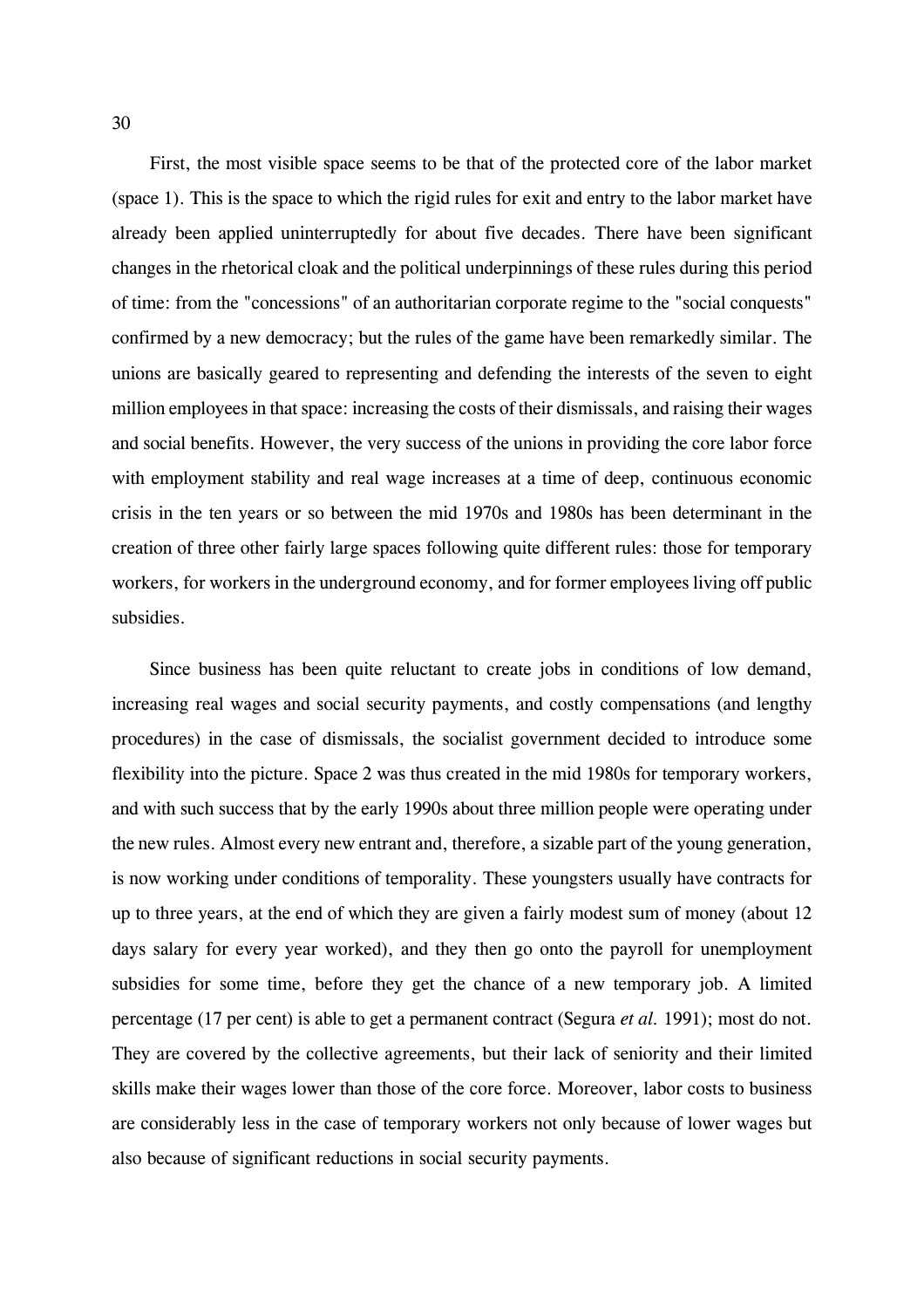Still, permanent and temporary workers are only the visible, official part of the labor market. Space 3 is that of the underground economy, which is quite important in some sectors: in agriculture, but also in consumer goods industries such as textile and shoe manufacture. Thus, the peculiar exporting dynamism of the shoe sector, located mainly on the Mediterranean coast, is dependent on the existence of a widespread underground economy, protected, in different ways, by the local authorities and a variety of local leaders and organizations: political parties, churches, unions, and the media. Estimates for the underground sector in these consumer industries for 1986 range from between 280,000 to 370,000 employed people, and, for the whole economy from between 1.5 to 2.5 million employed people (Trigo 1988; Muro *et al.* 1991). This is a space where firms and workers operate under different rules, where jobs are dependent on performance, wages are lower, and social security payments nonexistent. However, there are different ways in which people working under these arrangements do get access to complementary welfare provisions (for instance, through relatives or fictitious disabilities). This is done by means of using rules, institutions, and material resources of another space, that of public subsidies, and by means of making the boundaries between these two spaces, that of the underground economy and that of the public subsidy, as fuzzy as possible.

Space 4 is, then, that of the officially ex-employed or unemployed population. By exemployed population we mean the significant segments of relatively old workers who were persuaded to take early retirement, benefitting from generous compensation offered to them by entrepreneurs eager to reduce their workforce (with state help, as happened in most of the restructuring operations of the early 1980s), and then covered by pensions, which were substantially raised in the late 1980s. The officially unemployed population has fluctuated between two and three and a half million for the last ten to fifteen years, and individuals receive a sizable part of their last salary for quite some time. However, the boundaries between spaces 3 and 4 are fuzzy and allow people to live off subsidies and work in the underground economy. It is also possible to alternate between spaces 2 and 4, by working about one or two months in the countryside, and then receiving a subsidy for the rest of the year (the so called PER plan: *Plan de Empleo Rural*).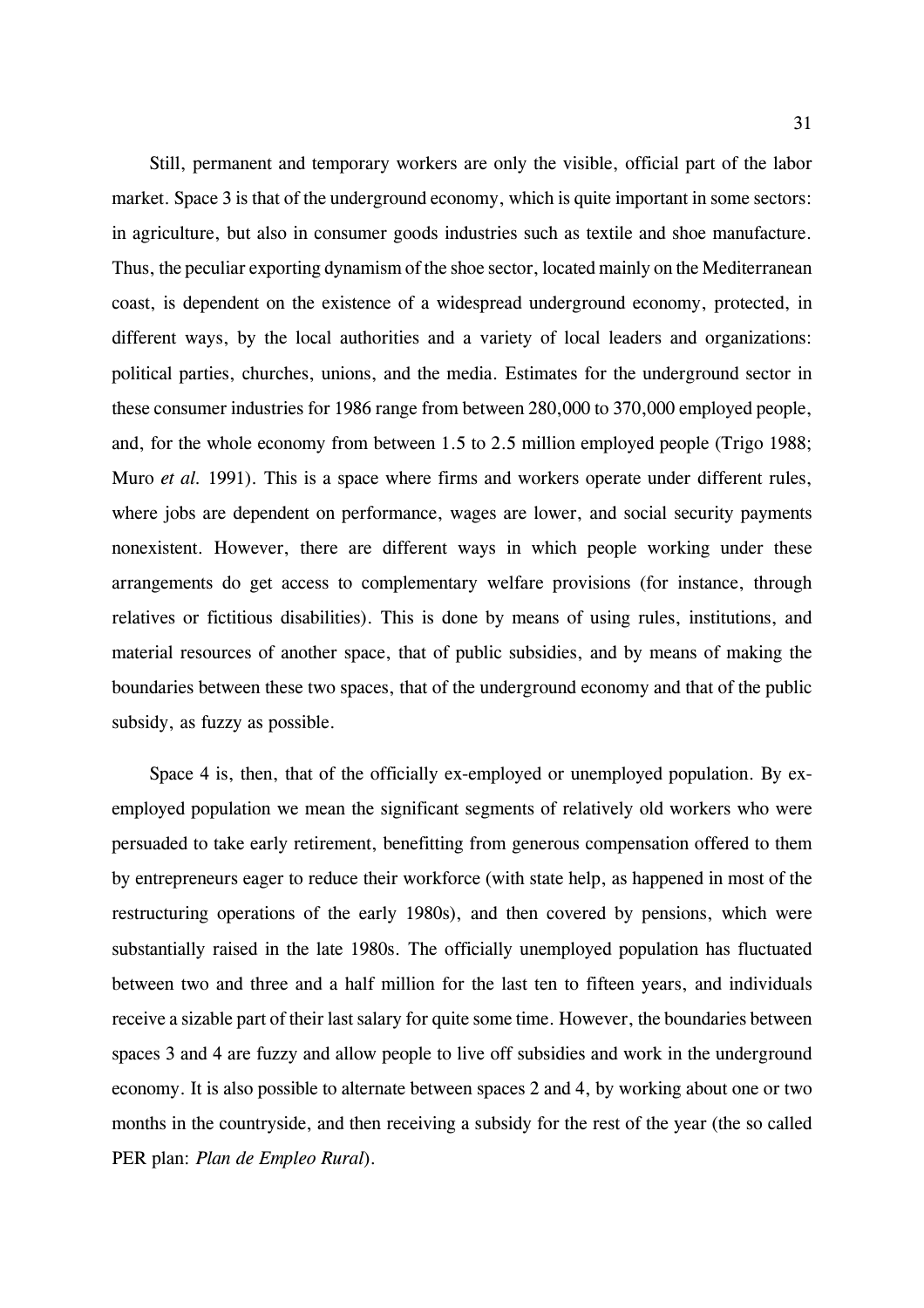So what we have is a sort of segmented, four cornered system, with people operating in each of these four corners by different rules, and moving from one corner to another at different times: a sort of massive rehearsal (and "eternal return") of the classical Spanish children's game of the four corners. In this game four children are located in four corners of a room or a garden, watched by a fifth one standing in the middle. The four children play around and feel safe so long as they stay close to their spots. But of course they move and run from one corner to another, switching places. And the moment any of them moves, and leaves his spot unguarded, the fifth children runs into it and tries to take his place. The name of the game is to stay in any of the safe corners and move around swiftly and carefully while the unlucky child in the middle tries to replace one of the runners. Spanish workers do play around from one safe corner to another, with unlucky watchers in the middle who have just dropped out of the safety net, for one reason or another (employment benefits have run out, there is no underground activity to take advantage of, no extended family around to take care of them)- and with more and more foreign immigrants playing the game, and starting as unlucky watchers.

The stability of such a system lies in the peaceful coexistence between, and the complementarity of, the subsystems, and in the fact that they are anchored to the same basic consumer and emotional/moral unit: the extended, or quasi-extended, family; one which is composed of two or more generations, either living together, or closely tied to each other, and helping each other to survive through difficult times. The family is the open secret of the Spanish labor market scenario, and the explanation for the fact that Spain may have already survived, without apparent sociopolitical trauma, about fifteen years of huge unemployment. The family survives on a variety of sources of income and of social provisions which can be pooled: the wages of permanent and temporary workers, salaries earned in underground activities, pensions and unemployment benefits.

The relative rigidity of the rules of space 1 concerning job stability and wages is to a significant extent responsible for the scope and the characteristics of spaces 2, 3 and 4: instability and lower wages for temporary and underground workers, the levels of subsidies for ex-employees and the unemployed. They may even reinforce one another. For instance,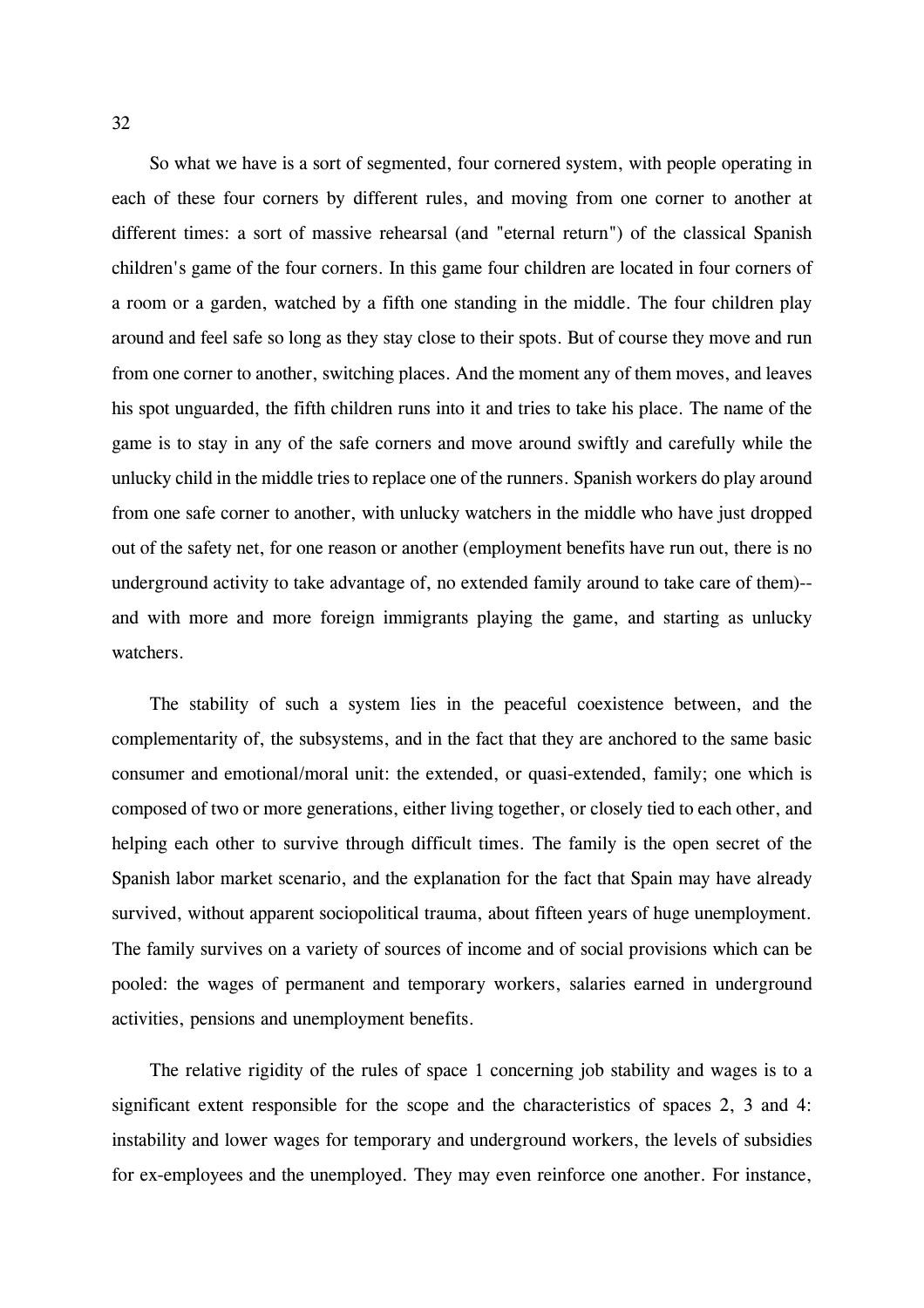paying lower wages and social security payments to temporary workers provides firms and unions with a margin for manoeuver in order to increase the wages of the core workforce (Bentolila & Dolado 1993). But the connectedness among the different spaces is also evident with regard to other human resources practices and policies, and industrial relations.

People living under temporary arrangements or in the underground economy are usually not given the incentives or the opportunity to develop their professional skills. In fact, in most cases, temporary arrangements and underground work usually come with low skill requirements, and those workers lack prospects for a professional career tied to enhancing their professional skills. At the same time, the core workforce's basic motivations to keep jobs and wages, and their age and learned capacities make them reluctant to undertake systematic, sustained efforts at professional re-training. Hence the usually low priority accorded to professional training. On the other hand, since professional categories are strongly connected with seniority and wage levels, and weakly connected with skills, workers and unions have considerable incentive to resist changes in the labor ordinances of the past, thus making the outcome of shopfloor negotiations in regard to changes in work organization and functional mobility more difficult and erratic.

The stability of traditions of routine on-the-job training and work organization fits in fairly well with a system of industrial relations in which comparatively modest emphasis is put on company or local bargaining. Despite their symbolic salience, and the extraordinary visibility of their sociopolitical moves, Spanish unions are rather weak, not only because they have few affiliates, but above all because their local roots, though they may be extended (as reflected in the numbers of the union-related members of the works councils), are in fact quite superficial. And the unions have not developed, or helped to develop, a strong tradition of local bargaining. By contrast, the unions have developed fairly strong sociopolitical personalities which they have used to increase the stability of the system. Thus, they have focused public attention on increasing the welfare state provisions for pensions and unemployment subsidies; they have diverted the public and the (central and regional) political authorities' attention from space 3, the underground economy, and from the fuzzy boundaries between spaces 3 and 4;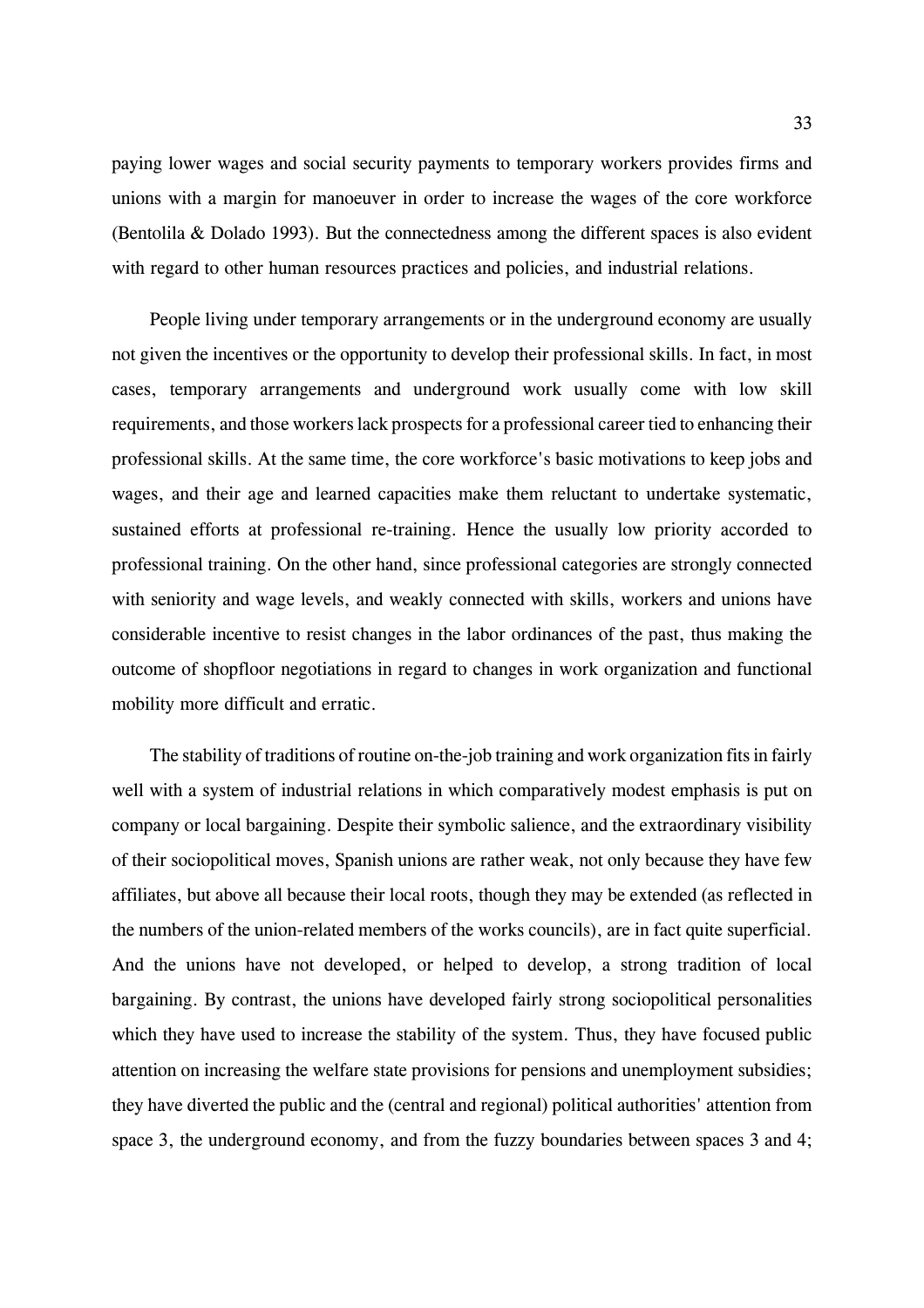and they have diverted attention from the potential conflict of interests between the people operating in space 1 and those operating in space 2.

So here we have what we might label a segmented, four cornered society, or socioeconomic system which stands as a sort of "model" of adjustment (with no normative implications) to the prolonged economic crisis of the last two decades (with the brief interlude of the late 1980s bonanza in between). It has provided a modicum of socioeconomic, political and cultural stability. Of course it may be suggested that the long term prospects for such a system are dubious. In a sense, it is a system that seems inimical to the actors expending much energy on consideration of the future. Young people are provided with slim prospects for professional careers, and socialized into developing low professional expectations. Long term policy decisions can be put off, and, as in the case of professional training, they may be finally reached with a delay of many years (and then with only cursory attention being paid to the critical issue of the bottleneck in teachers who, in turn, would take a number of years to train). The entire productive system, in the meanwhile, may lose competitiveness vis-à-vis other countries. But all this may be considered (by some) just "the price to be paid" in exchange for the benefits of social peace, and the system's resilience to survive and to carry society over from one critical stage to another without losing its composure.

Now, without exploring further the highly disquieting question regarding the price to be paid for the stability of the system, let us see what can be said as to how and why this system has come about. Regarding the genesis of the system, the most interesting point is that nobody has designed it. As Hayek would say: it is a result of human action, not of human design (Hayek 1978). Nobody has deliberately set up this curious, and so far stable, combination of permanent workers, young temporary workers, underground economy and unemployment. A succession of governments, political parties, the media, unions and business organizations, not to mention academic experts and, last but not least, electoral bodies casting their ballots in one national election after another since 1977: none of them have designed the system, neither would they even accept it as a "system". In fact, they have just let the four-cornered society "happen", so to speak, with their helping hand. But to impute the result to the "strategic choices" of the state, unions and business, or the public, would clearly be out of the question.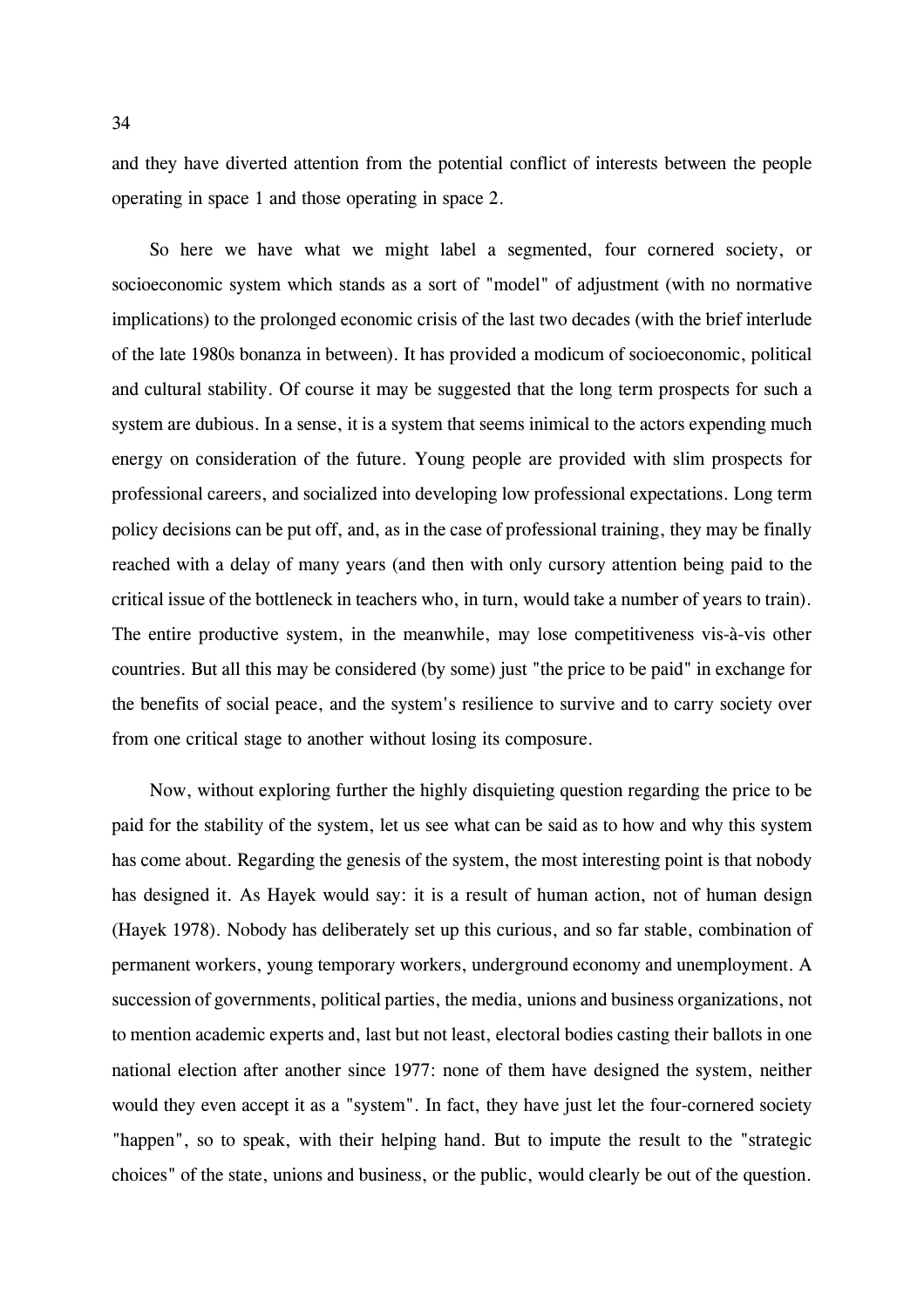Nor is it the case of the state and the main socioeconomic actors designing the institutional setting that, once in place, has, in turn, pushed that system along. During the last twenty years or so, building on previous foundations, politicians, civil servants, union officials and business leaders have collaborated in setting up a set of industrial relations and public policy institutions: most notably, those of dual local workers representation, collective bargaining at several levels and social concertation. Now, this institutional system may have contributed to but cannot be held responsible for the segmented, four cornered society just described. Institutions like those, or similar to them, could have been set to work with quite different results, providing for more flexible and less segmented arrangements in matters of job stability and wages, work organization and training.

The explanation may lie less in strategic choices and institutions and more in the "inertial choices" of organizational actors which, faced with unprecedented challenges and uncertain circumstances, stick to their traditions and the explicit or implicit understandings that go with them. The liberal-democratic state of the late 1970s through to the 1990s has been in the hands of politicians and civil servants keen on an expansion of the welfare state, and the maintenance of a relatively high level in job stability and real wage increases for a fairly extended protected core of the labor force. Unions have not even ever considered that their strategy could be other than one of playing on and reinforcing such inclinations, and to soften the impact on the nonprotected labor force by means of social welfare provisions and de facto toleration of the underground economy. Spanish business has a well established tradition of deference vis-à-vis the state and short-termism in its dealings with its workforce and the unions. Business and unions have a consistent tradition of avoiding face-to-face company level bargaining where there might be the opportunity to bring up, debate and possibly solve a large or complex array of issues. Such absence of a strong local tradition in collective bargaining fits in with a tradition of giving low priority to the issues of expanding the variable component of economic compensation, of work organization, and of professional training; and, more generally, these traditions, in turn, fit in easily with the absence of a tradition of continuous compromise, mutual understanding, and in the end, possibly a modicum of mutual trust, which can only be built on such experiences of shared local knowledge and intense interactions.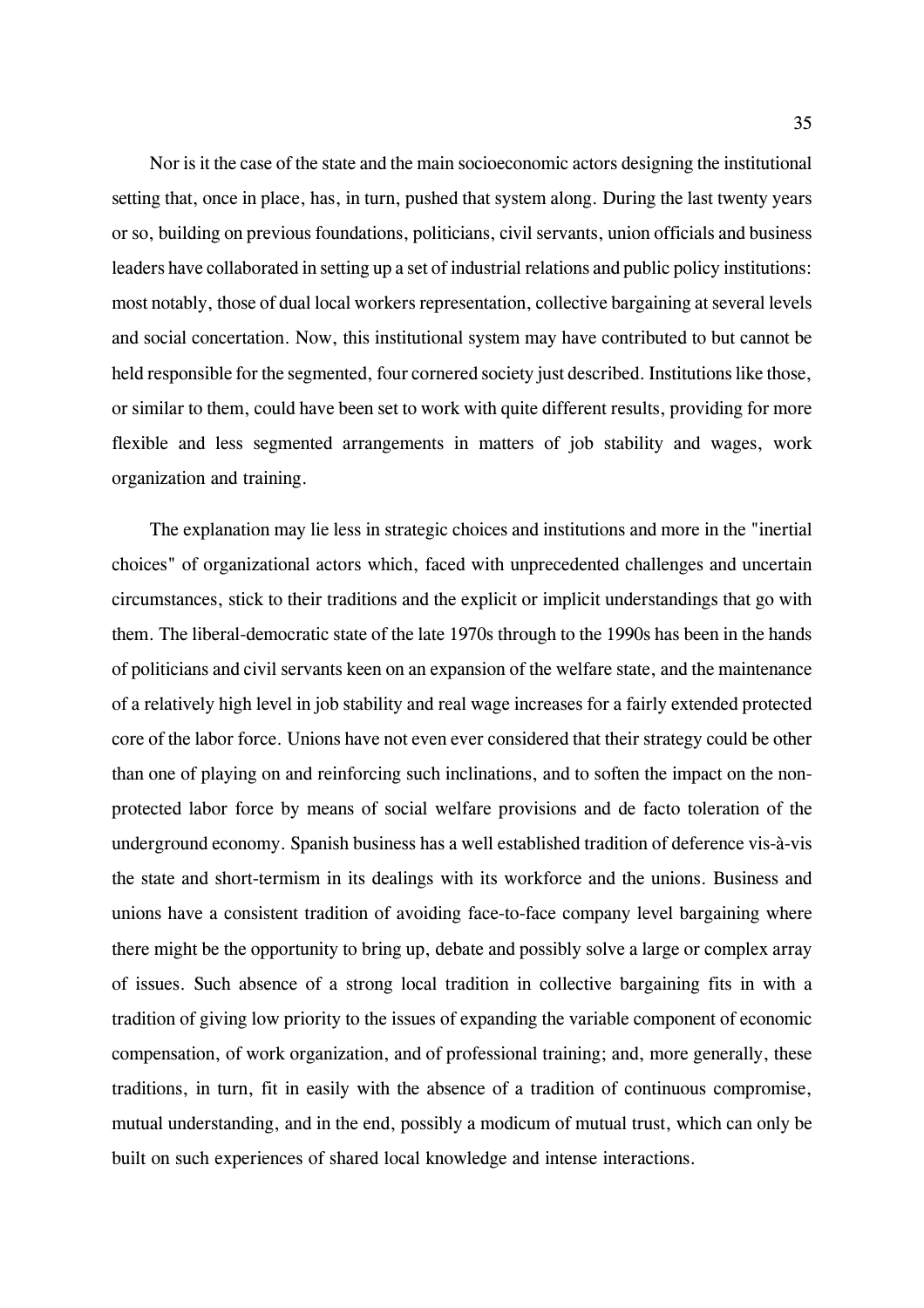It may well be that these traditions and understandings have been, and are, dependent on a soft economic environment: soft in the sense of allowing easy translations of labor cost increases into prices, and of protecting inefficient firms from domestic and foreign competition. So, it may well be that the structural economic preconditions for the persistence of those traditions are being gradually eroded by the much harsher environment of the late 1980s and early 1990s, wherein toleration for inflation and for low competitiveness has been, and is being, drastically reduced. Thus, economic sectors more exposed to external competition may be those more congenial to the emergence of new local traditions of collective bargaining encompassing the issues of work organization, training, and a climate of mutual, realistic understanding between business and workers. To what extent these new traditions do depend on local/regional political and cultural arrangements, and to what extent these emergent traditions may be compatible with the persistence of the four cornered, segmented system will be the matter for another discussion.

#### **References.**

Amsden, Jon 1974. *Convenios colectivos y lucha de clases en España*. Paris: Ruedo Ibérico.

Banco de España 1993. *Cuentas financieras de la economía española*. Madrid: Banco de España.

BBV (Banco Bilbao Vizcaya) 1993. *Informe económico 1992*. Bilbao: BBV.

Bentolila, Samuel & Juan José Dolado 1993. "La contratación temporal y sus efectos sobre la competitividad," *Papeles de Economía Española*, 56: 112-130.

Bentolila, Samuel & Luis Toharia comp. 1991. *Estudios de economía del trabajo en España III. El problema del paro*. Madrid: Ministerio de Trabajo y Seguridad Social.

Boyer, Robert 1986. *La théorie de la régulation, une analyse critique*. Paris: La Découverte.

Bushell, Rober & Julia Salaverría 1992. "Proceso de formación de precios y salarios y limitaciones del mercado laboral," *Papeles de Economía Española*, 52/53: 108-125.

Castaño, Cecilia 1990. *Tecnología y empleo en el sector financiero español. Informes del Instituto de Prospectiva*. Madrid: Ministerio de Economía y Hacienda.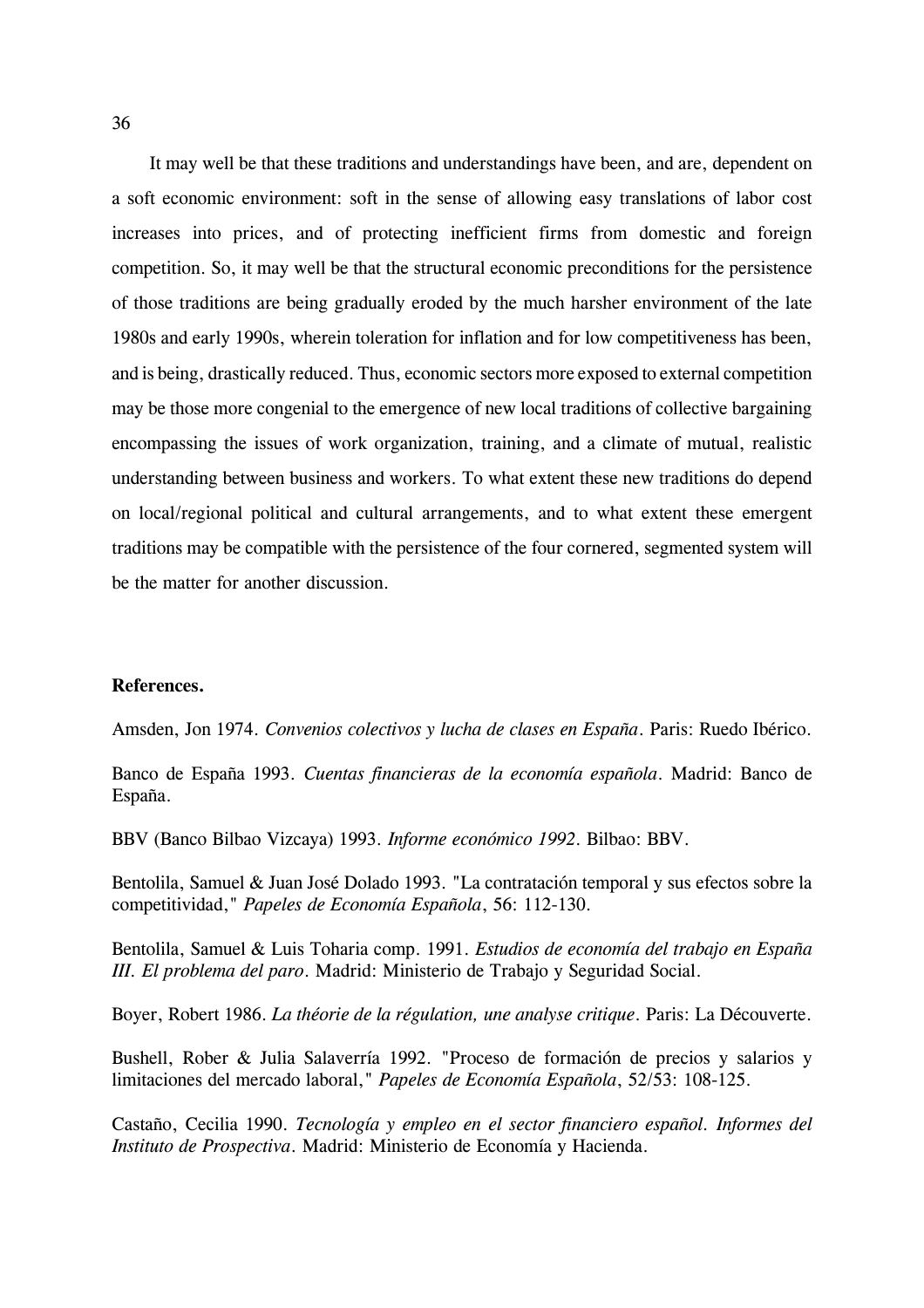Castells, Manuel *et al.* 1986. *Nuevas Tecnologías y Sociedad en España*. Madrid: Alianza.

Castillo, Juan José 1990. "Diseño organizativo, formación y participación en una fábrica de motores," *Revista de Economía*, 7:58-62.

Castillo, Juan José *et al.* 1991. "Nuevas formas de organización del trabajo y de implicación directa en España," *Revista Española de Investigaciones Sociológicas*, 56 (October-December): 115-141.

CC.OO. 1992. *Toyotismo y sindicalismo en el automóvil: el caso español* (mimeo).

CEDEFOP 1988. *El papel de los interlocutores sociales en la formación profesional en España* (mimeo).

CEOE 1987. *Mesa Redonda. Estructura Salarial. Octubre, 1986*. Madrid: CEOE.

CEOE 1988. *Mesa Redonda. Normas estatales y negociación colectiva en materia laboral. Febrero, 1988*. Madrid: CEOE.

CEOE & CEPYME 1989. *Mesa redonda. La negociación colectiva en España y en Europa*. Madrid: CEOE/ CEPYME.

CIFP (Comisión Interministerial para la Formación Profesional) 1981. *Formación Profesional en España: situación y perspectivas*. Madrid: Ministerio de Economía y Comercio.

Cuadrado Roura, Juan R. 1992. "El sector servicios," *Papeles de Economía Española*, 50: 258-294.

Durán López, Federico 1989. "La Negociación colectiva y la vigencia de Reglamentaciones de Trabajo y Ordenanzas Laborales," in CEOE & CEPYME (1989).

Escobar, Modesto 1992. "Works or union councils? The representative system in medium and large sized Spanish firms," *CEACS. Estudios/Working Papers*. Madrid: Instituto Juan March.

Espina, Alvaro 1990. *Empleo, democracia y relaciones industriales en España: de la industrialización al mercado único*. Madrid: Ministerio de Trabajo y Seguridad Social.

Eusebio Rivas, Pedro de 1987. "La Formación Profesional en España: Fondo Social Europeo y Plan Nacional de Formación Profesional," in CEOE, *II Jornadas. Formación profesional y Fondo Social Europeo*. Madrid: CEOE.

FASA-Renault 1993. *Informe Anual 1992*.

Fina, Lluis 1991. *El problema del paro y la flexibilidad del empleo. Informes sobre un debate*. Madrid: Ministerio de Trabajo y Seguridad Social.

Ford-España 1993. *Informe Anual 1992*.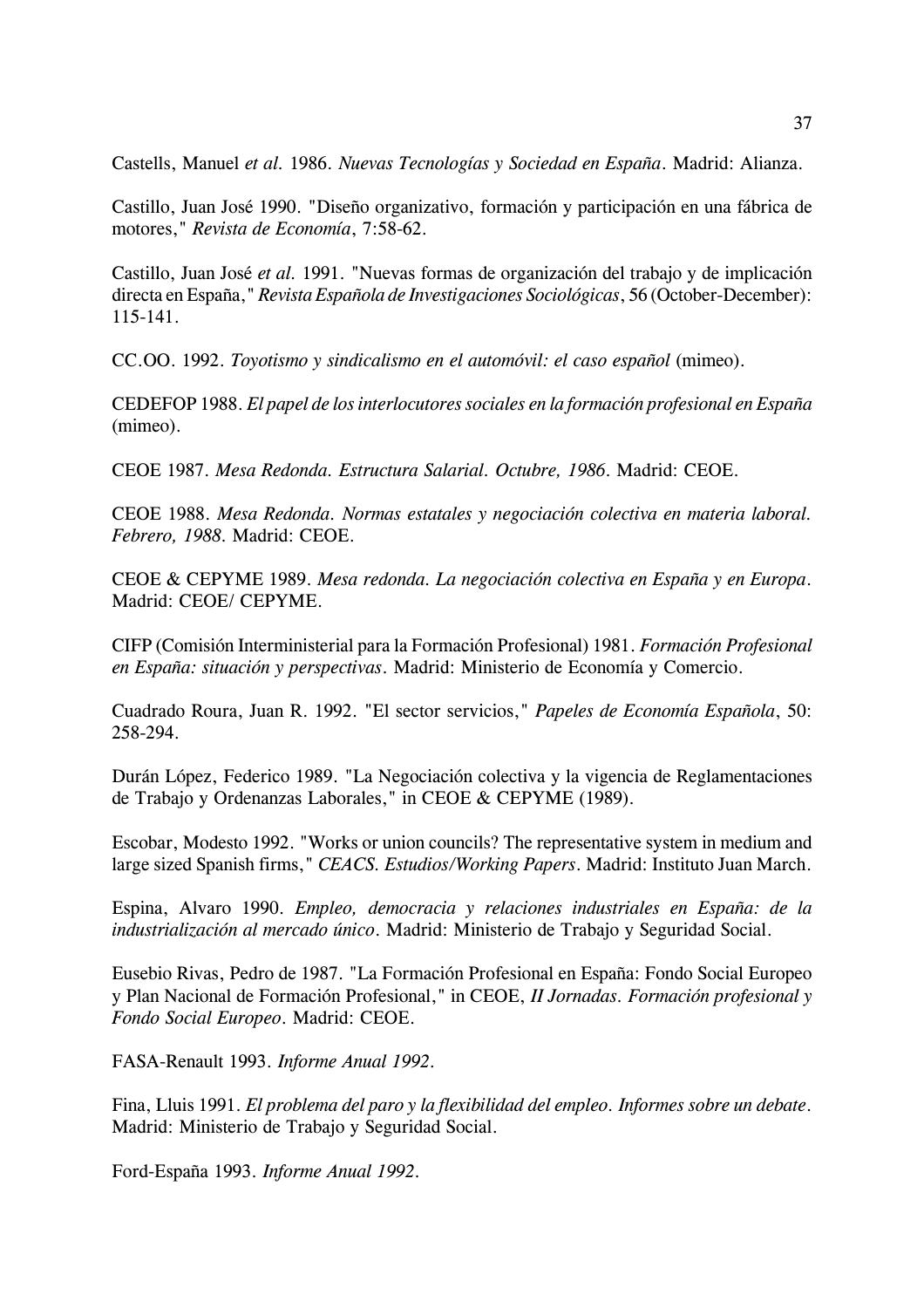Foweraker, Joe 1989. *Making democracy in Spain. Grass-roots struggle in the south, 1955- 1975*. Cambridge, New York, New Rochelle, Melbourne, Sydney: Cambridge University Press.

García de Blas, Andrés 1985. "La negociación colectiva en España: situación y perspectivas," *Papeles de Economía Española*, 22: 329-342.

García Perea, Pilar 1991. "Evolución de la estructura salarial española desde 1963," in S. Bentolila & L. Toharia comp. (1991).

González Olivares, Luis 1985. "Crisis en la pequeña y mediana empresa industrial," *Papeles de Economía Española*, 22: 38-61.

Guillén, Mauro 1992. *Dirección, Ideología y Organización de Empresas* (mimeo).

Hayek, Friedrich von 1978. *New Studies in Philosophy, Politics, Economics, and the History of Ideas*. London: Routledge and Kegan Paul.

Homans, George 1967. *The Nature of Social Science*. New York: Harcourt.

Hyman, Richard 1988. "Flexible Specialization: Miracle or Myth?," in R. Hyman & W. Streeck eds., *New Technology and Industrial Relations*. Oxford: Basil Blackwell.

IESA 1987. *Cambios de cualificación en las empresas españolas. Banca*. Madrid: Fundación IESA.

IMF 1989, 1991. *International Financial Statistics Yearbook*.

Malo de Molina, José Luis 1985. "Coherencia del sistema de relaciones industriales y eficiencia del mercado de trabajo," *Papeles de Economía Española*, 22: 244-264.

Martí, Luis 1975. "Estabilización y desarrollo," *Información Comercial Española*, 500 (April): 42-55.

Martín, Carmela & Francisco J. Velázquez 1993. "El capital extranjero y el comercio exterior de las empresas manufactureras," *Papeles de Economía Española*, 56: 221-234.

Martínez, Robert 1984. *Business Elites in Democratic Spain*. Ph. D. dissertation, Yale University.

Martínez Lucio, Miguel 1992. "Spain: Constructing Institutions and Actors in a Context of Change," in Anthony Ferner & Richard Hyman, *Industrial Relations in the New Europe*. Oxford: Blackwell.

Martínez Serrano, José Antonio & Rafael Myro 1992. "La penetración del capital extranjero en la industria española," *Moneda y Crédito*, 194: 149-198.

38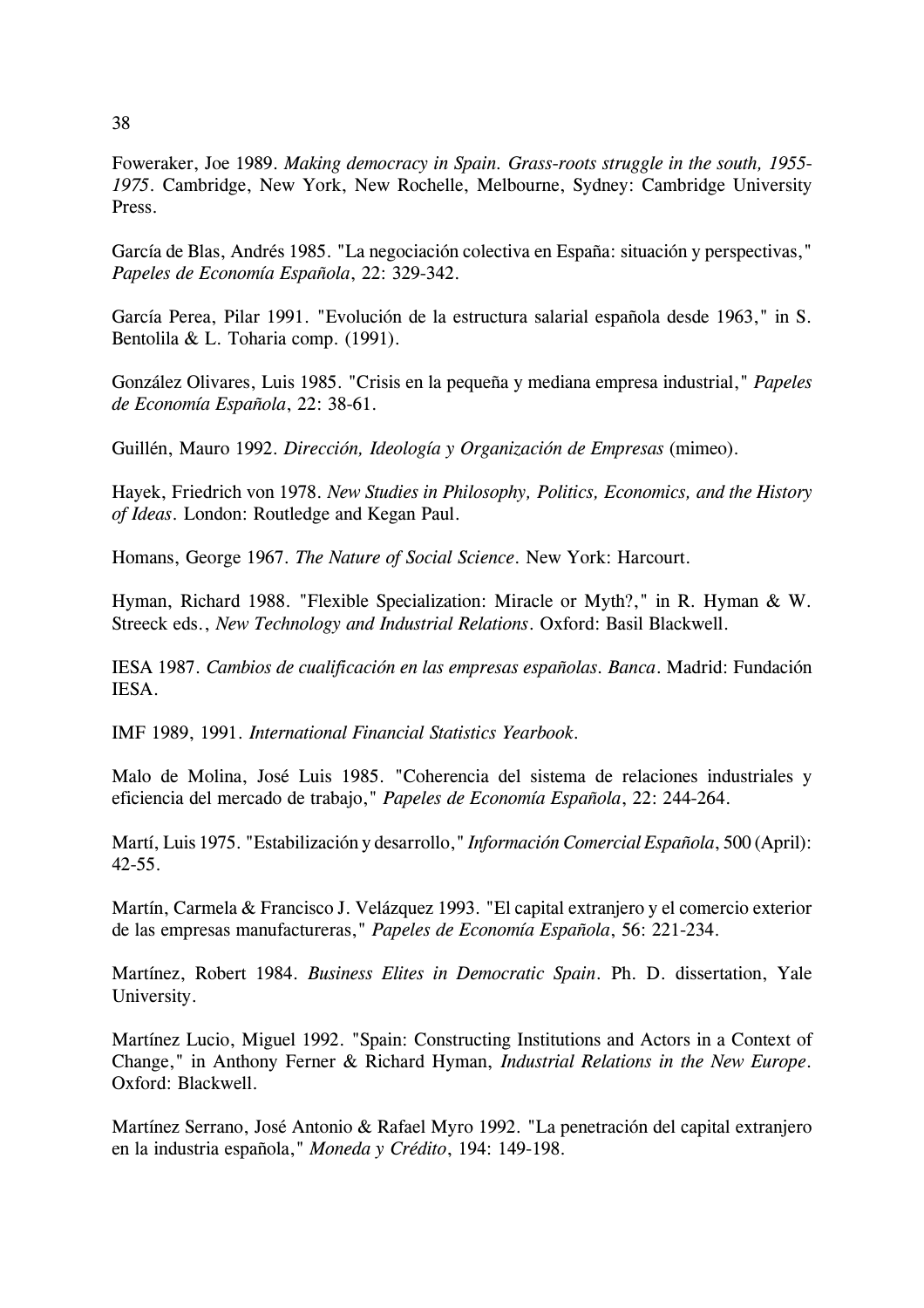MINER (Ministerio de Industria y Energía) 1993. *Encuesta Industrial (1987-1990)*. Madrid: Ministerio de Industria y Energía.

Ministerio de Economía y Hacienda 1984 to 1991. *La negociación colectiva en las grandes empresas*. Madrid: Ministerio de Economía y Hacienda.

MTSS (Ministerio de Trabajo y Seguridad Social) 1992. *Anuario de Estadísticas Laborales*. Madrid: MTSS.

MTSS (Ministerio de Trabajo y Seguridad Social) 1993. *Boletín de Estadísticas Laborales*, no. 103 (June).

Muro, Juan *et al*. 1991. "Estimación del empleo irregular en la economía española," in S. Bentolila & L. Toharia comp. (1991).

Navarro, Miquel 1990. *Política de reconversión: balance crítico*. Madrid: Eudema.

Pérez Díaz, Víctor. 1972. *Cambio tecnológico y procesos educativos en España*. Madrid: Seminarios y Ediciones.

Pérez-Díaz, Víctor. 1985. "Economic policies and social pacts in Spain during the transition: the two faces of neo-corporatism," *European Sociological Review*, 1, 3 (December).

Pérez-Díaz, Víctor. 1993. *The Return of Civil Society. The Emergence of Democratic Spain*. Cambridge, Mass., London: Harvard University Press.

Piore, Michael & Charles Sabel 1984. *The Second Industrial Divide*. New York: Basic Books.

Raymond, José Luis 1992. "Salarios reales y empleo," *Papeles de Economía Española*, 52/53: 126-128.

Revenga, Ana 1991. "La liberalización económica y la distribución de la renta: la experiencia española," *Moneda y Crédito*, 193: 179-223.

Ruesga Benito, Santos M. 1991. "La negociación colectiva," in Faustino Miguélez & Carlos Prieto dirs. 1991. *Las relaciones laborales en España*. Madrid: Siglo XXI.

SEAT 1993. *SEAT-Martorell. Nueva Fábrica*.

Segura, Julio & Arturo González Romero 1992. "La industria española: evolución y perspectivas," *Papeles de Economía Española*, 50: 140-172.

Segura, Julio *et al.* 1991. *Análisis de la contratación temporal en España*. Madrid: Ministerio de Trabajo y Seguridad Social.

Segura, Julio *et al.* 1993. *Un panorama de la industria española*. Madrid: MICYT.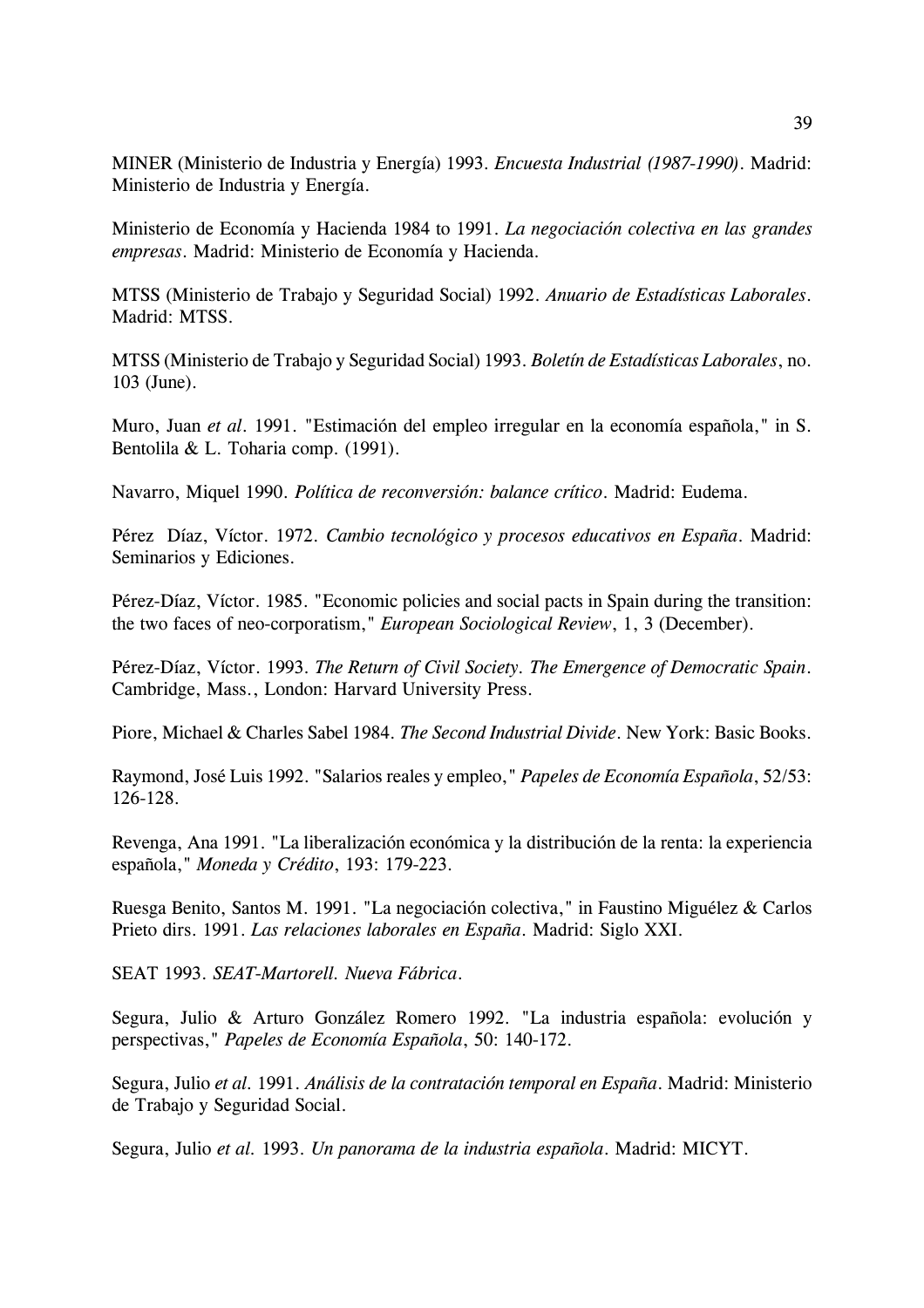Streeck, Wolfgang 1992. *Social Institutions and Economic Performance. Studies of Industrial Relations in Advanced Capitalist Economies*. London, Newbury Park, New Delhi: SAGE.

Trigo Portela, Joaquín 1988. *Barreras a la creación de empresas y economía regular*. Madrid: Instituto de Estudios Económicos.

Valdés Dal-Re, Fernando 1985. "Flexibilidad en el mercado de trabajo y ordenamiento laboral," *Papeles de Economía Española*, 22: 302-315.

Villarejo, Esteban 1990. "La renovación en la aplicación de los recursos humanos en la Banca española," *Sociología del Trabajo*, 9 (Spring): 55-70.

Viñals, José *et al.*, 1990. "Spain and the 'EC cum 1992' shock," in C. Bliss & J. Braga eds., *Unity with diversity in the European Economy*. Cambridge, Mass.: Cambridge University Press.

Viñas, Angel *et al.* 1979. *Política comercial exterior en España (1931-1975)*. Madrid: Banco Exterior de España.

Weber, Max 1978. *Economy and Society*. Berkeley: University of California Press.

Womack, J. P., D. T. Jones, and D. Roos 1991. *The machine that changed the world*. New York: Harper.

40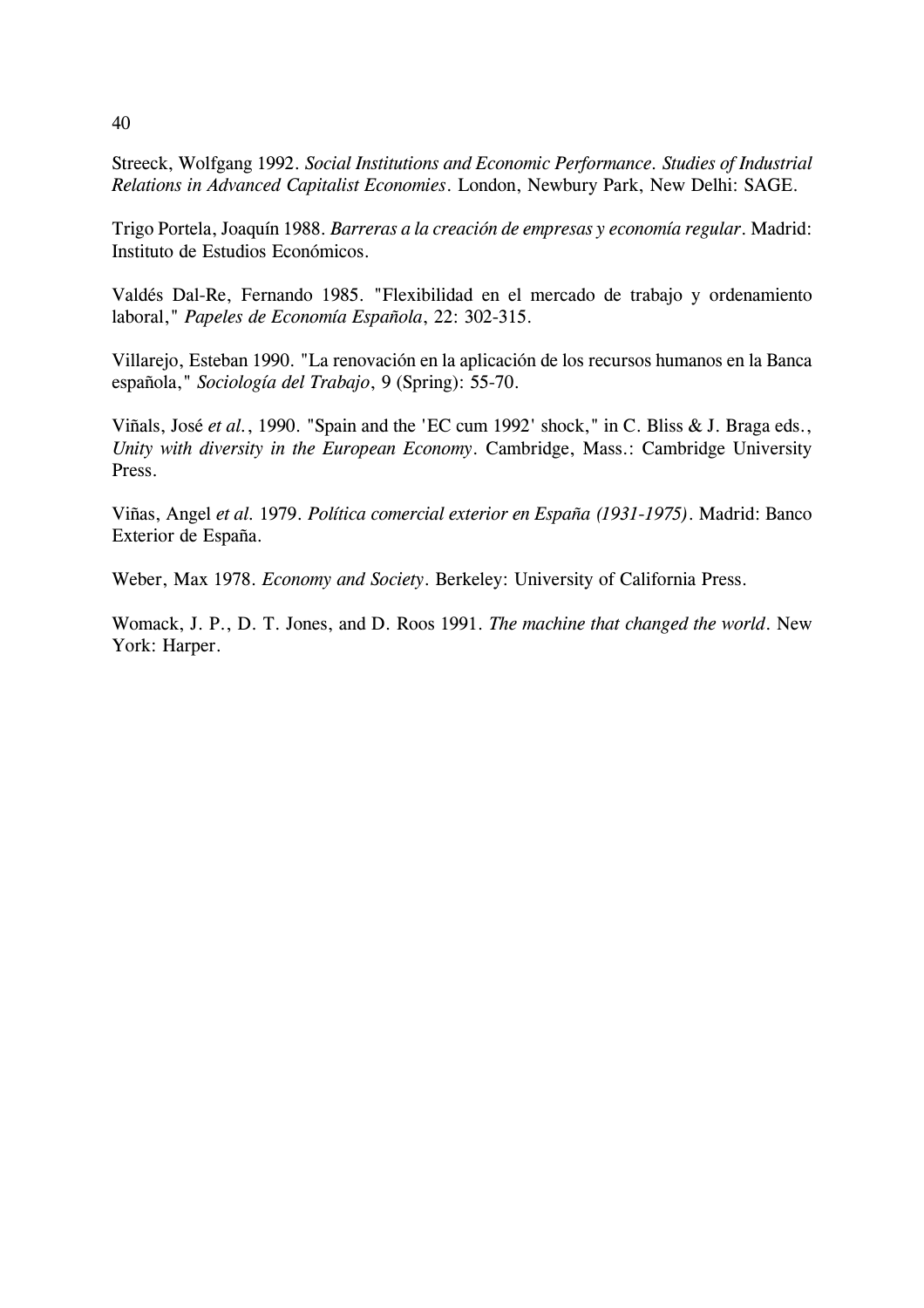## ASP Research Papers

| <b>Issue</b> | <b>Author</b>                              | Title                                                                                                                                                                                                                                       |
|--------------|--------------------------------------------|---------------------------------------------------------------------------------------------------------------------------------------------------------------------------------------------------------------------------------------------|
| 1/1994       | Víctor Pérez-Díaz                          | The possibility of civil society: its character,<br>challenges and traditions (also in John Hall ed.,<br>Civil Society. Theory, History, and Comparison,<br>Cambridge, Polity Press, 1994)                                                  |
| 2(a)/1994    | Víctor Pérez Díaz<br>Juan Carlos Rodríguez | Opciones inerciales: políticas y prácticas<br>de recursos humanos en España (1959-1993)                                                                                                                                                     |
| 2(b)/1994    | Víctor Pérez-Díaz<br>Juan Carlos Rodríguez | <b>Inertial choices: Spanish human resources</b><br>policies and practices (1959-1993) (also in<br>Richard Locke, Thomas Kochan, Michael Piore<br>eds., Employment Relations in a Changing<br>World, Cambridge, Mass., The MIT Press, 1994) |

#### Forthcoming:

*- De opciones reticentes a compromisos creíbles: política exterior y liberalización económica y política en España (1953-1986)*

*- From reluctant choices to credible commitments: foreign policy and economic and political liberalization in Spain (1953-1986)*

*- Sociedad civil fin-de-siglo, esfera pública y conversación cívica*

*- Políticas públicas de medio ambiente en España: el estado de la cuestión*